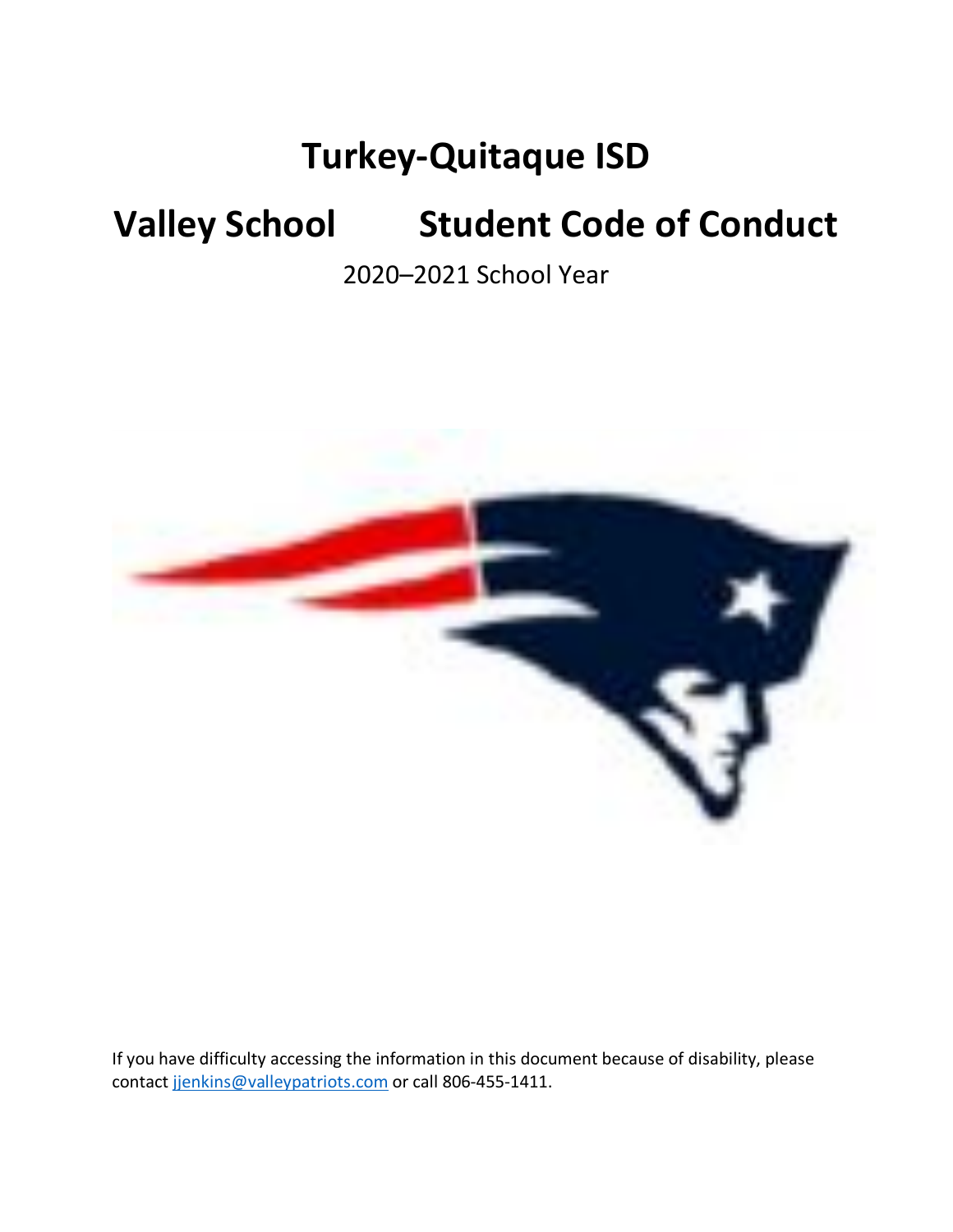# **TABLE OF CONTENTS**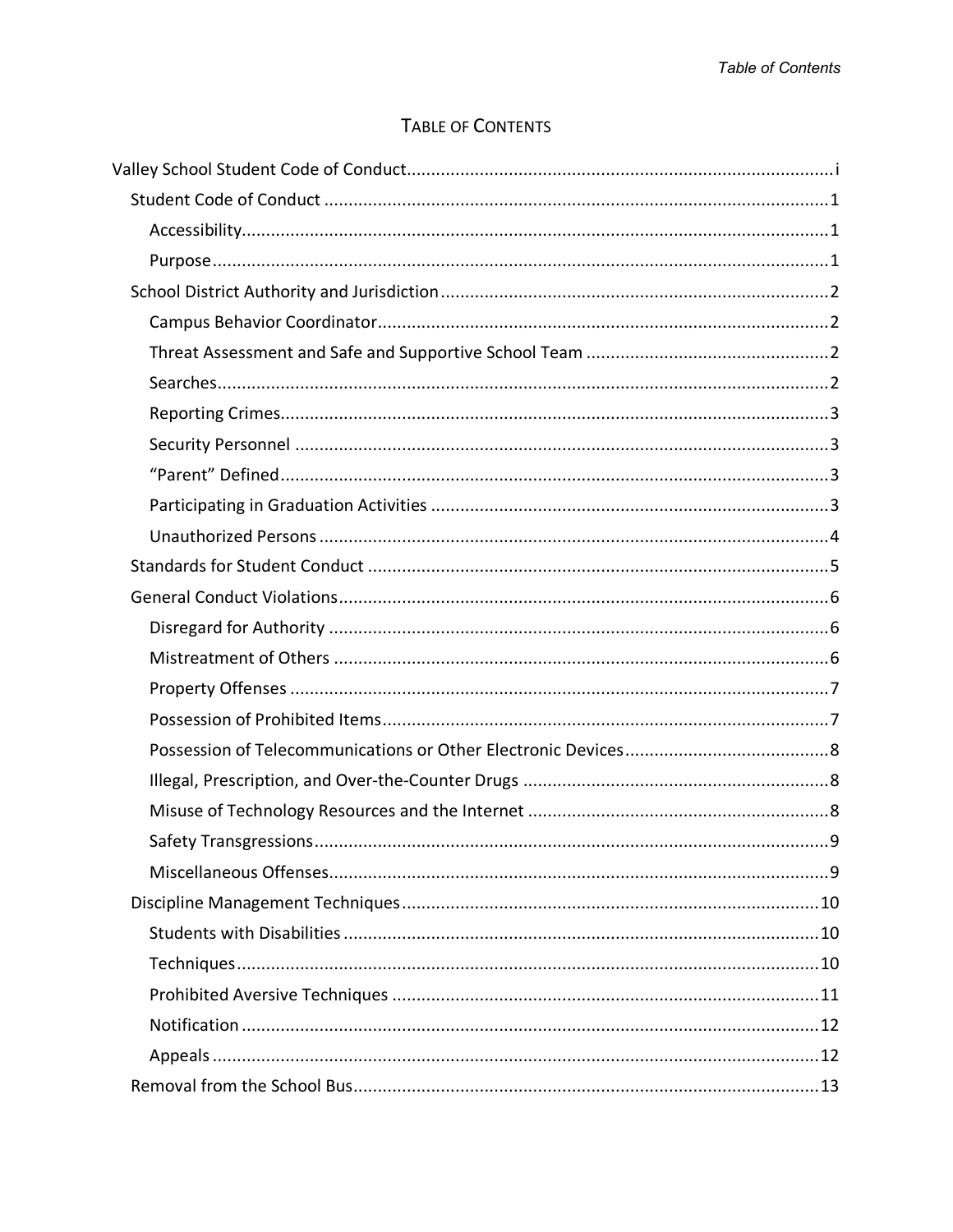| Discretionary Placement: Misconduct That May Result in DAEP Placement 18 |  |
|--------------------------------------------------------------------------|--|
| Mandatory Placement: Misconduct That Requires DAEP Placement 19          |  |
|                                                                          |  |
|                                                                          |  |
|                                                                          |  |
|                                                                          |  |
|                                                                          |  |
|                                                                          |  |
|                                                                          |  |
|                                                                          |  |
|                                                                          |  |
|                                                                          |  |
|                                                                          |  |
|                                                                          |  |
|                                                                          |  |
|                                                                          |  |
|                                                                          |  |
|                                                                          |  |
| Discretionary Expulsion: Misconduct That May Result in Expulsion 28      |  |
|                                                                          |  |
|                                                                          |  |
|                                                                          |  |
|                                                                          |  |
|                                                                          |  |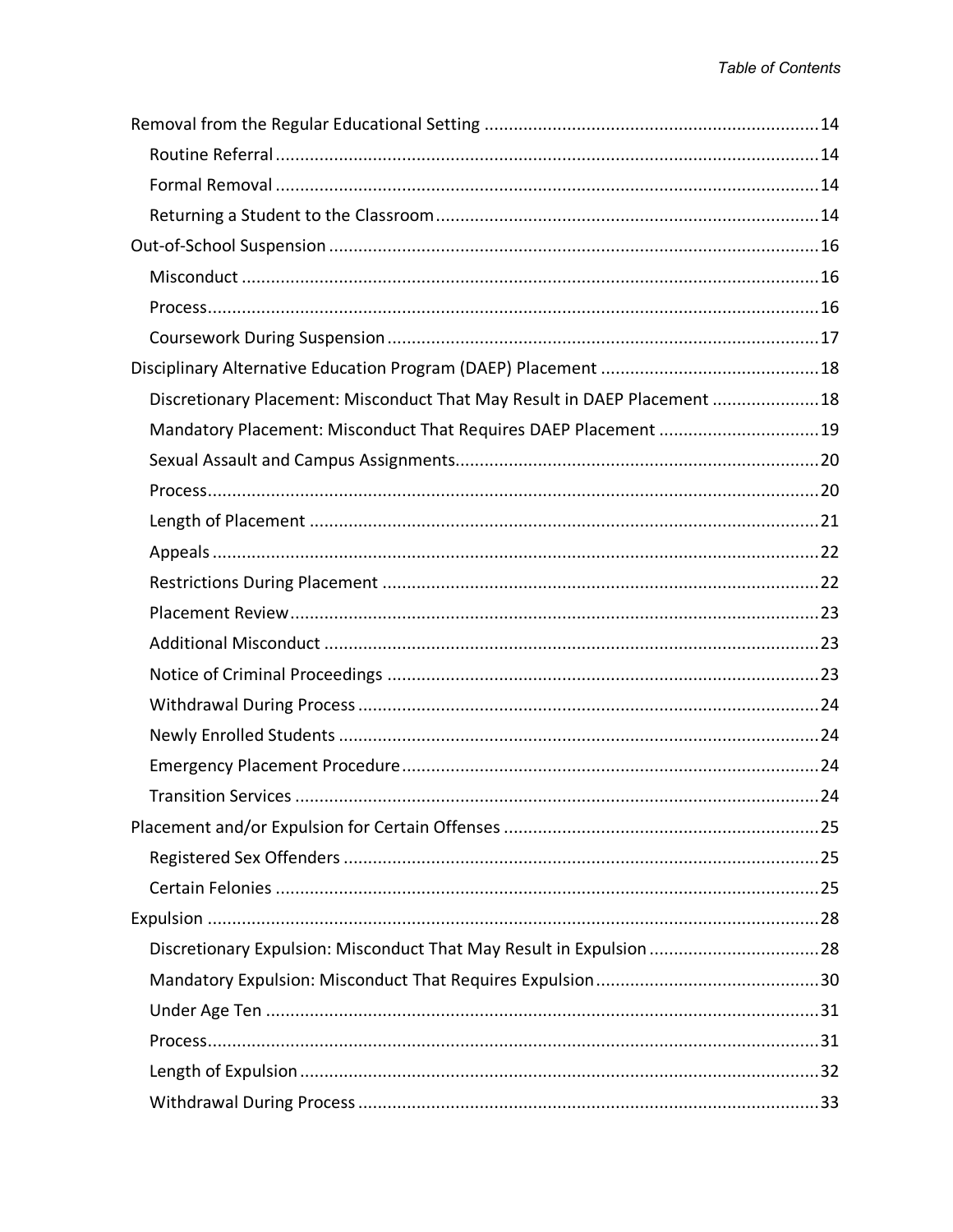| $Index 1, 43$ |  |
|---------------|--|
|               |  |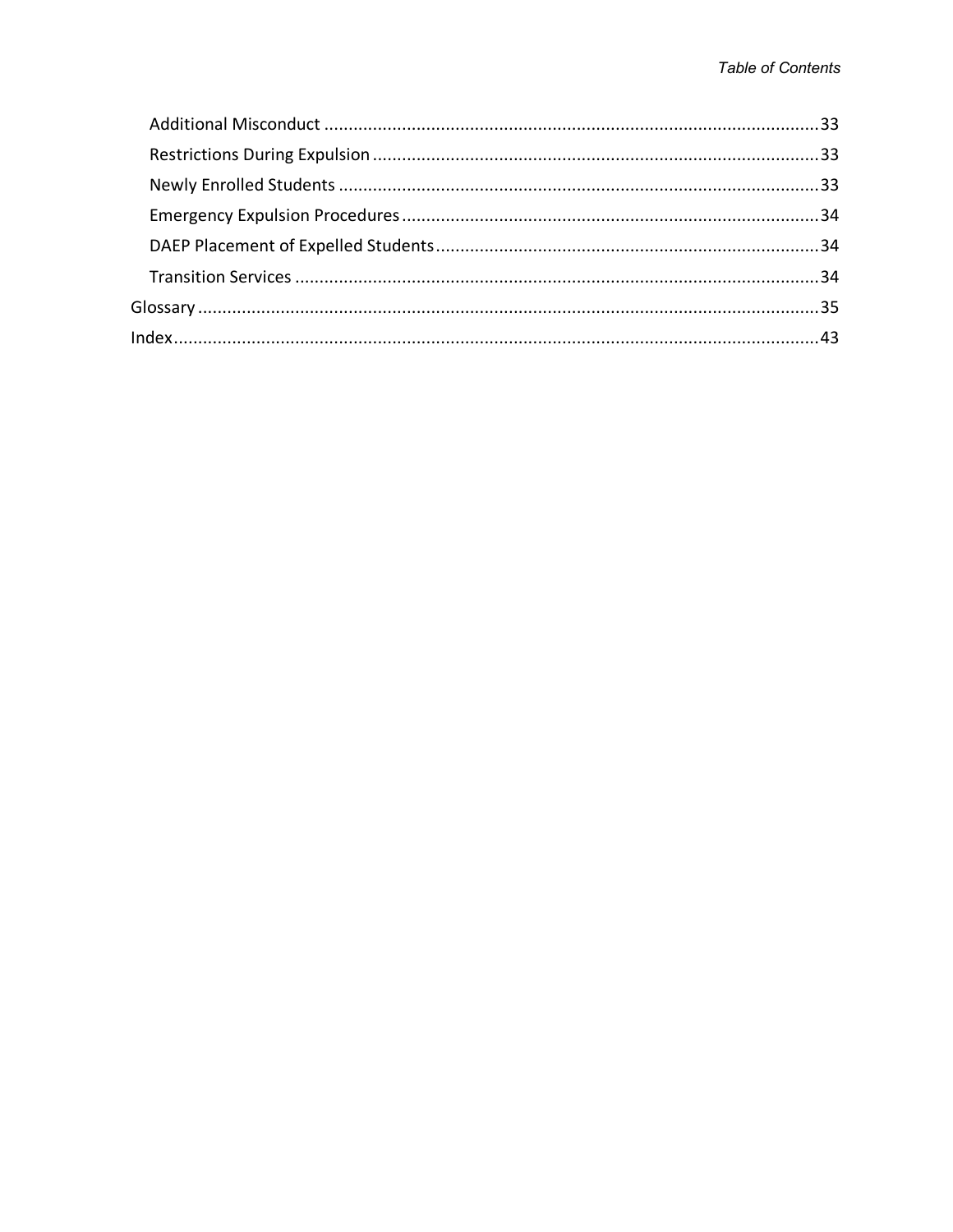# **Student Code of Conduct**

## **Accessibility**

If you have difficulty accessing the information in this document because of disability, please contact *Superintendent by email at* jjenkins@valleypatriots.com *or phone 806-455-1411 Ext. 2606.*

## **Purpose**

The Student Code of Conduct ("Code") is the district's response to the requirements of Chapter 37 of the Texas Education Code.

The Code provides methods and options for managing students in the classroom and on school grounds, disciplining students, and preventing and intervening in student discipline problems.

The law requires the district to define misconduct that may—or must—result in a range of specific disciplinary consequences including removal from a regular classroom or campus, outof-school suspension, placement in a disciplinary alternative education program (DAEP), placement in a juvenile justice alternative education program (JJAEP), or expulsion from school.

This Student Code of Conduct has been adopted by the *Turkey-Quitaque ISD* Board of Trustees and developed with the advice of the district-level committee. This Code provides information to parents and students regarding standards of conduct, consequences of misconduct, and procedures for administering discipline. It remains in effect during summer school and at all school-related events and activities outside the school year until an updated version adopted by the board becomes effective for the next school year.

In accordance with state law, the Code shall be posted at each school campus or shall be available for review at the office of the campus principal. Additionally, the Code shall be available at the office of the campus behavior coordinator and posted on the district's website. Parents shall be notified of any conduct violation that may result in a student being suspended, placed in a DAEP or JJAEP, expelled, or taken into custody by a law enforcement officer under Chapter 37 of the Education Code.

Because the Student Code of Conduct is adopted by the district's board of trustees, it has the force of policy; therefore, in case of conflict between the Code and the Student Handbook, the Code shall prevail.

**Please note:** The discipline of students with disabilities who are eligible for services under federal law (Individuals with Disabilities Education Act and Section 504 of the Rehabilitation Act of 1973) is subject to the provisions of those laws.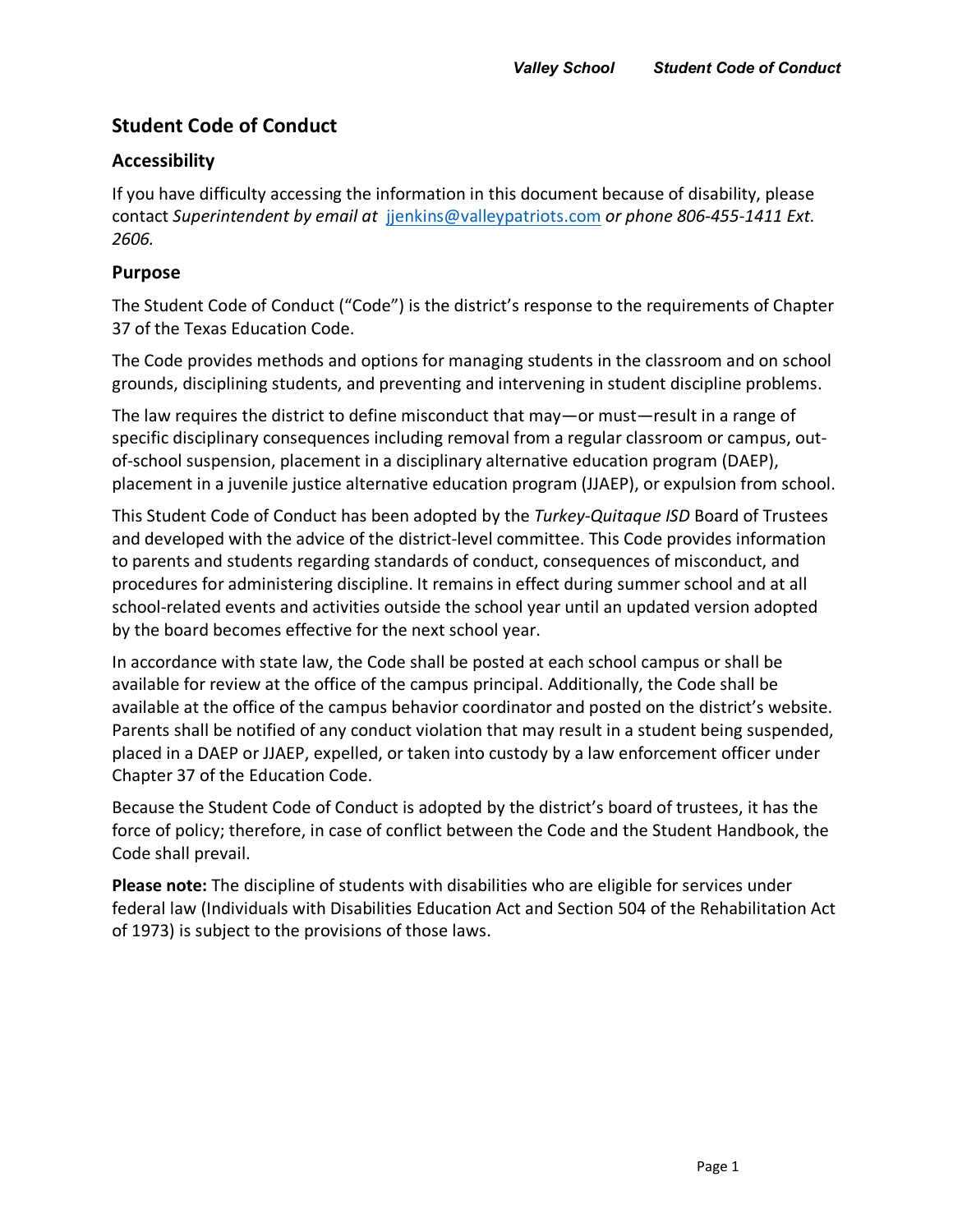# **School District Authority and Jurisdiction**

School rules and the authority of the district to administer discipline apply whenever the interest of the district is involved, on or off school grounds, in conjunction with or independent of classes and school-sponsored activities.

The district has disciplinary authority over a student:

- 1. During the regular school day and while the student is going to and from school or a schoolsponsored or school-related activity on district transportation;
- 2. During lunch periods in which a student is allowed to leave campus;
- 3. While the student is in attendance at any school-related activity, regardless of time or location;
- 4. For any school-related misconduct, regardless of time or location;
- 5. When retaliation against a school employee, board member, or volunteer occurs or is threatened, regardless of time or location;
- 6. When a student engages in cyberbullying, as provided by Education Code 37.0832;
- 7. When criminal mischief is committed on or off school property or at a school-related event;
- 8. For certain offenses committed within 300 feet of school property as measured from any point on the school's real property boundary line;
- 9. For certain offenses committed while on school property or while attending a schoolsponsored or school-related activity of another district in Texas;
- 10. When the student commits a felony, as provided by Education Code 37.006 or 37.0081; and
- 11. When the student is required to register as a sex offender.

## **Campus Behavior Coordinator**

As required by law, a person at each campus must be designated to serve as the campus behavior coordinator. The designated person may be the principal of the campus or any other campus administrator selected by the principal. The campus behavior coordinator is primarily responsible for maintaining student discipline. The district shall post on its website and in the Student Handbook, for each campus, the email address and telephone number of the person serving as campus behavior coordinator. Contact information may be found at *www.valleypatriots.com quick link Student Handbook.*

## **Threat Assessment and Safe and Supportive School Team**

The campus behavior coordinator or other appropriate administrator will work closely with the campus threat assessment safe and supportive school team to implement the district's threat assessment policy and procedures, as required by law, and shall take appropriate disciplinary action in accordance with the Code of Conduct.

## **Searches**

District officials may conduct searches of students, their belongings, and their vehicles in accordance with state and federal law and district policy. Searches of students shall be conducted in a reasonable and nondiscriminatory manner. Refer to the district's policies at FNF(LEGAL) and FNF(LOCAL) for more information regarding investigations and searches.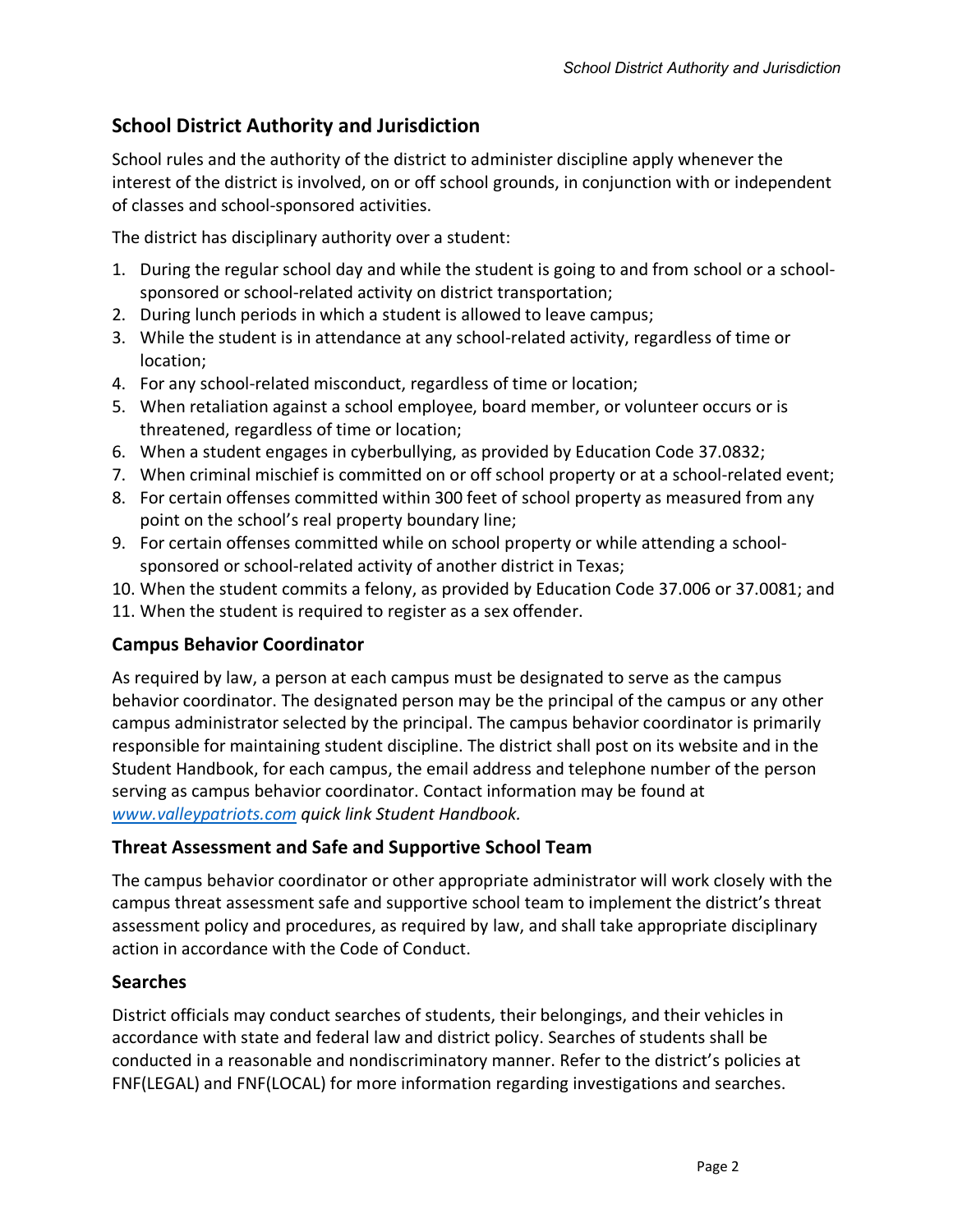The district has the right to search a vehicle driven to school by a student and parked on school property whenever there is reasonable suspicion to believe it contains articles or materials prohibited by the district.

Desks, lockers, district-provided technology, and similar items are the property of the district and are provided for student use as a matter of convenience. District property is subject to search or inspection at any time without notice.

#### **Reporting Crimes**

The principal and other school administrators as appropriate shall report crimes as required by law and shall call local law enforcement when an administrator suspects that a crime has been committed on campus.

#### **Security Personnel**

To ensure sufficient security and protection of students, staff, and property, the board authorizes the county Sheriff/Deputies to perform these duties. In accordance with law, the board has coordinated with the campus behavior coordinator and other district employees to ensure appropriate law enforcement duties are assigned to security staff. The law enforcement duties of district peace officers are listed in policy CKE(LOCAL). The law enforcement duties of school resource officers are: [insert the law enforcement duties performed by SROs working with the district.] The law enforcement duties of district security personnel are: [insert the law enforcement duties performed by security personnel working with or for the district.]

#### **"Parent" Defined**

Throughout the Code of Conduct and related discipline policies, the term "parent" includes a parent, legal guardian, or other person having lawful control of the child.

## **Participating in Graduation Activities**

The district has the right to limit a student's participation in graduation activities for violating the district's Code.

Participation might include a speaking role, as established by district policy and procedures.

Students eligible to give the opening and closing remarks at graduation shall be notified by the campus principal. Notwithstanding any other eligibility requirements, in order to be considered as an eligible student to give the opening or closing remarks, a student shall not have engaged in any misconduct in violation of the district's Code resulting in an out-of-school suspension, removal to a DAEP, or expulsion during the semester immediately preceding graduation.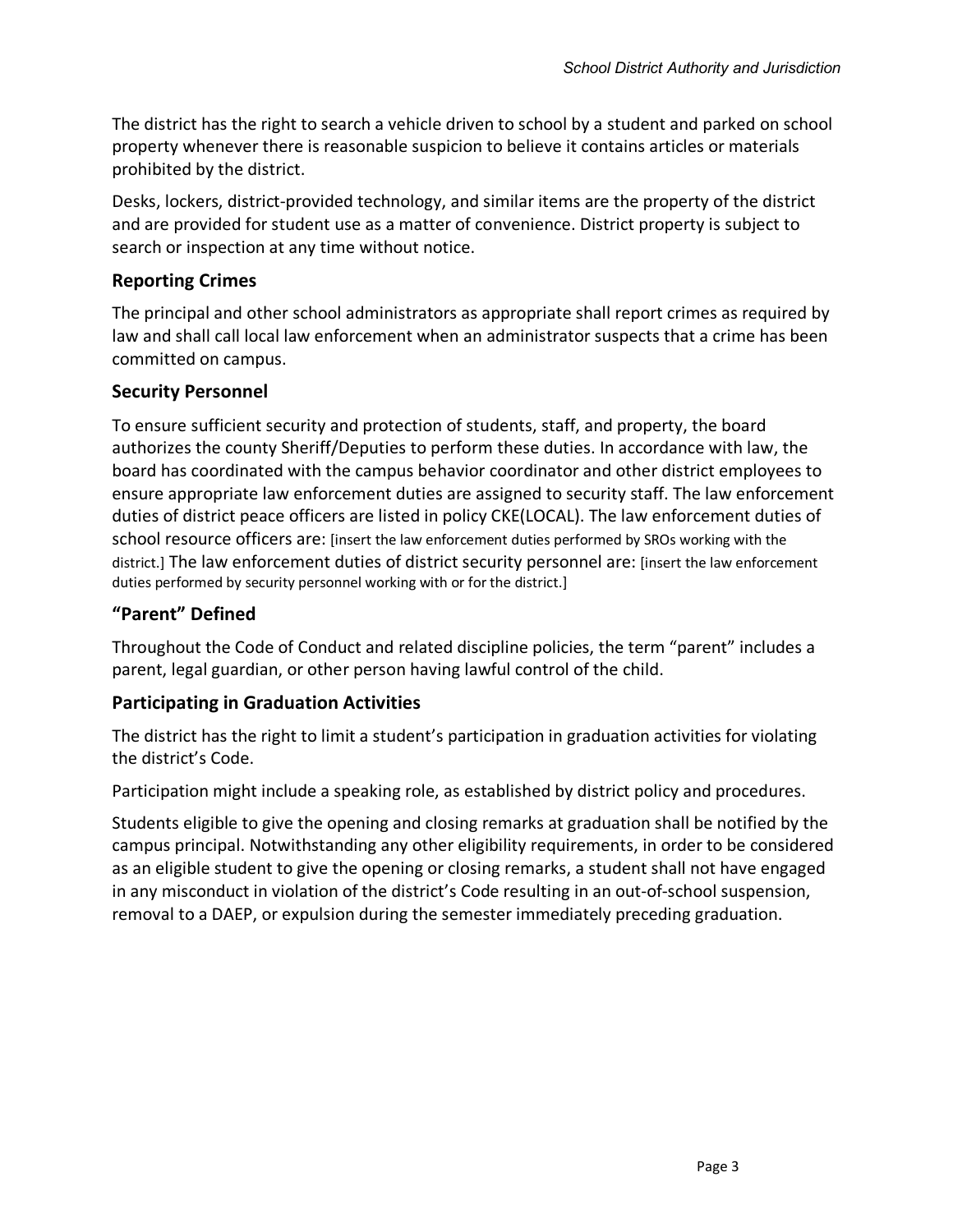## **Unauthorized Persons**

In accordance with Education Code 37.105, a school administrator, school resource officer (SRO), or district police officer shall have the authority to refuse entry or eject a person from district property if the person refuses to leave peaceably on request and:

- 1. The person poses a substantial risk of harm to any person; or
- 2. The person behaves in a manner that is inappropriate for a school setting, and the person persists in the behavior after being given a verbal warning that the behavior is inappropriate and may result in refusal of entry or ejection.

Appeals regarding refusal of entry or ejection from district property may be filed in accordance with policies FNG(LOCAL) or GF(LOCAL), as appropriate. However, the timelines for the district's grievance procedures shall be adjusted as necessary to permit the person to address the board in person within 90 days, unless the complaint is resolved before a board hearing.

See **DAEP—Restrictions During Placement** on page 22, for information regarding a student assigned to DAEP at the time of graduation.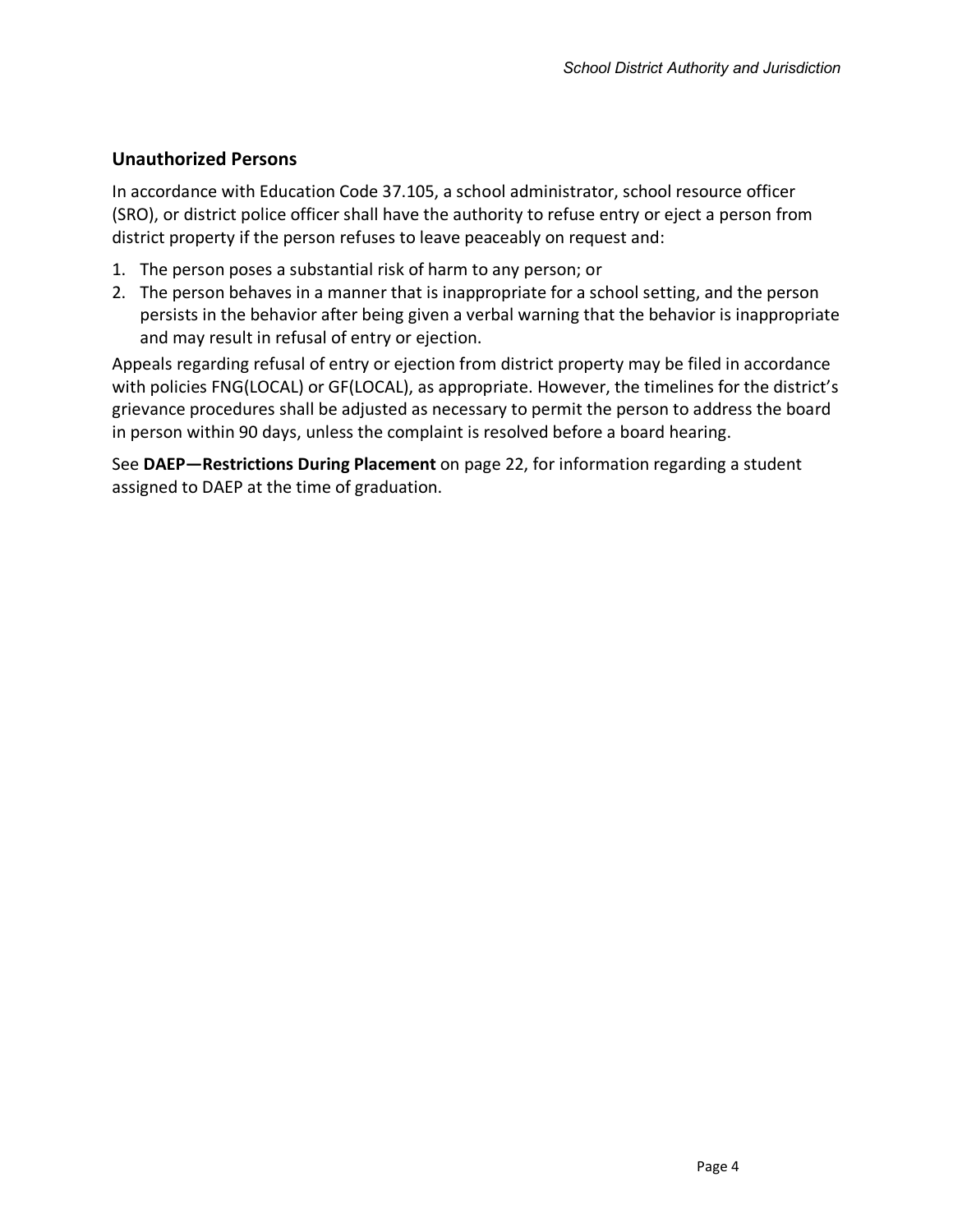# **Standards for Student Conduct**

Each student is expected to:

- Demonstrate courtesy, even when others do not.
- Behave in a responsible manner, always exercising self-discipline.
- Attend all classes, regularly and on time.
- Prepare for each class; take appropriate materials and assignments to class.
- Meet district and campus standards of grooming and dress.
- Obey all campus and classroom rules.
- Respect the rights and privileges of students, teachers, and other district staff and volunteers.
- Respect the property of others, including district property and facilities.
- Cooperate with and assist the school staff in maintaining safety, order, and discipline.

Adhere to the requirements of the Student Code of Conduct. Chapter 37 requires the Code to include standards that schools expect from students. Modify the list to emphasize conduct the district would like to encourage.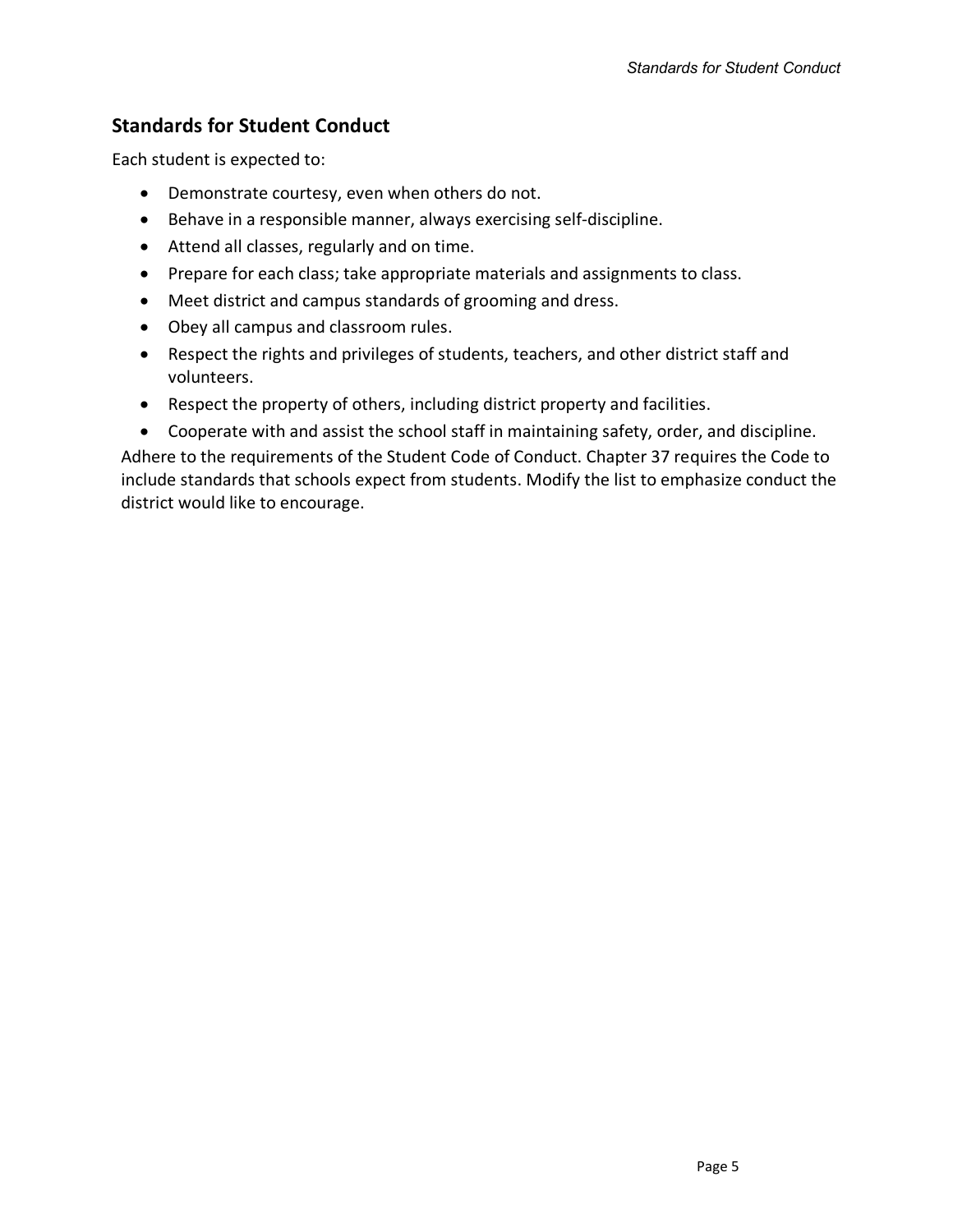# **General Conduct Violations**

The categories of conduct below are prohibited at school, in vehicles owned or operated by the district, and at all school-related activities, but the list does not include the most severe offenses. In the subsequent sections on **Out-of-School Suspension** on page 16, **DAEP Placement** on page 18, **Placement and/or Expulsion for Certain Offenses** on page 25**,** and **Expulsion** on page 28, certain offenses that require or permit specific consequences are listed. Any offense, however, may be severe enough to result in **Removal from the Regular Educational Setting** as detailed in that section on page 14.

## **Disregard for Authority**

Students shall not:

- Fail to comply with directives given by school personnel (insubordination).
- Leave school grounds or school-sponsored events without permission.
- Disobey rules for conduct in district vehicles.
- Refuse to accept discipline management techniques assigned by a teacher or principal.

## **Mistreatment of Others**

Students shall not:

- Use profanity or vulgar language or make obscene gestures.
- Fight or scuffle. (For assault, see **DAEP—Placement and/or Expulsion for Certain Offenses** on page 25.)
- Threaten a district student, employee, or volunteer, including off school property, if the conduct causes a substantial disruption to the educational environment.
- Engage in bullying, cyberbullying, harassment, or making hit lists. (See **glossary** for all four terms.)
- Release or threaten to release intimate visual material of a minor or a student who is 18 years of age or older without the student's consent.
- Engage in conduct that constitutes sexual or gender-based harassment or sexual abuse, whether by word, gesture, or any other conduct, directed toward another person, including a district student, employee, board member, or volunteer.
- Engage in conduct that constitutes dating violence. (See **glossary**.)
- Engage in inappropriate or indecent exposure of private body parts.
- Participate in hazing. (See **glossary**.)
- Cause an individual to act through the use of or threat of force (coercion).
- Commit extortion or blackmail (obtaining money or an object of value from an unwilling person).
- Engage in inappropriate verbal, physical, or sexual conduct directed toward another person, including a district student, employee, or volunteer.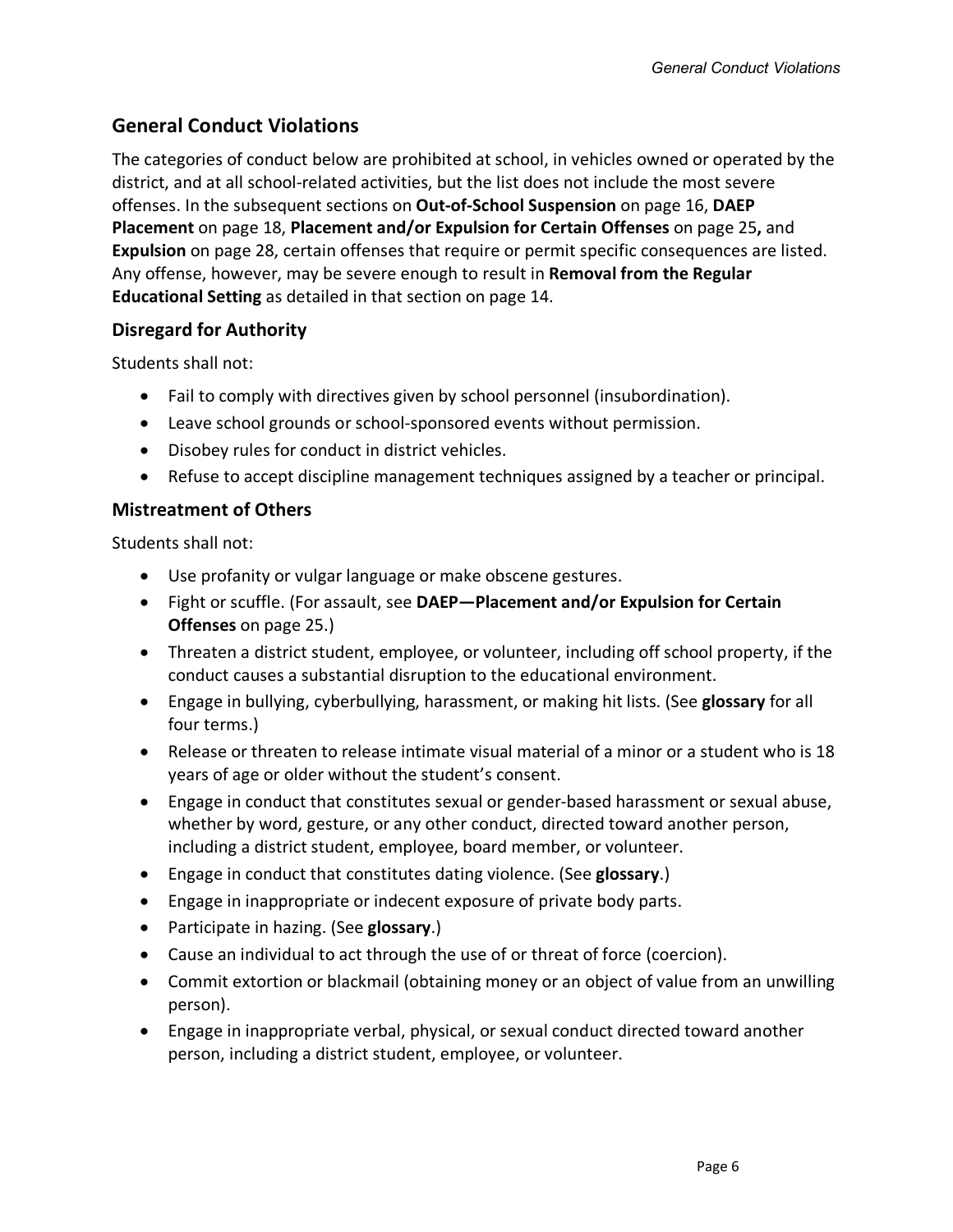• Record the voice or image of another without the prior consent of the individual being recorded or in any way that disrupts the educational environment or invades the privacy of others.

## **Property Offenses**

Students shall not:

- Damage or vandalize property owned by others. (For felony criminal mischief, see **DAEP—Placement and/or Expulsion for Certain Offenses** on page 25.)
- Deface or damage school property—including textbooks, technology and electronic resources, lockers, furniture, and other equipment—with graffiti or by other means.
- Steal from students, staff, or the school.
- Commit or assist in a robbery or theft, even if it does not constitute a felony according to the Penal Code. (For felony robbery, aggravated robbery and theft see **DAEP— Placement and/or Expulsion for Certain Offenses** on page 25.)

## **Possession of Prohibited Items**

Students shall not possess or use:

- Fireworks of any kind, smoke or stink bombs, or any other pyrotechnic device;
- A razor, box cutter, chain, or any other object used in a way that threatens or inflicts bodily injury to another person;
- A "look-alike" weapon that is intended to be used as a weapon or could reasonably be perceived as a weapon;
- An air gun or BB gun;
- Ammunition;
- A hand instrument designed to cut or stab another by being thrown;
- Knuckles;
- \*A location-restricted knife;
- \*A club;
- \*A firearm;
- A stun gun;
- A pocketknife or any other small knife with a blade over three inches long;
- Mace or pepper spray;
- Pornographic material;
- Tobacco products; cigarettes; e-cigarettes; and any component, part, or accessory for an e-cigarette device;
- Matches or a lighter;
- A laser pointer for other than an approved use; or
- Any articles not generally considered to be weapons, including school supplies, when the principal or designee determines that a danger exists.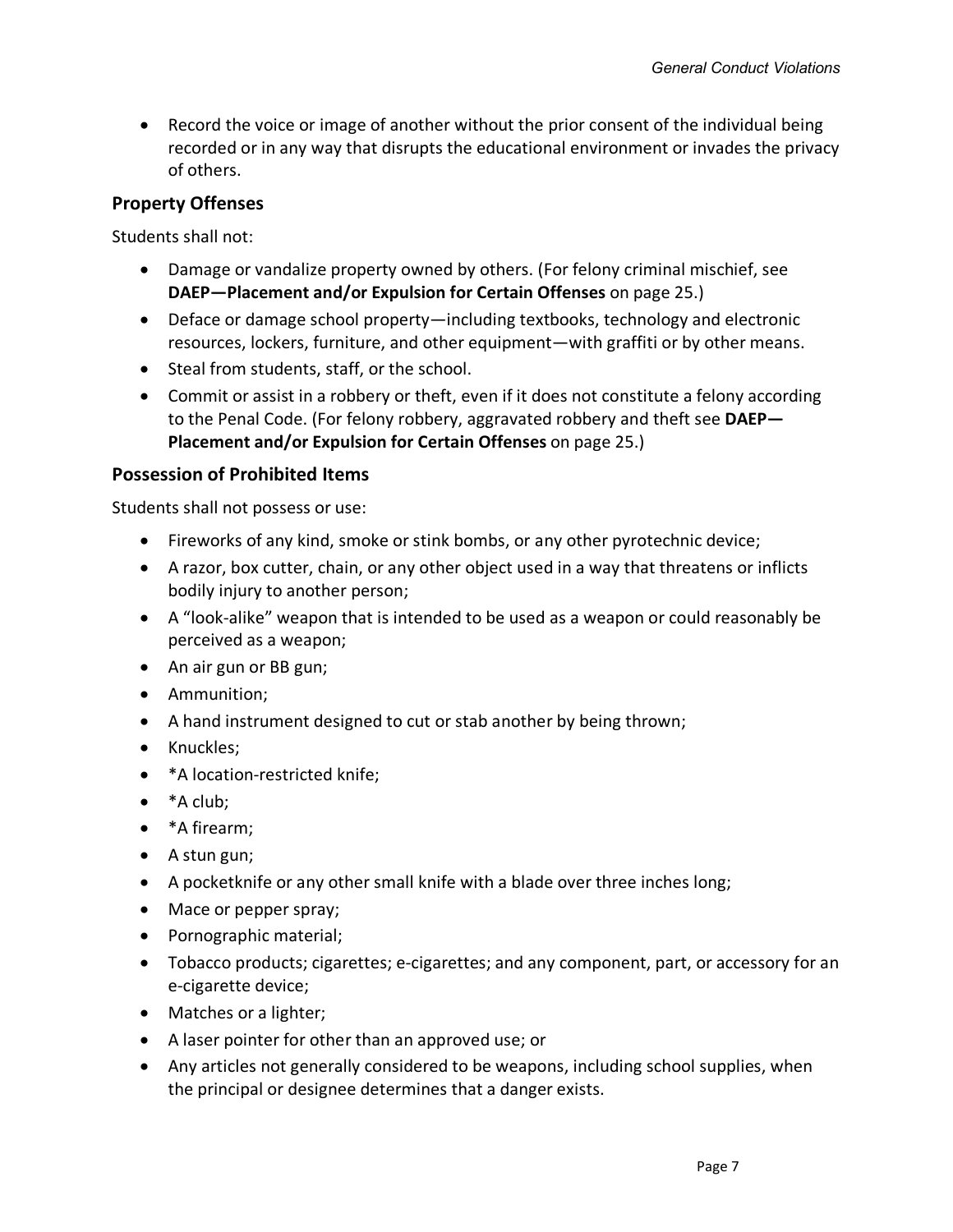\*For weapons and firearms, see **DAEP—Placement and/or Expulsion for Certain Offenses** on page 25. In many circumstances, possession of these items is punishable by mandatory expulsion under federal or state law.

#### **Possession of Telecommunications or Other Electronic Devices**

Students shall not:

• Use a telecommunications device, including a cellular telephone, or other electronic device in violation of district and campus rules.

#### **Illegal, Prescription, and Over-the-Counter Drugs**

Students shall not:

- Possess, use, give, or sell alcohol or an illegal drug. (Also see **DAEP Placement** on page 18and **Expulsion** on page 28 for mandatory and permissive consequences under state law.)
- Possess or sell seeds or pieces of marijuana in less than a usable amount.
- Possess, use, give, or sell paraphernalia related to any prohibited substance. (See **glossary** for "paraphernalia.")
- Possess, use, abuse, or sell look-alike drugs or attempt to pass items off as drugs or contraband.
- Abuse the student's own prescription drug, give a prescription drug to another student, or possess or be under the influence of another person's prescription drug on school property or at a school-related event. (See **glossary** for "abuse.")
- Abuse over-the-counter drugs. (See **glossary** for "abuse.")
- Be under the influence of prescription or over-the-counter drugs that cause impairment of the physical or mental faculties. (See **glossary** for "under the influence.")
- Have or take prescription drugs or over-the-counter drugs at school other than as provided by district policy.

#### **Misuse of Technology Resources and the Internet**

Students shall not:

- Violate policies, rules, or agreements signed by the student or the student's parent regarding the use of technology resources.
- Attempt to access or circumvent passwords or other security-related information of the district, students, or employees or upload or create computer viruses, including off school property if the conduct causes a substantial disruption to the educational environment.
- Attempt to alter, destroy, or disable district technology resources including, but not limited to, computers and related equipment, district data, the data of others, or other networks connected to the district's system, including off school property if the conduct causes a substantial disruption to the educational environment.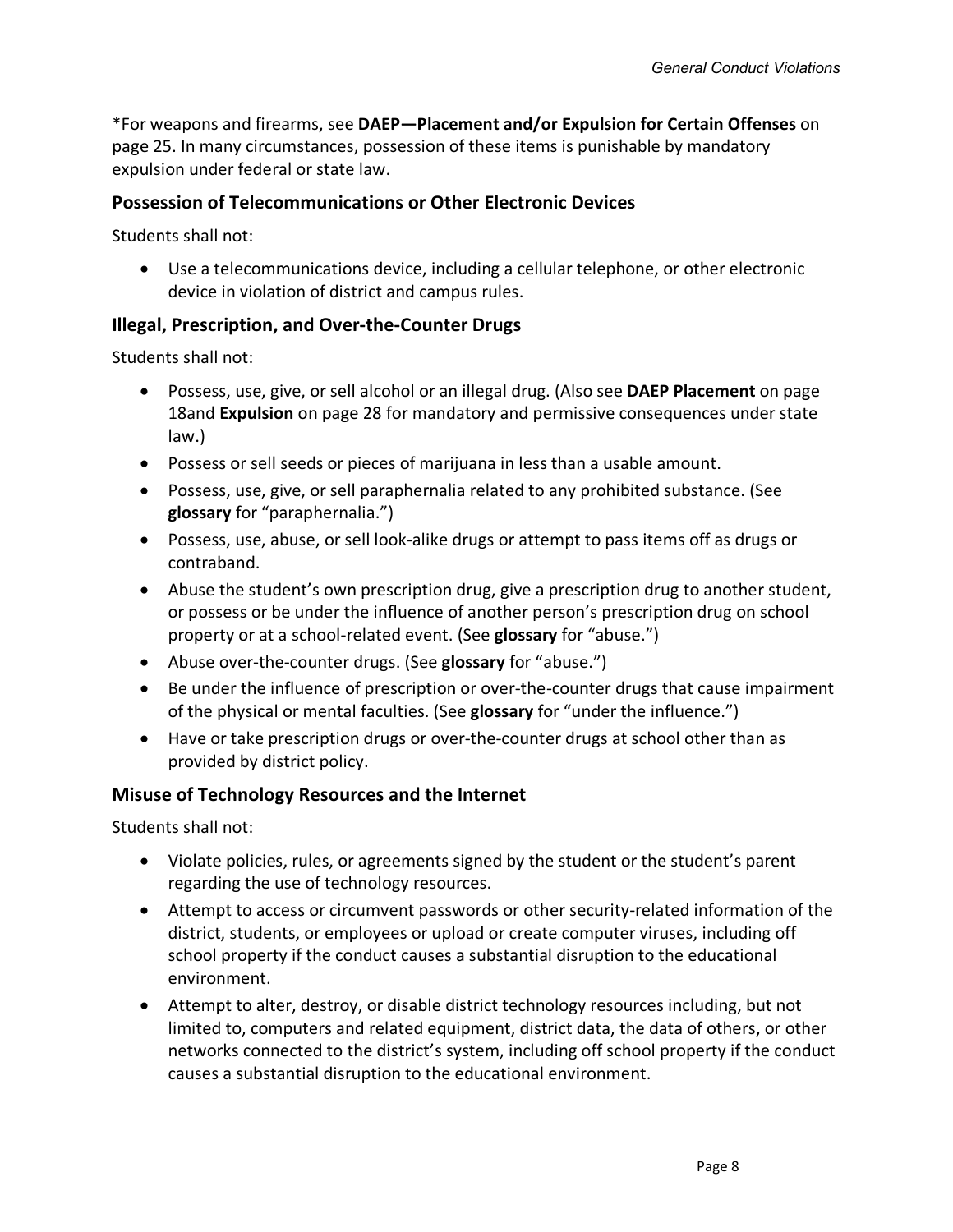- Use the internet or other electronic communications to threaten or harass district students, employees, board members, or volunteers, including off school property if the conduct causes a substantial disruption to the educational environment or infringes on the rights of another student at school.
- Send, post, deliver, or possess electronic messages that are abusive, obscene, sexually oriented, threatening, harassing, damaging to another's reputation, or illegal, including cyberbullying and "sexting," either on or off school property, if the conduct causes a substantial disruption to the educational environment or infringes on the rights of another student at school.
- Use the internet or other electronic communication to engage in or encourage illegal behavior or threaten school safety, including off school property if the conduct causes a substantial disruption to the educational environment or infringes on the rights of another student at school.

## **Safety Transgressions**

Students shall not:

- Possess published or electronic material that is designed to promote or encourage illegal behavior or that could threaten school safety.
- Engage in verbal (oral or written) exchanges that threaten the safety of another student, a school employee, or school property.
- Make false accusations or perpetrate hoaxes regarding school safety.
- Engage in any conduct that school officials might reasonably believe will substantially disrupt the school program or incite violence.
- Throw objects that can cause bodily injury or property damage.
- Discharge a fire extinguisher without valid cause.

## **Miscellaneous Offenses**

Students shall not:

- Violate dress and grooming standards as communicated in the Student Handbook.
- Cheat or copy the work of another.
- Gamble.
- Falsify records, passes, or other school-related documents.
- Engage in actions or demonstrations that substantially disrupt or materially interfere with school activities.
- Repeatedly violate other communicated campus or classroom standards of conduct.

The district may impose campus or classroom rules in addition to those found in the Code. These rules may be posted in classrooms or given to the student and may or may not constitute violations of the Code.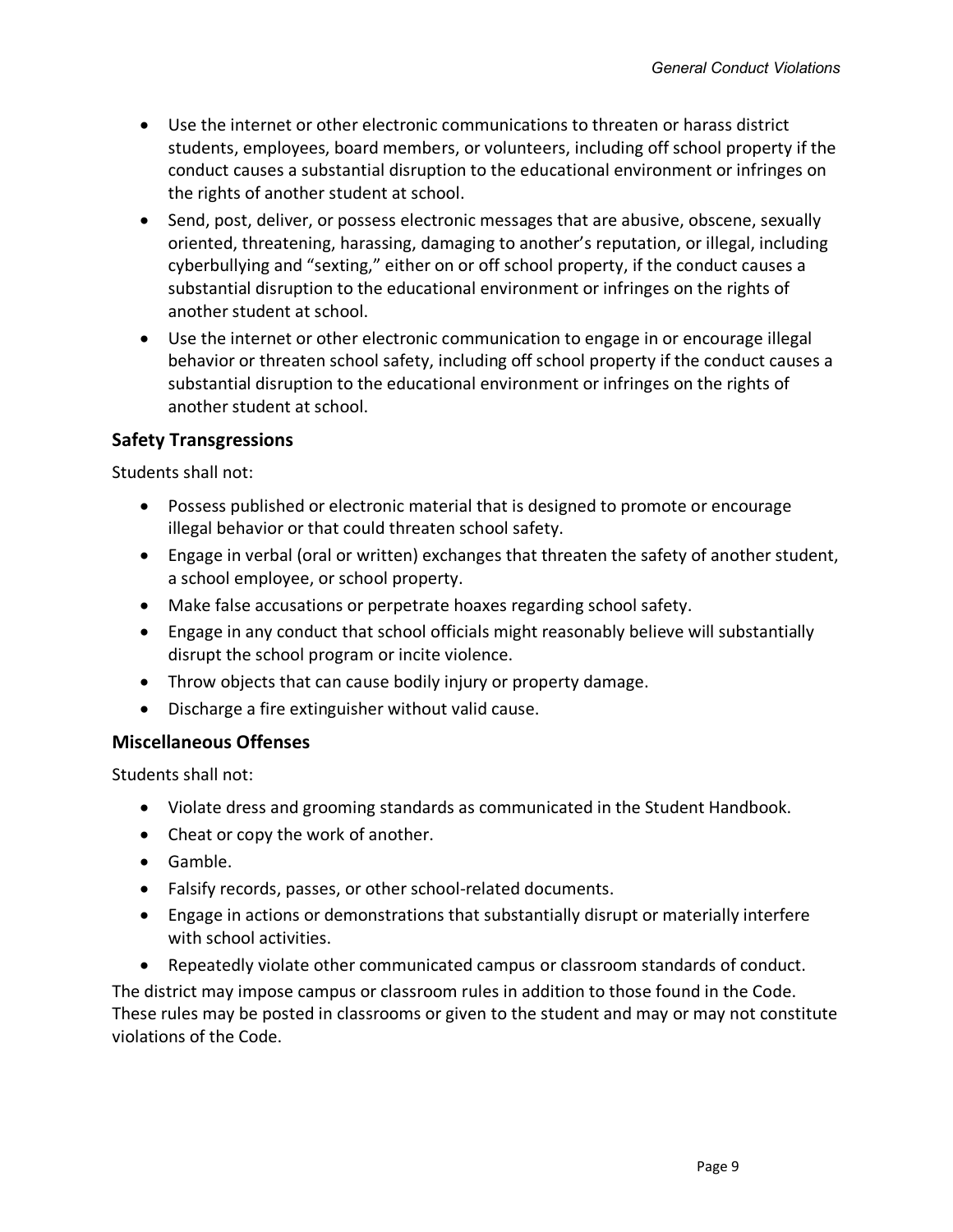# **Discipline Management Techniques**

Discipline shall be designed to improve conduct and to encourage students to adhere to their responsibilities as members of the school community. Disciplinary action shall draw on the professional judgment of teachers and administrators and on a range of discipline management techniques. Discipline shall be based on the seriousness of the offense, the student's age and grade level, the frequency of misbehavior, the student's attitude, the effect of the misconduct on the school environment, and statutory requirements.

## **Students with Disabilities**

The discipline of students with disabilities is subject to applicable state and federal law in addition to the Student Code of Conduct. To the extent any conflict exists, the district shall comply with federal law . For more information regarding discipline of students with disabilities, see policy FOF(LEGAL).

In accordance with the Education Code, a student who receives special education services may not be disciplined for conduct meeting the definition of bullying, cyberbullying, harassment, or making hit lists (see **glossary**) until an ARD committee meeting has been held to review the conduct.

In deciding whether to order suspension, DAEP placement, or expulsion, regardless of whether the action is mandatory or discretionary, the district shall take into consideration a disability that substantially impairs the student's capacity to appreciate the wrongfulness of the student's conduct.

## **Techniques**

The following discipline management techniques may be used alone, in combination, or as part of progressive interventions for behavior prohibited by the Student Code of Conduct or by campus or classroom rules:

- Verbal correction, oral or written.
- Cooling-off time or a brief "time-out" period, in accordance with law.
- Seating changes within the classroom or vehicles owned or operated by the district.
- Temporary confiscation of items that disrupt the educational process.
- Rewards or demerits.
- Behavioral contracts.
- Counseling by teachers, school counselors, or administrative personnel.
- Parent-teacher conferences.
- Behavior coaching.
- Anger management classes.
- Mediation (victim-offender).
- Classroom circles.
- Family group conferencing.
- Grade reductions for cheating, plagiarism, and as otherwise permitted by policy.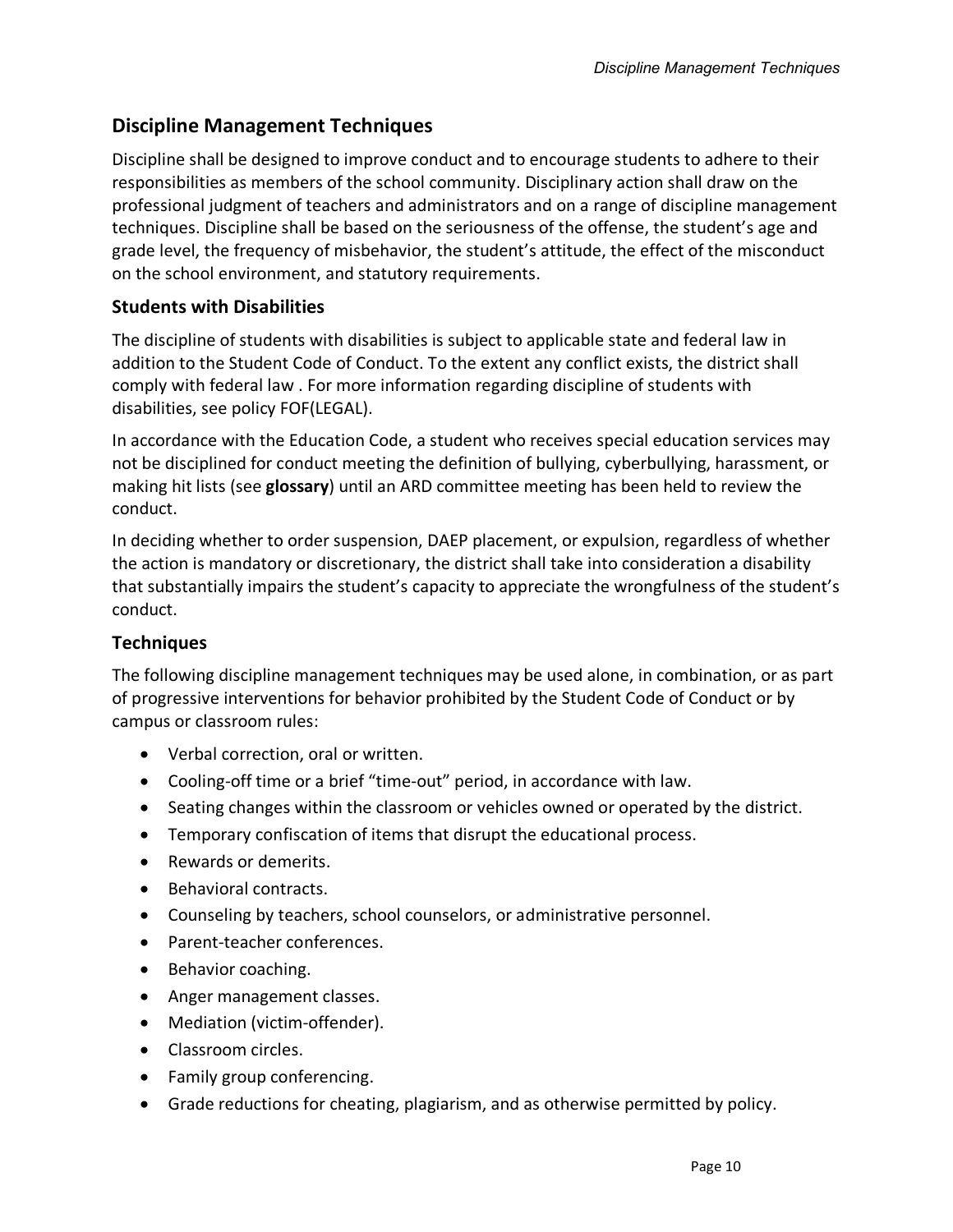- Detention, including outside regular school hours.
- Sending the student to the office or other assigned area, or to in-school suspension.
- Assignment of school duties, such as cleaning or picking up litter.
- Withdrawal of privileges, such as participation in extracurricular activities, eligibility for seeking and holding honorary offices, or membership in school-sponsored clubs and organizations.
- Penalties identified in individual student organizations' extracurricular standards of behavior.
- Restriction or revocation of district transportation privileges.
- School-assessed and school-administered probation.
- Corporal punishment, unless the student's parent or guardian has provided a signed statement prohibiting its use.
- Out-of-school suspension, as specified in **Out-of-School Suspension** on page 16.
- Placement in a DAEP, as specified in **DAEP** on page 18.
- Placement and/or expulsion in an alternative educational setting, as specified in **Placement and/or Expulsion for Certain Offenses** on page 25.
- Expulsion, as specified in **Expulsion** on page 28.
- Referral to an outside agency or legal authority for criminal prosecution in addition to disciplinary measures imposed by the district.
- Other strategies and consequences as determined by school officials.

## **Prohibited Aversive Techniques**

Aversive techniques are prohibited for use with students and are defined as techniques or interventions intended to reduce the reoccurrence of a behavior by intentionally inflicting significant physical or emotional discomfort or pain. Aversive techniques include:

- Using techniques designed or likely to cause physical pain, other than corporal punishment as permitted by district policy. [See policy FO(LOCAL).]
- Using techniques designed or likely to cause physical pain by electric shock or any procedure involving pressure points or joint locks.
- Directed release of noxious, toxic, or unpleasant spray, mist, or substance near a student's face.
- Denying adequate sleep, air, food, water, shelter, bedding, physical comfort, supervision, or access to a restroom facility.
- Ridiculing or demeaning a student in a manner that adversely affects or endangers the learning or mental health of the student or constitutes verbal abuse.
- Employing a device, material, or object that immobilizes all four of a student's extremities, including prone or supine floor restraint.
- Impairing the student's breathing, including applying pressure to the student's torso or neck or placing something in, on, or over the student's mouth or nose or covering the student's face.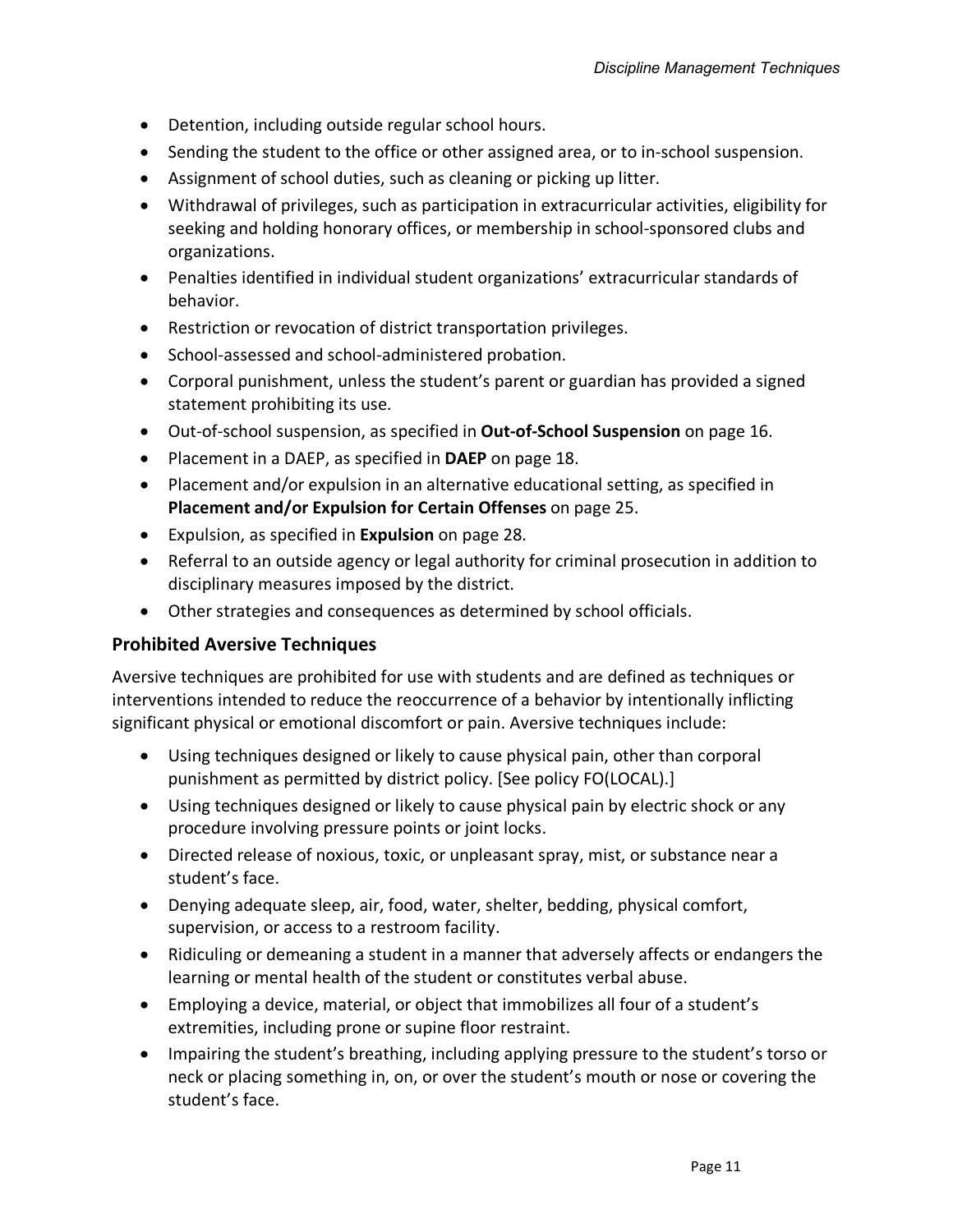- Restricting the student's circulation.
- Securing the student to a stationary object while the student is standing or sitting.
- Inhibiting, reducing, or hindering the student's ability to communicate.
- Using chemical restraints.
- Using time-out in a manner that prevents the student from being able to be involved in and progress appropriately in the required curriculum or any applicable individualized education program (IEP) goals, including isolating the student by the use of physical barriers.
- Depriving the student of one or more of the student's senses, unless the technique does not cause the student discomfort or complies with the student's IEP or behavior intervention plan (BIP).

## **Notification**

The campus behavior coordinator shall promptly notify a student's parent by phone or in person of any violation that may result in in-school or out-of-school suspension, placement in a DAEP, placement in a JJAEP, or expulsion. The campus behavior coordinator shall also notify a student's parent if the student is taken into custody by a law enforcement officer under the disciplinary provisions of the Education Code. A good faith effort shall be made on the day the action was taken to provide to the student for delivery to the student's parent written notification of the disciplinary action. If the parent has not been reached by telephone or in person by 5:00 p.m. of the first business day after the day the disciplinary action was taken, the campus behavior coordinator shall send written notification by U.S. Mail. If the campus behavior coordinator is not able to provide notice to the parent, the principal or designee shall provide the notice.

Before the principal or appropriate administrator assigns a student under age 18 to detention outside regular school hours, notice shall be given to the student's parent to inform him or her of the reason for the detention and permit arrangements for necessary transportation.

## **Appeals**

Questions from parents regarding disciplinary measures should be addressed to the teacher, campus administration, or campus behavior coordinator, as appropriate. Appeals or complaints regarding the use of specific discipline management techniques should be addressed in accordance with policy FNG(LOCAL). A copy of the policy may be obtained from the principal's office, the campus behavior coordinator's office, or the central administration office or through Policy On Line at the following address: www.valleypatriots.com Quick link Policy Online*.*

The district shall not delay a disciplinary consequence while a student or parent pursues a grievance.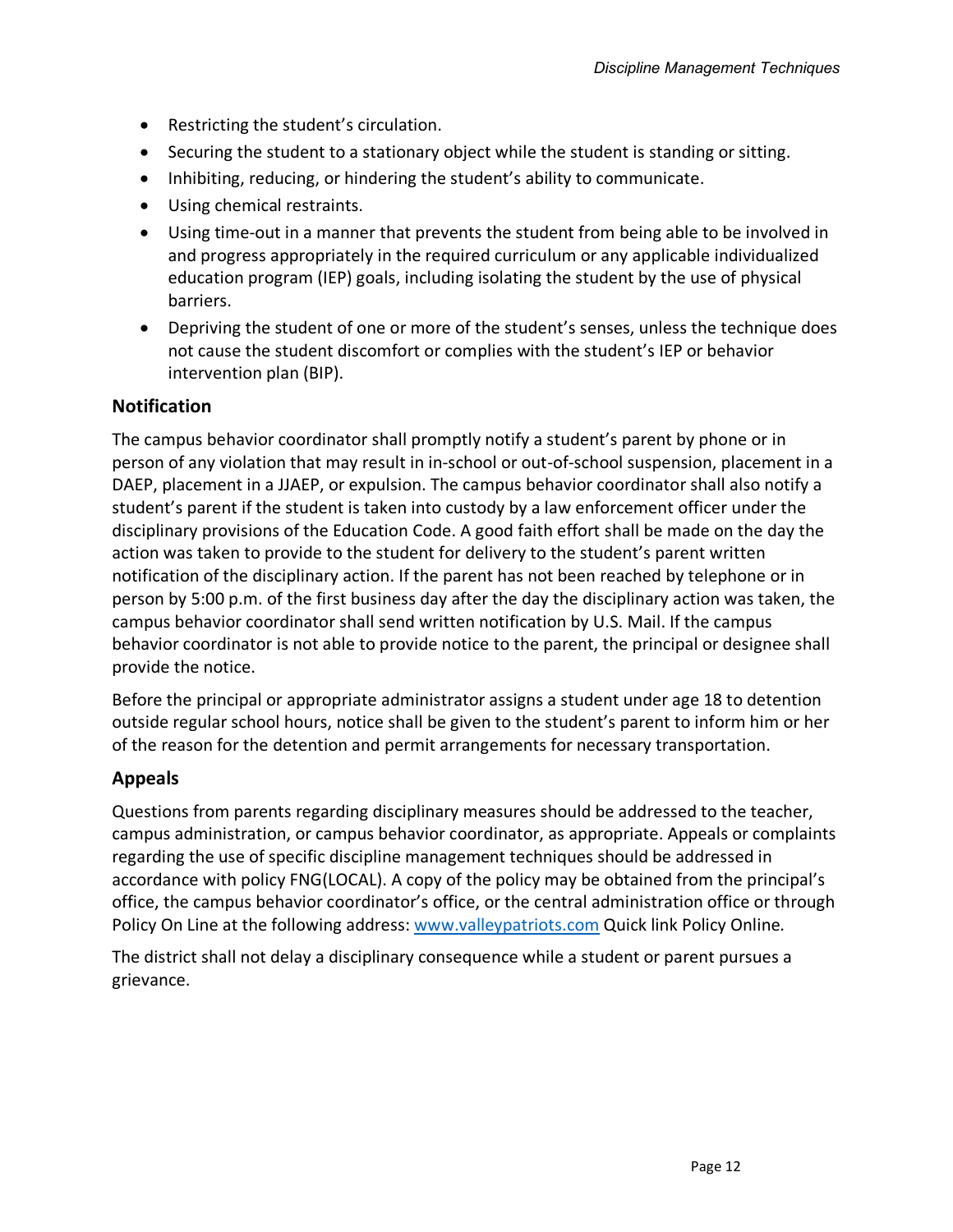# **Removal from the School Bus**

A bus driver may refer a student to the principal's office to maintain effective discipline on the bus. The principal must employ additional discipline management techniques, as appropriate, which can include restricting or revoking a student's bus riding privileges.

Since the district's primary responsibility in transporting students in district vehicles is to do so as safely as possible, the operator of the vehicle must focus on driving and not have his or her attention distracted by student misbehavior. Therefore, when appropriate disciplinary management techniques fail to improve student behavior or when specific misconduct warrants immediate removal, the principal may restrict or revoke a student's transportation privileges, in accordance with law.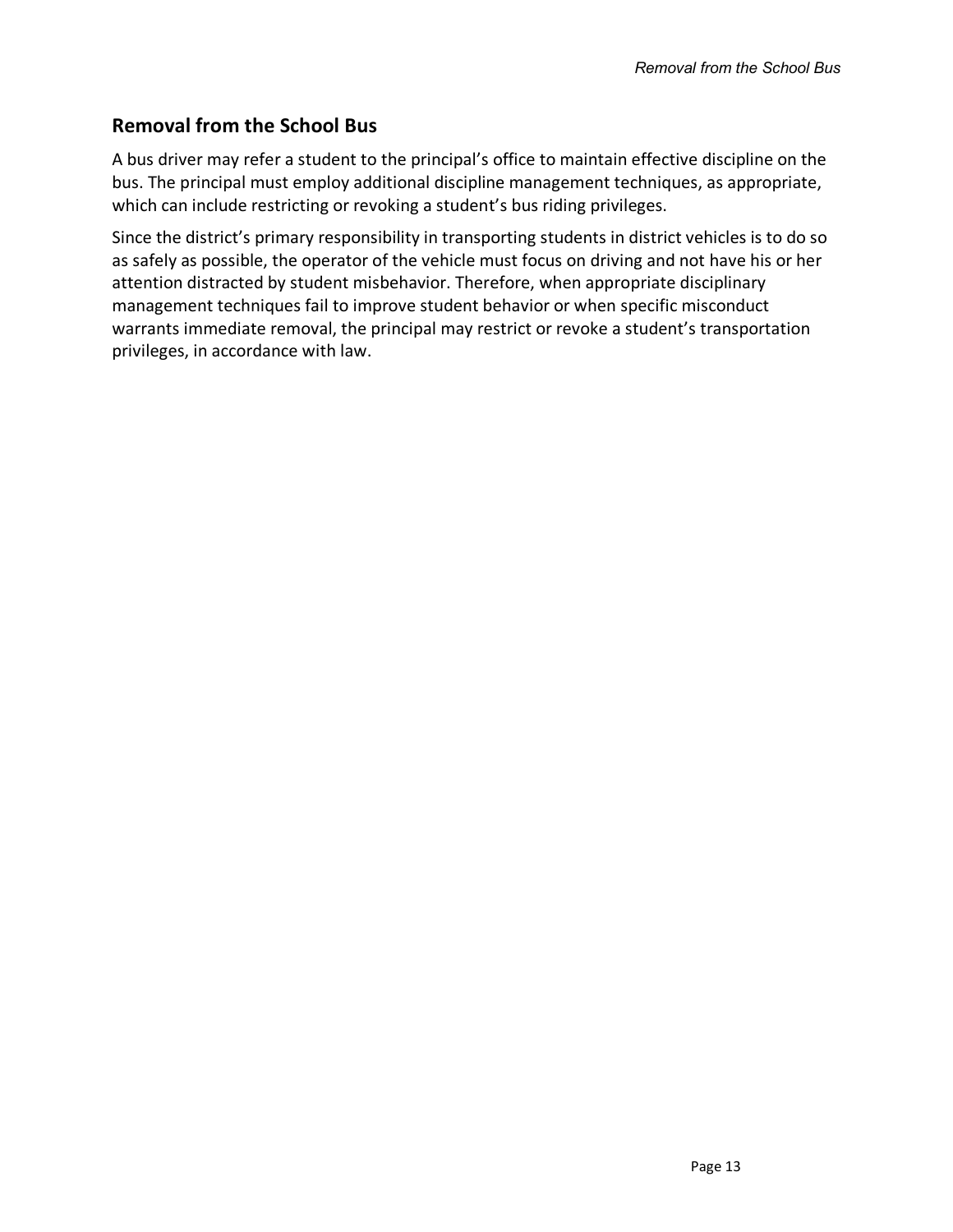# **Removal from the Regular Educational Setting**

In addition to other discipline management techniques, misconduct may result in removal from the regular educational setting in the form of a routine referral or a formal removal.

## **Routine Referral**

A routine referral occurs when a teacher sends a student to the campus behavior coordinator's office as a discipline management technique. The campus behavior coordinator shall employ alternative discipline management techniques, including progressive interventions. A teacher or administrator may remove a student from class for a behavior that violates this Code to maintain effective discipline in the classroom.

## **Formal Removal**

A teacher may also initiate a formal removal from class if:

- 1. The student's behavior has been documented by the teacher as repeatedly interfering with the teacher's ability to teach his or her class or with the student's classmates' ability to learn; or
- 2. The behavior is so unruly, disruptive, or abusive that the teacher cannot teach, and the students in the classroom cannot learn.

Within three school days of the formal removal, the campus behavior coordinator or appropriate administrator shall schedule a conference with the student's parent, the student, the teacher who removed the student from class, and any other appropriate administrator.

At the conference, the campus behavior coordinator or appropriate administrator shall inform the student of the alleged misconduct and the proposed consequences. The student shall have an opportunity to respond to the allegations.

When a student is removed from the regular classroom by a teacher and a conference is pending, the campus behavior coordinator or other administrator may place the student in:

- Another appropriate classroom.
- In-school suspension.
- Out-of-school suspension.
- DAEP.

A teacher or administrator must remove a student from class if the student engages in behavior that under the Education Code requires or permits the student to be placed in a DAEP or expelled. When removing for those reasons, the procedures in the subsequent sections on DAEP or expulsion shall be followed.

## **Returning a Student to the Classroom**

When a student has been formally removed from class by a teacher for conduct against the teacher containing the elements of assault, aggravated assault, sexual assault, aggravated sexual assault, murder, capital murder, or criminal attempt to commit murder or capital murder, the student may not be returned to the teacher's class without the teacher's consent.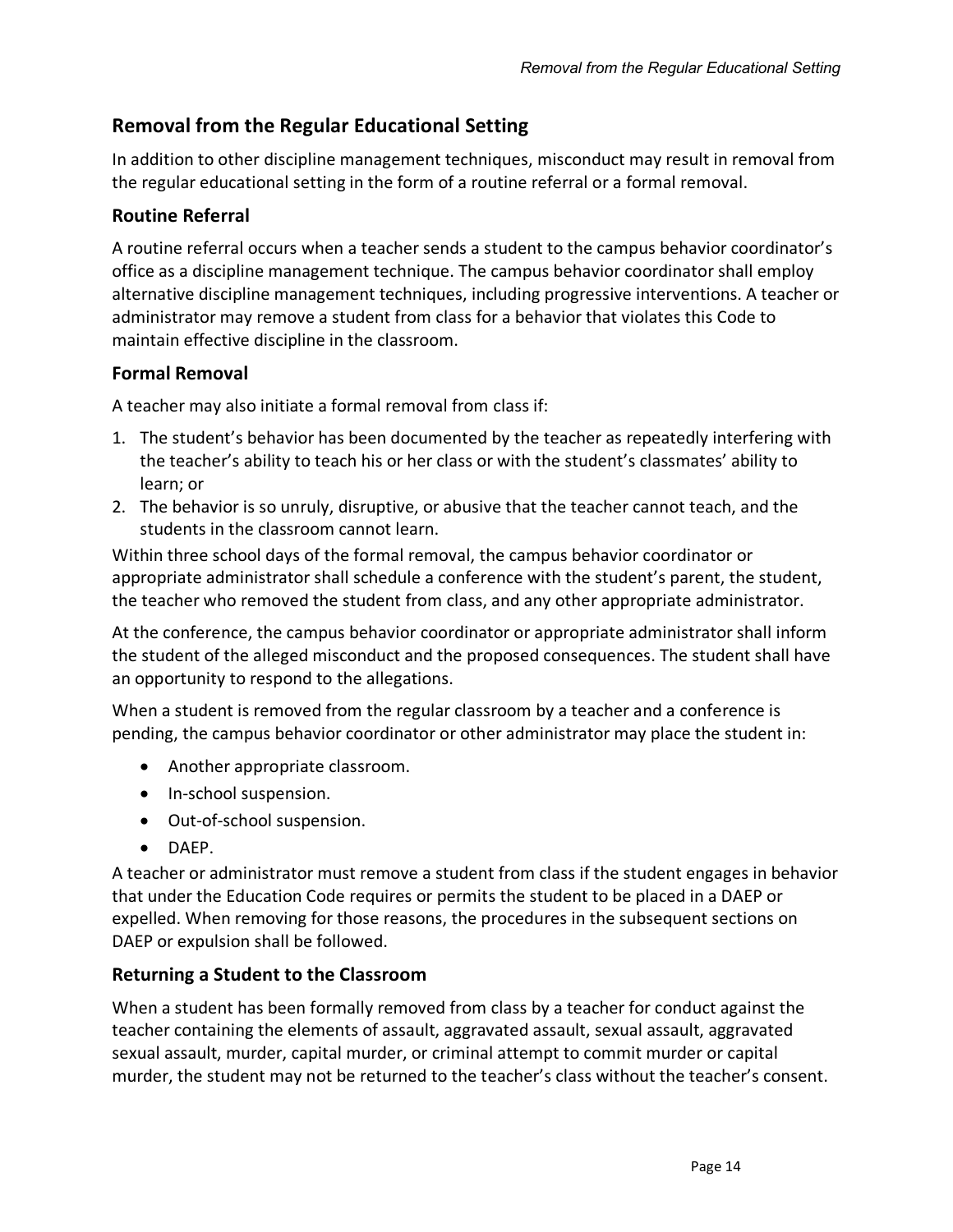When a student has been formally removed by a teacher for any other conduct, the student may be returned to the teacher's class without the teacher's consent if the placement review committee determines that the teacher's class is the best or only alternative available.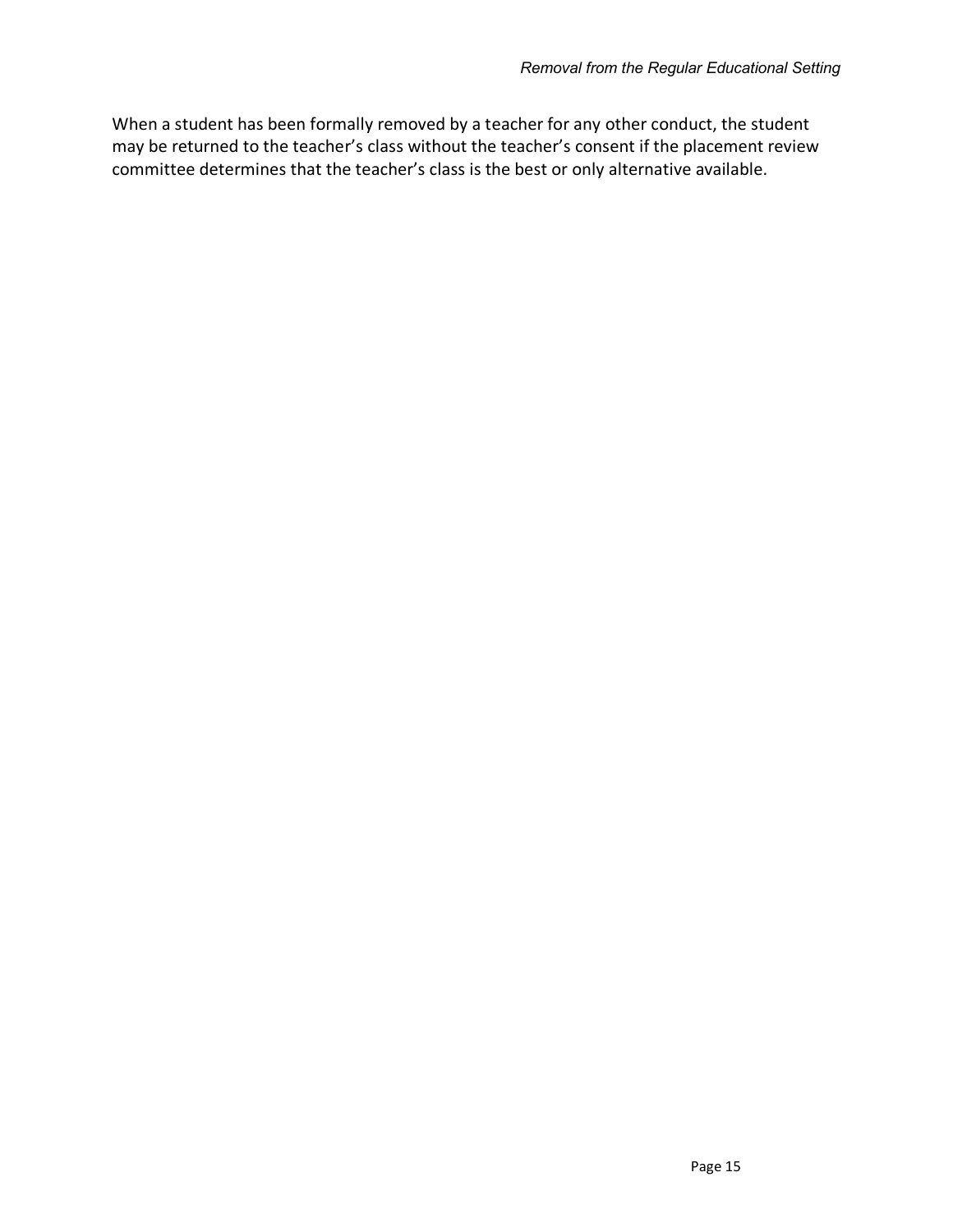# **Out-of-School Suspension**

## **Misconduct**

Students may be suspended for any behavior listed in the Code as a general conduct violation, DAEP offense, or expellable offense.

The district shall not use out-of-school suspension for students in grade 2 or below unless the conduct meets the requirements established in law.

A student below grade 3 or a student who is homeless shall not be placed in out-of-school suspension unless, while on school property or while attending a school-sponsored or schoolrelated activity on or off school property, the student engages in:

- Conduct that contains the elements of a weapons offense, as provided in Penal Code Section 46.02 or 46.05;
- Conduct that contains the elements of assault, sexual assault, aggravated assault, or aggravated sexual assault, as provided by the Penal Code; or
- Selling, giving, or delivering to another person or possessing, using, or being under the influence of any amount of marijuana, an alcoholic beverage, or a controlled substance or dangerous drug as defined by federal or state law.

The district shall use a positive behavior program as a disciplinary alternative for students below grade 3 who commit general conduct violations instead of suspension or placement in a DAEP. The program shall meet the requirements of law.

## **Process**

State law allows a student to be suspended for no more than three school days per behavior violation, with no limit on the number of times a student may be suspended in a semester or school year.

Before being suspended a student shall have an informal conference with the campus behavior coordinator or appropriate administrator, who shall advise the student of the alleged misconduct. The student shall have the opportunity to respond to the allegation before the administrator makes a decision.

The campus behavior coordinator shall determine the number of days of a student's suspension, not to exceed three school days.

In deciding whether to order out-of-school suspension, the campus behavior coordinator shall take into consideration:

- 1. Self-defense (see glossary),
- 2. Intent or lack of intent at the time the student engaged in the conduct,
- 3. The student's disciplinary history,
- 4. A disability that substantially impairs the student's capacity to appreciate the wrongfulness of the student's conduct,
- 5. A student's status in the conservatorship of the Department of Family and Protective Services (foster care), or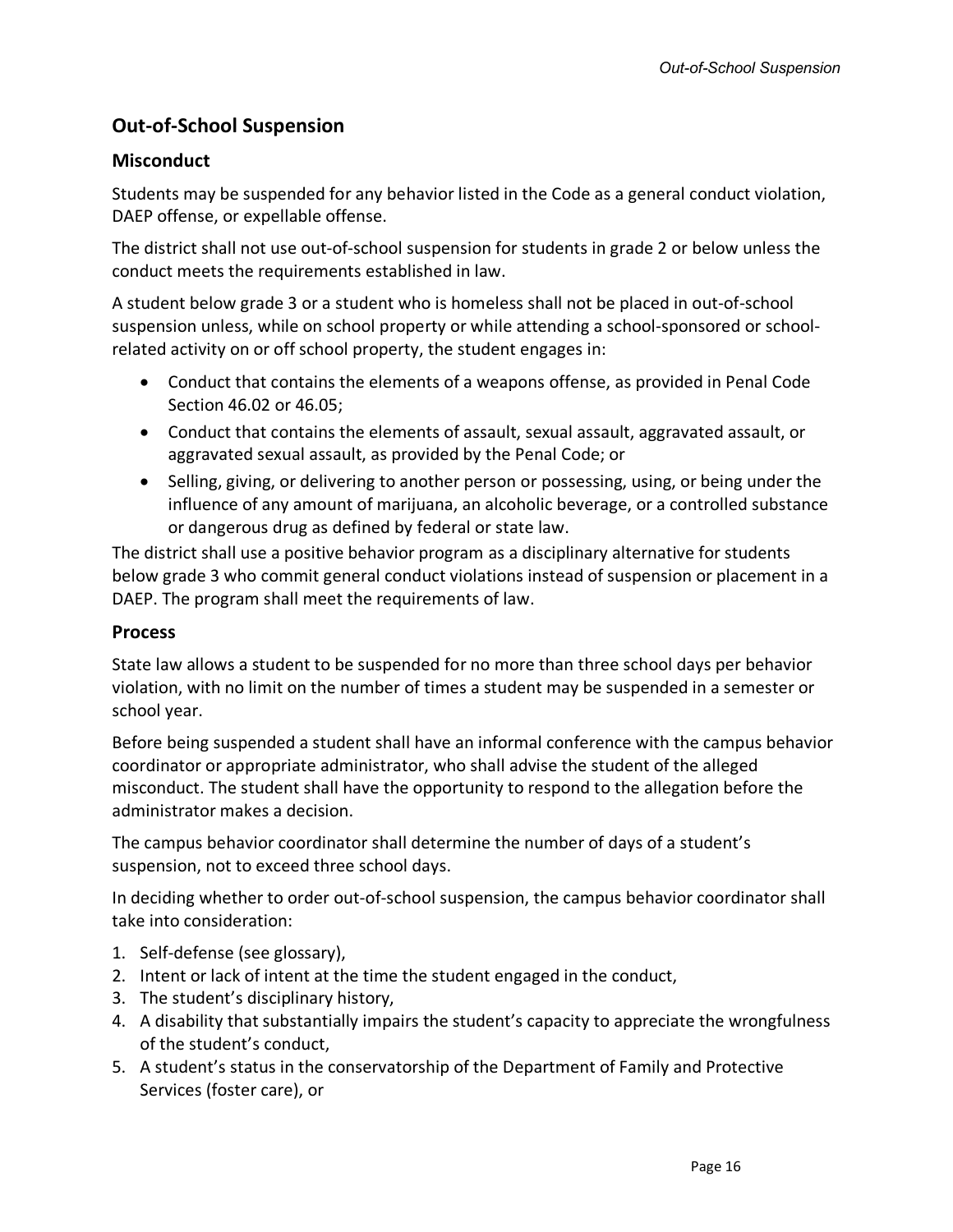## 6. A student's status as homeless.

The appropriate administrator shall determine any restrictions on participation in schoolsponsored or school-related extracurricular and cocurricular activities.

## **Coursework During Suspension**

The district shall ensure a student receives access to coursework for foundation curriculum courses while the student is placed in in-school or out-of-school suspension, including at least one method of receiving this coursework that doesn't require the use of the internet.

A student removed from the regular classroom to in-school suspension or another setting, other than a DAEP, will have an opportunity to complete before the beginning of the next school year each course the student was enrolled in at the time of removal from the regular classroom. The district may provide the opportunity by any method available, including a correspondence course, another distance learning option, or summer school. The district will not charge the student for any method of completion provided by the district.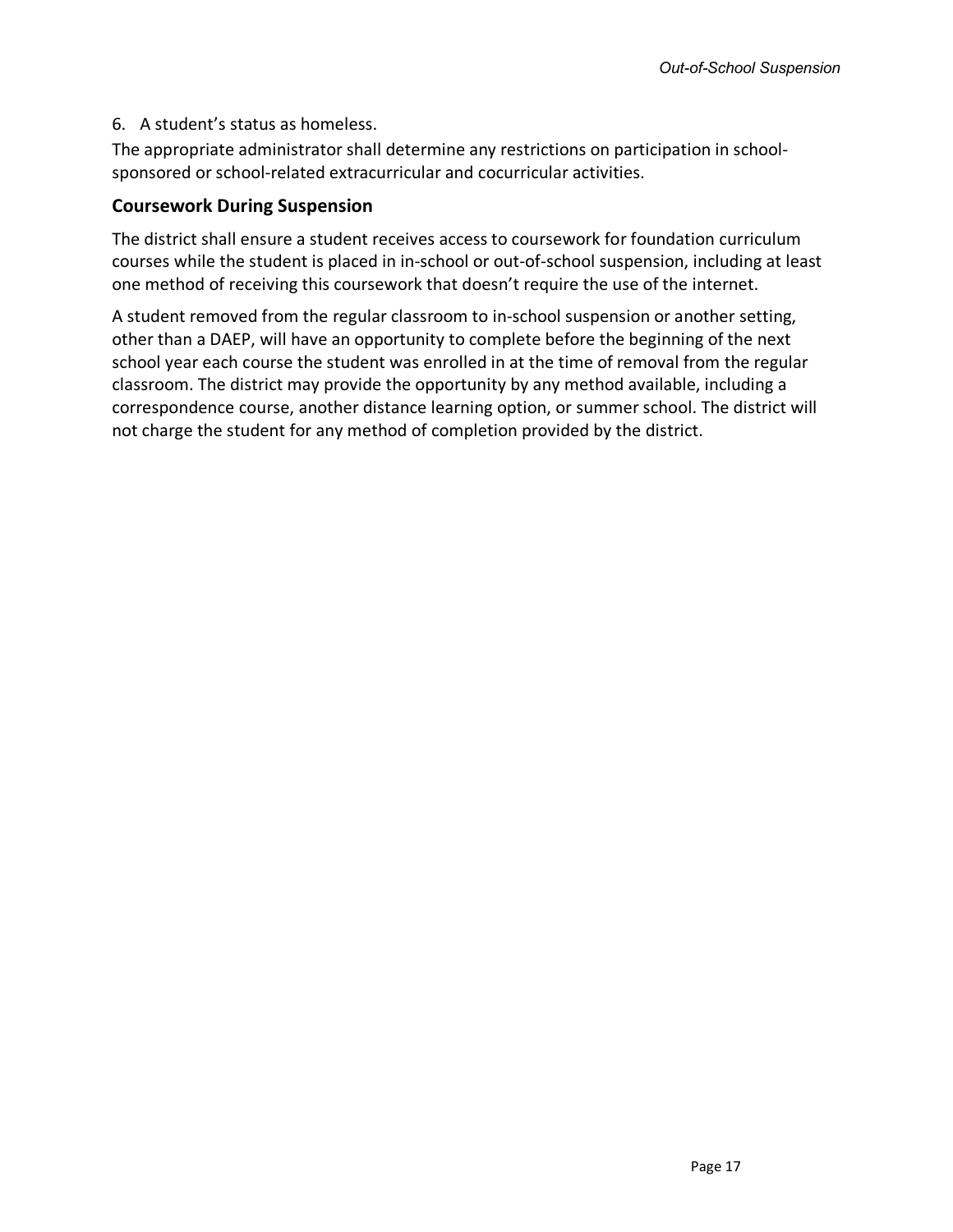# **Disciplinary Alternative Education Program (DAEP) Placement**

The DAEP shall be provided in a setting other than the student's regular classroom. An elementary school student may not be placed in a DAEP with a student who is not an elementary school student.

For purposes of DAEP, elementary classification shall be kindergarten–grade 5 and secondary classification shall be grades 6–12.

A student who is expelled for an offense that otherwise would have resulted in a DAEP placement does not have to be placed in a DAEP in addition to the expulsion.

In deciding whether to place a student in a DAEP, regardless of whether the action is mandatory or discretionary, the campus behavior coordinator shall take into consideration:

- 1. Self-defense (see **glossary**),
- 2. Intent or lack of intent at the time the student engaged in the conduct,
- 3. The student's disciplinary history,
- 4. A disability that substantially impairs the student's capacity to appreciate the wrongfulness of the student's conduct,
- 5. A student's status in the conservatorship of the Department of Family and Protective Services (foster care), or
- 6. A student's status as homeless.

## **Discretionary Placement: Misconduct That May Result in DAEP Placement**

A student may be placed in a DAEP for the following conduct violations:

## *Misconduct Identified in State Law*

In accordance with state law, a student **may** be placed in a DAEP for any one of the following offenses:

- Engaging in bullying that encourages a student to commit or attempt to commit suicide.
- Inciting violence against a student through group bullying.
- Releasing or threatening to release intimate visual material of a minor or of a student who is 18 years of age or older without the student's consent.
- Involvement in a public school fraternity, sorority, or secret society, including participating as a member or pledge, or soliciting another person to become a pledge or member of a public school fraternity, sorority, secret society, or gang. (See **glossary**.)
- Involvement in criminal street gang activity. (See **glossary**.)
- Any criminal mischief, including a felony.
- Assault (no bodily injury) with threat of imminent bodily injury.
- Assault by offensive or provocative physical contact.

In accordance with state law, a student **may** be placed in a DAEP if the superintendent or the superintendent's designee has reasonable belief (see **glossary**) that the student has engaged in conduct punishable as a felony, other than aggravated robbery or those listed as offenses in Title 5 (see **glossary**) of the Penal Code, that occurs off school property and not at a school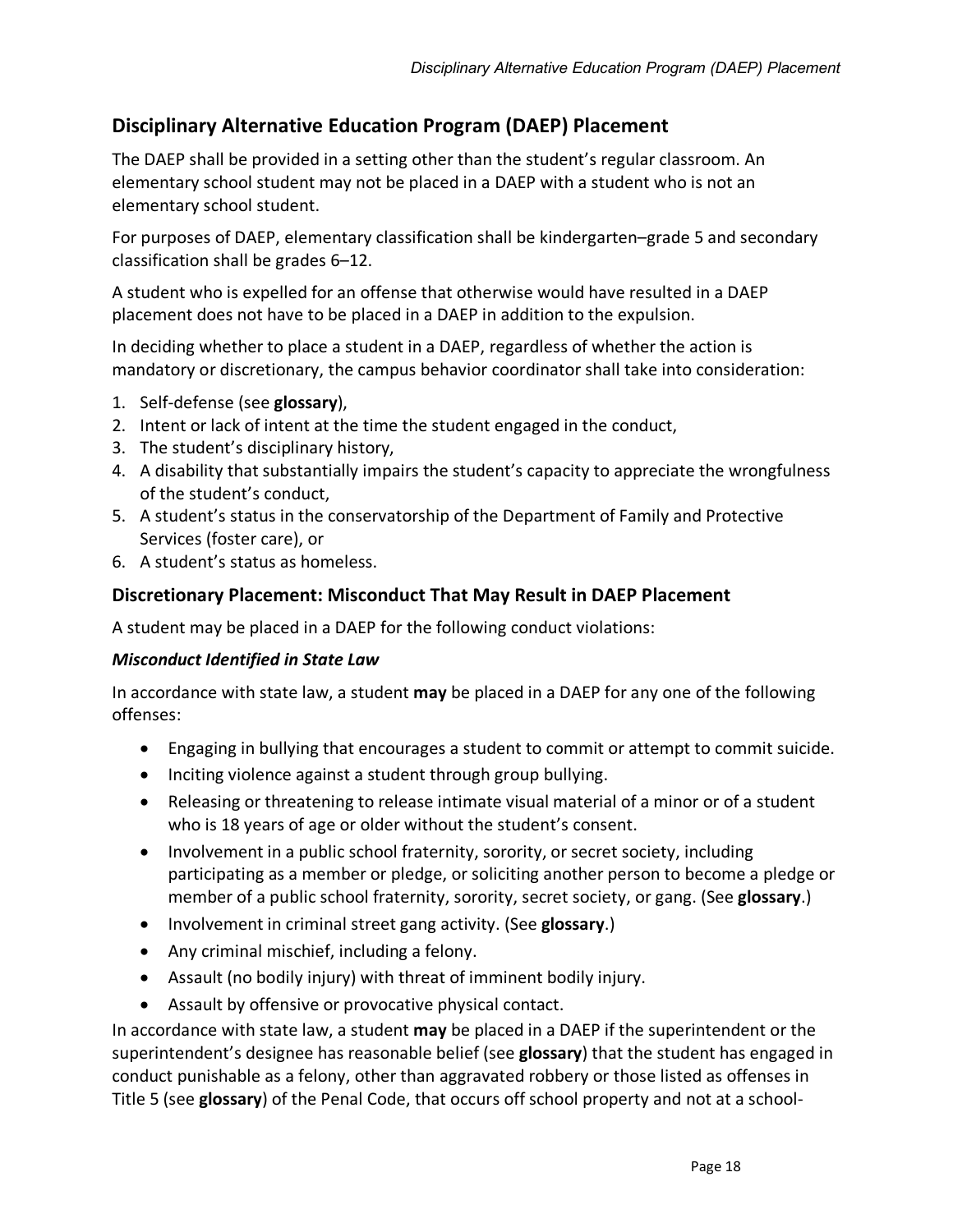sponsored or school-related event, if the student's presence in the regular classroom threatens the safety of other students or teachers or will be detrimental to the educational process.

The campus behavior coordinator **may**, but is not required to, place a student in a DAEP for offcampus conduct for which DAEP placement is required by state law if the administrator does not have knowledge of the conduct before the first anniversary of the date the conduct occurred.

## **Mandatory Placement: Misconduct That Requires DAEP Placement**

A student **must** be placed in a DAEP if the student:

- Engages in conduct relating to a false alarm or report (including a bomb threat) or a terroristic threat involving a public school. (See **glossary**.)
- Commits the following offenses on school property or within 300 feet of school property as measured from any point on the school's real property boundary line, or while attending a school-sponsored or school-related activity on or off school property:
- Engages in conduct punishable as a felony.
- Commits an assault (see **glossary**) under Penal Code 22.01(a)(1).
- Sells, gives, or delivers to another person, or possesses, uses, or is under the influence of marijuana, a controlled substance, or a dangerous drug in an amount not constituting a felony offense. A student with a valid prescription for low-THC cannabis as authorized by Chapter 487 of the Health and Safety Code does not violate this provision. (Schoolrelated felony drug offenses are addressed in **Expulsion** on page 28.) (See **glossary** for "under the influence.")
- Sells, gives, or delivers to another person an alcoholic beverage; commits a serious act or offense while under the influence of alcohol; or possesses, uses, or is under the influence of alcohol, if the conduct is not punishable as a felony offense. (School-related felony alcohol offenses are addressed in **Expulsion** on page 28.)
- Behaves in a manner that contains the elements of an offense relating to abusable volatile chemicals.
- Behaves in a manner that contains the elements of the offense of public lewdness or indecent exposure. (See **glossary**.)
- Engages in conduct that contains the elements of an offense of harassment against an employee under Penal Code 42.07(a)(1), (2), (3), or (7).
- Engages in expellable conduct and is between six and nine years of age.
- Commits a federal firearms violation and is younger than six years of age.
- Engages in conduct that contains the elements of the offense of retaliation against any school employee or volunteer on or off school property. (Committing retaliation in combination with another expellable offense is addressed in **Expulsion** on page 28.)
- Engages in conduct punishable as aggravated robbery or a felony listed under Title 5 (see **glossary**) of the Penal Code when the conduct occurs off school property and not at a school-sponsored or school-related event and:
- 1. The student receives deferred prosecution (see glossary),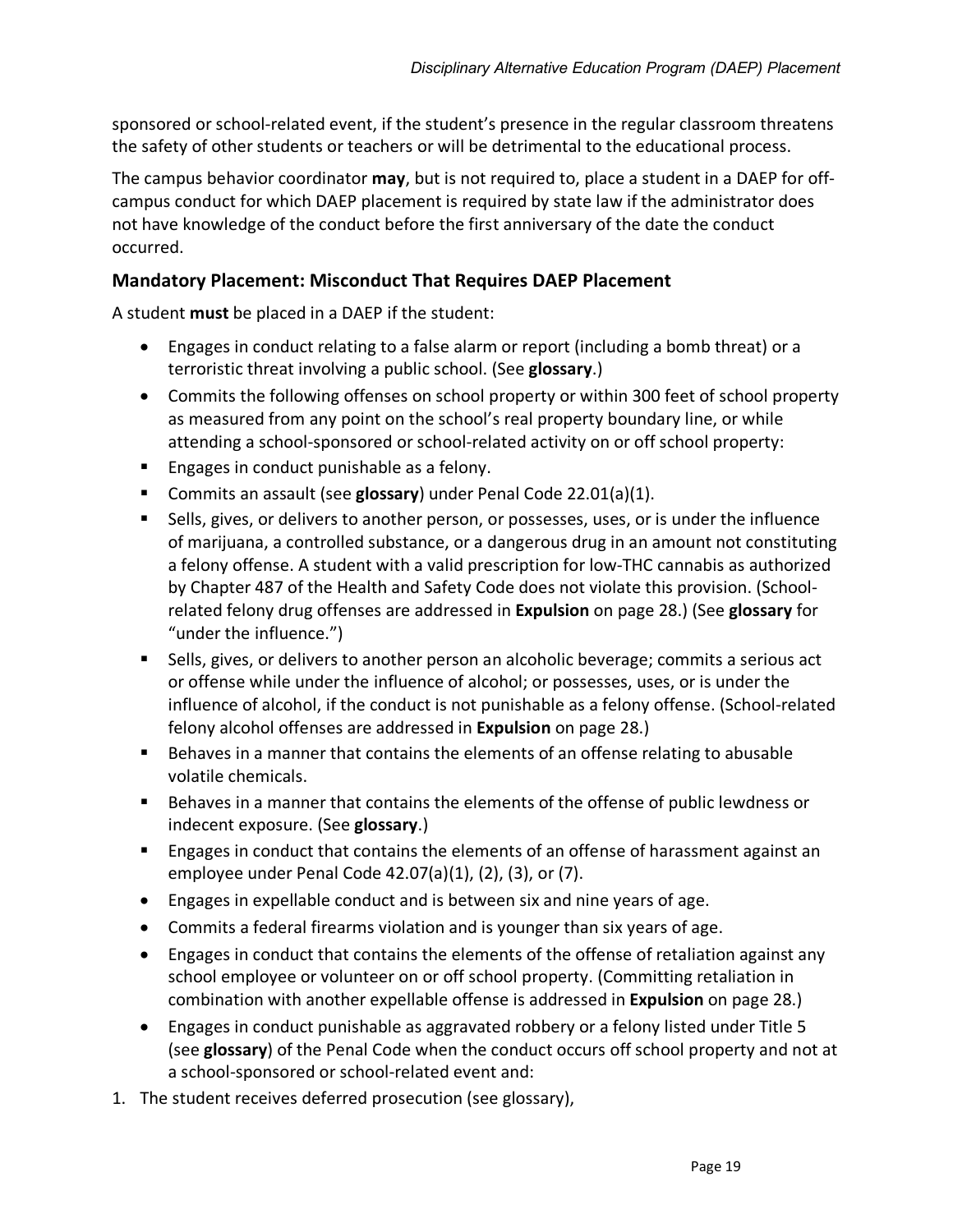- 2. A court or jury finds that the student has engaged in delinquent conduct (see glossary), or
- 3. The superintendent or designee has a reasonable belief (see glossary) that the student engaged in the conduct.

#### **Sexual Assault and Campus Assignments**

If a student has been convicted of continuous sexual abuse of a young child or children or convicted of or placed on deferred adjudication for sexual assault or aggravated sexual assault against another student on the same campus, and if the victim's parent or another person with the authority to act on behalf of the victim requests that the board transfer the offending student to another campus, the offending student shall be transferred to another campus in the district. If there is no other campus in the district serving the grade level of the offending student, the offending student shall be transferred to a DAEP.

#### **Process**

Removals to a DAEP shall be made by the campus behavior coordinator.

#### *Conference*

When a student is removed from class for a DAEP offense, the campus behavior coordinator or appropriate administrator shall schedule a conference within three school days with the student's parent, the student, and the teacher, in the case of a teacher removal.

At the conference, the campus behavior coordinator or appropriate administrator shall inform the student, orally or in writing, of the reasons for the removal and shall give the student an explanation of the basis for the removal and an opportunity to respond to the reasons for the removal.

Following valid attempts to require attendance, the district may hold the conference and make a placement decision regardless of whether the student or the student's parents attend the conference.

#### *Consideration of Mitigating Factors*

In deciding whether to place a student in a DAEP, regardless of whether the action is mandatory or discretionary, the campus behavior coordinator shall take into consideration:

- 1. Self-defense (see **glossary**),
- 2. Intent or lack of intent at the time the student engaged in the conduct,
- 3. The student's disciplinary history,
- 4. A disability that substantially impairs the student's capacity to appreciate the wrongfulness of the student's conduct, or
- 5. A student's status in the conservatorship of the Department of Family and Protective Services (foster care), or
- 6. A student's status as homeless.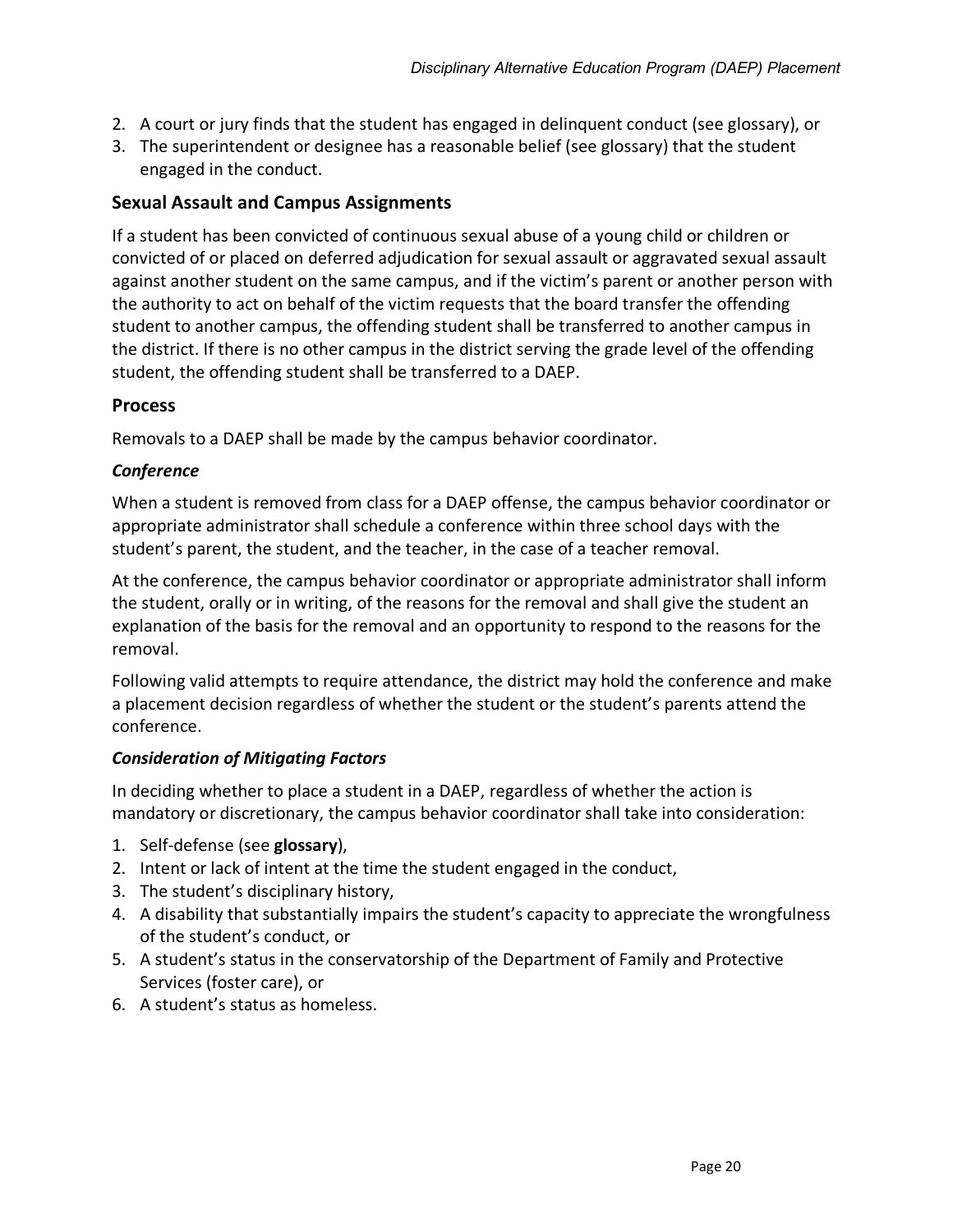## *Placement Order*

After the conference, if the student is placed in the DAEP, the campus behavior coordinator shall write a placement order. A copy of the DAEP placement order shall be sent to the student and the student's parent.

Not later than the second business day after the conference, the board's designee shall deliver to the juvenile court a copy of the placement order and all information required by Section 52.04 of the Family Code.

If the student is placed in the DAEP and the length of placement is inconsistent with the guidelines included in this Code, the placement order shall give notice of the inconsistency.

#### *Coursework Notice*

The parent or guardian of a student placed in DAEP shall be given written notice of the student's opportunity to complete a foundation curriculum course in which the student was enrolled at the time of removal and which is required for graduation, at no cost to the student. The notice shall include information regarding all methods available for completing the coursework.

#### **Length of Placement**

The campus behavior coordinator shall determine the duration of a student's placement in a DAEP.

The duration of a student's placement shall be determined case by case based on the seriousness of the offense, the student's age and grade level, the frequency of misconduct, the student's attitude, and statutory requirements.

The maximum period of DAEP placement shall be one calendar year, except as provided below.

Unless otherwise specified in the placement order, days absent from a DAEP shall not count toward fulfilling the total number of days required in a student's DAEP placement order.

The district shall administer the required pre- and post-assessments for students assigned to DAEP for a period of 90 days or longer in accordance with established district administrative procedures for administering other diagnostic or benchmark assessments.

#### *Exceeds One Year*

Placement in a DAEP may exceed one year when a review by the district determines that the student is a threat to the safety of other students or to district employees.

The statutory limitations on the length of a DAEP placement do not apply to a placement resulting from the board's decision to place a student who engaged in the sexual assault of another student so that the students are not assigned to the same campus.

#### *Exceeds School Year*

Students who commit offenses requiring placement in a DAEP at the end of one school year may be required to continue that placement at the start of the next school year to complete the assigned term of placement.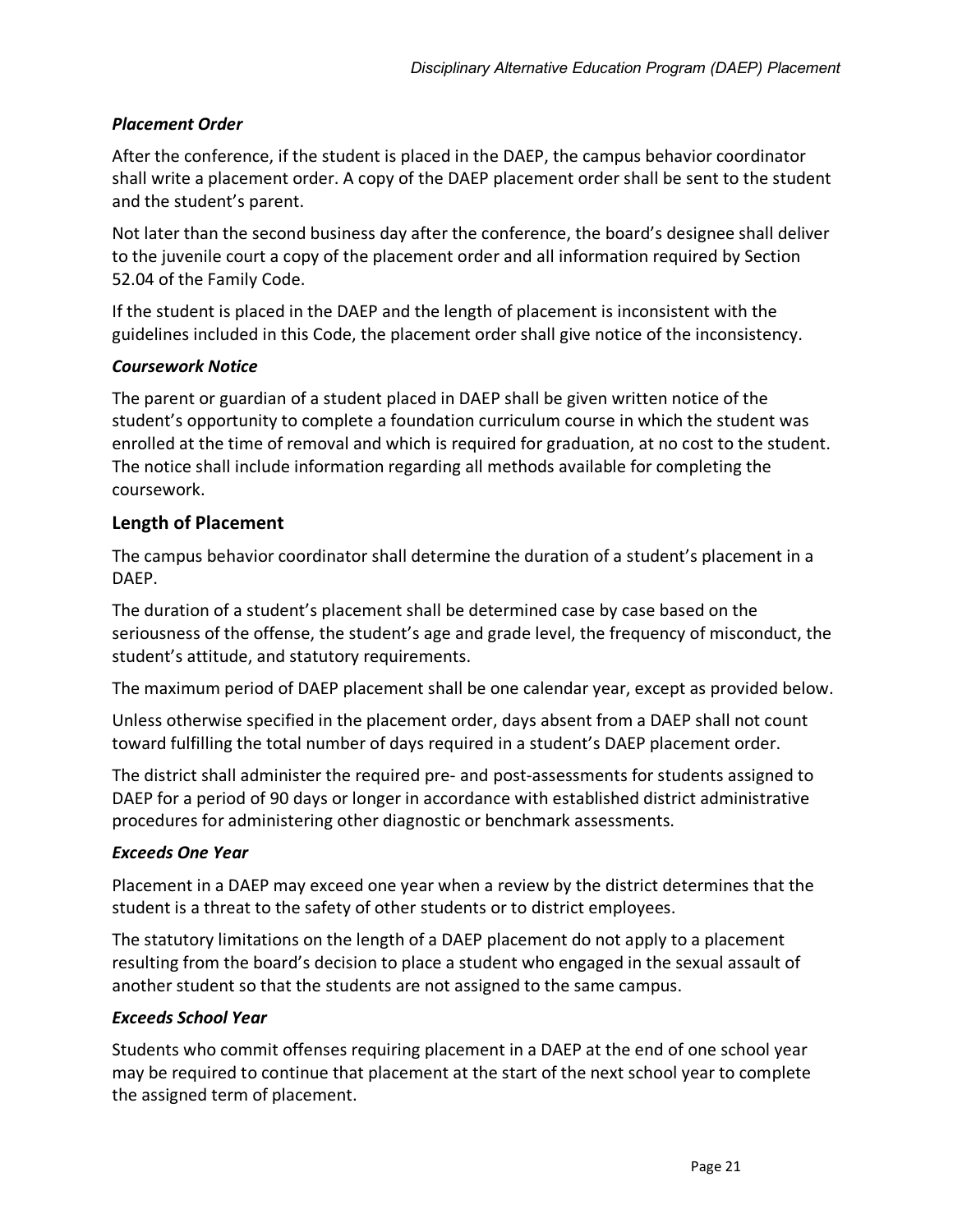For placement in a DAEP to extend beyond the end of the school year, the campus behavior coordinator or the board's designee must determine that:

- 1. The student's presence in the regular classroom or campus presents a danger of physical harm to the student or others, or
- 2. The student has engaged in serious or persistent misbehavior (see **glossary**) that violates the district's Code.

## *Exceeds 60 Days*

For placement in a DAEP to extend beyond 60 days or the end of the next grading period, whichever is sooner, a student's parent shall be given notice and the opportunity to participate in a proceeding before the board or the board's designee.

## **Appeals**

Questions from parents regarding disciplinary measures should be addressed to the campus administration.

Student or parent appeals regarding a student's placement in a DAEP should be addressed in accordance with policy FNG(LOCAL). A copy of this policy may be obtained from the principal's office, the campus behavior coordinator's office, the central administration office, or through Policy On Line at the following address: www.valleypatriots.com Quick link Policy Online.

Appeals shall begin at *Level One* with the *principal*.

The district shall not delay disciplinary consequences pending the outcome of an appeal. The decision to place a student in a DAEP cannot be appealed beyond the board.

## **Restrictions During Placement**

The district does not permit a student who is placed in a DAEP to participate in any schoolsponsored or school-related extracurricular or cocurricular activity, including seeking or holding honorary positions and/or membership in school-sponsored clubs and organizations.

A student placed in a DAEP shall not be provided transportation unless he or she is a student with a disability who is entitled to transportation in accordance with the student's individualized education program (IEP) or Section 504 plan.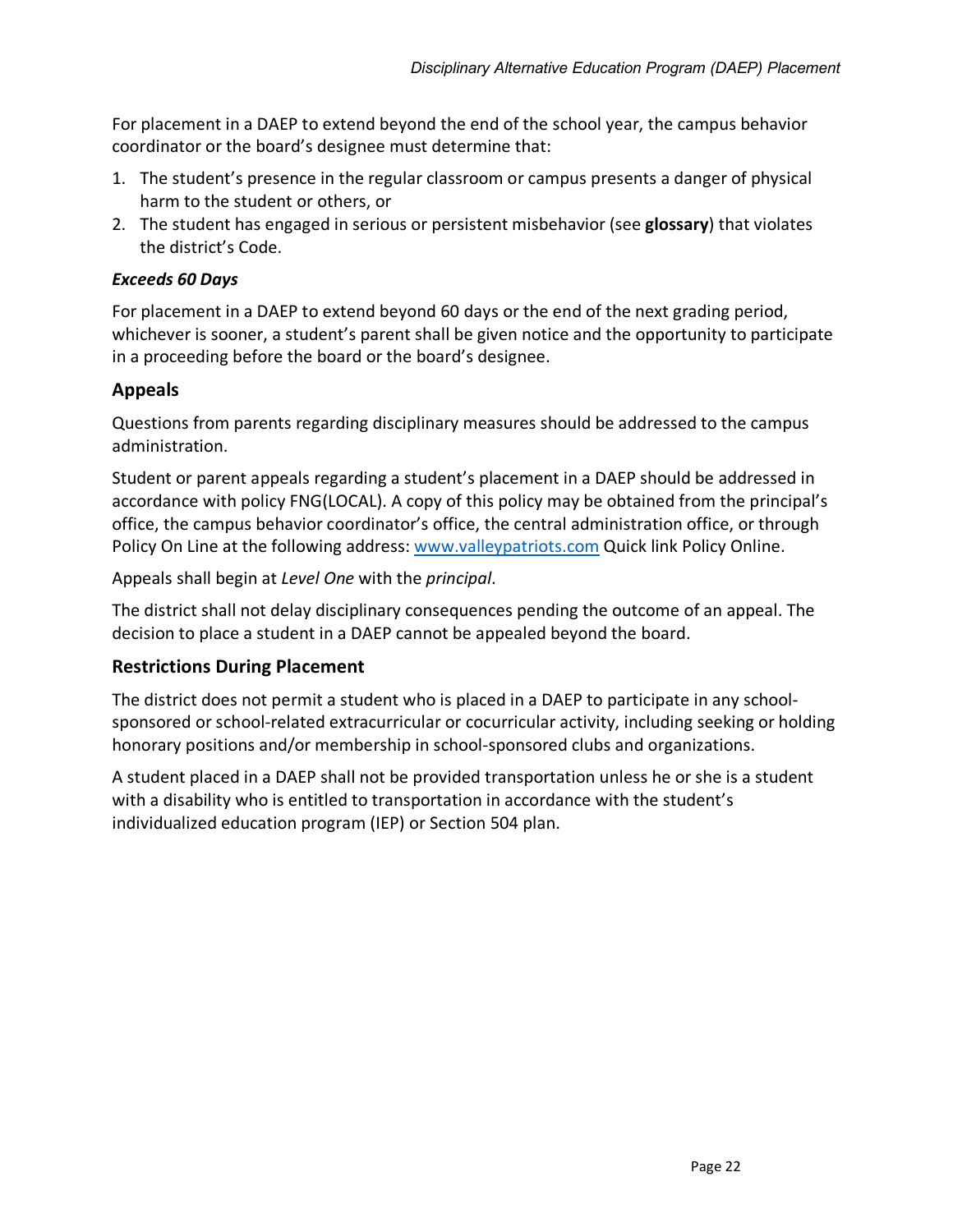## **Placement Review**

A student placed in a DAEP shall be provided a review of his or her status, including academic status, by the campus behavior coordinator or the board's designee at intervals not to exceed 120 days. In the case of a high school student, the student's progress toward graduation and the student's graduation plan shall also be reviewed. At the review, the student or the student's parent shall be given the opportunity to present arguments for the student's return to the regular classroom or campus. The student may not be returned to the classroom of a teacher who removed the student without that teacher's consent.

#### **Additional Misconduct**

If during the term of placement in a DAEP the student engages in additional misconduct for which placement in a DAEP or expulsion is required or permitted, additional proceedings may be conducted, and the campus behavior coordinator may enter an additional disciplinary order as a result of those proceedings.

#### **Notice of Criminal Proceedings**

When a student is placed in a DAEP for certain offenses, the office of the prosecuting attorney shall notify the district if:

- 1. Prosecution of a student's case was refused for lack of prosecutorial merit or insufficient evidence and no formal proceedings, deferred adjudication (see **glossary**), or deferred prosecution will be initiated; or
- 2. The court or jury found a student not guilty, or made a finding that the student did not engage in delinquent conduct or conduct indicating a need for supervision, and the case was dismissed with prejudice.

If a student was placed in a DAEP for such conduct, on receiving the notice from the prosecutor, the superintendent or designee shall review the student's placement and schedule a review with the student's parent not later than the third day after the superintendent or designee receives notice from the prosecutor. The student may not be returned to the regular classroom pending the review.

After reviewing the notice and receiving information from the student's parent, the superintendent or designee may continue the student's placement if there is reason to believe that the presence of the student in the regular classroom threatens the safety of other students or teachers.

The student or the student's parent may appeal the superintendent's decision to the board. The student may not be returned to the regular classroom pending the appeal. In the case of an appeal, the board shall, at the next scheduled meeting, review the notice from the prosecutor and receive information from the student, the student's parent, and the superintendent or designee, and confirm or reverse the decision of the superintendent or designee. The board shall make a record of the proceedings.

If the board confirms the decision of the superintendent or designee, the student and the student's parent may appeal to the Commissioner of Education. The student may not be returned to the regular classroom pending the appeal.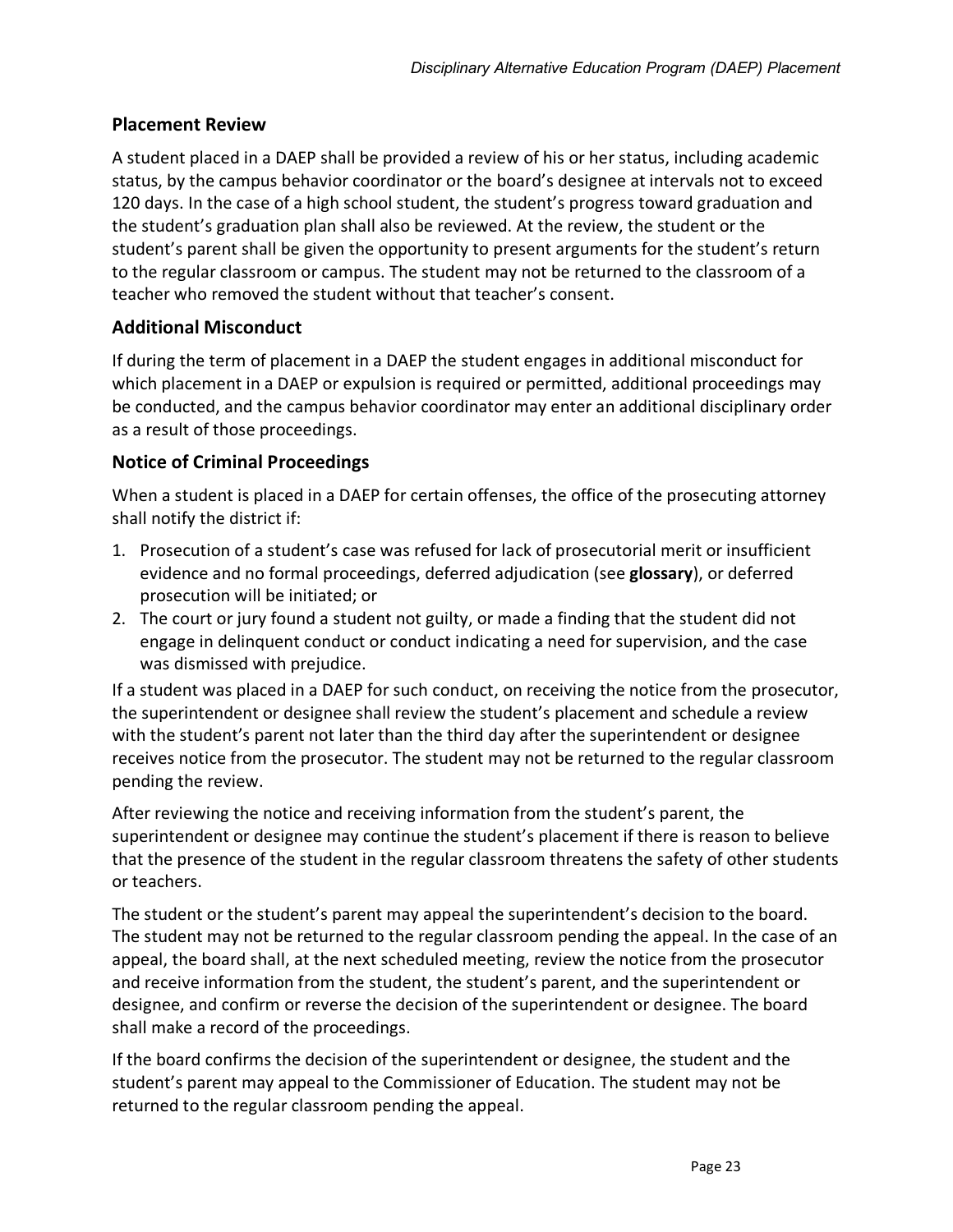## **Withdrawal During Process**

When a student violates the district's Code in a way that requires or permits the student to be placed in a DAEP and the student withdraws from the district before a placement order is completed, the campus behavior coordinator may complete the proceedings and issue a placement order. If the student then re-enrolls in the district during the same or a subsequent school year, the district may enforce the order at that time, less any period of the placement that has been served by the student during enrollment in another district. If the campus behavior coordinator or the board fails to issue a placement order after the student withdraws, the next district in which the student enrolls may complete the proceedings and issue a placement order.

## **Newly Enrolled Students**

The district shall decide on a case-by-case basis whether to continue the placement of a student who enrolls in the district and was assigned to a DAEP in an open-enrollment charter school or another district. The district may place the student in the district's DAEP or a regular classroom setting.

A newly enrolled student with a DAEP placement from a district in another state shall be placed as any other newly enrolled student if the behavior committed is a reason for DAEP placement in the receiving district.

If the student was placed in a DAEP by a school district in another state for a period that exceeds one year, this district, by state law, shall reduce the period of the placement so that the total placement does not exceed one year. After a review, however, the placement may be extended beyond a year if the district determines that the student is a threat to the safety of other students or employees or the extended placement is in the best interest of the student.

## **Emergency Placement Procedure**

When an emergency placement is necessary because the student's behavior is so unruly, disruptive, or abusive that it seriously interferes with classroom or school operations, the student shall be given oral notice of the reason for the action. Not later than the tenth day after the date of the placement, the student shall be given the appropriate conference required for assignment to a DAEP.

## **Transition Services**

In accordance with law and district procedures, campus staff shall provide transition services to a student returning to the regular classroom from an alternative education program, including a DAEP. See policy FOCA(LEGAL) for more information.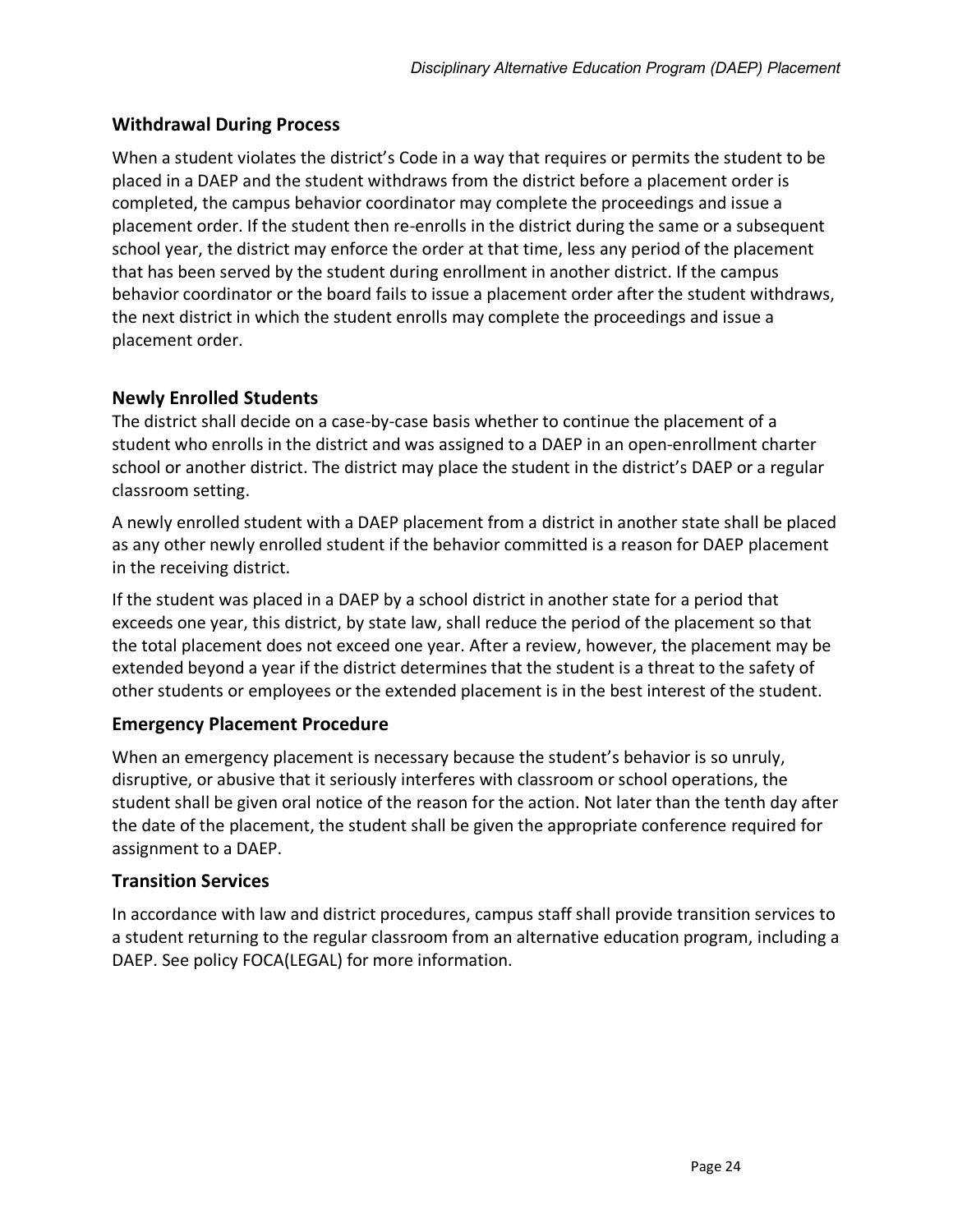# **Placement and/or Expulsion for Certain Offenses**

This section includes two categories of offenses for which the Education Code provides unique procedures and specific consequences.

## **Registered Sex Offenders**

Upon receiving notification in accordance with state law that a student is currently required to register as a sex offender, the district must remove the student from the regular classroom and determine appropriate placement unless the court orders JJAEP placement.

If the student is under any form of court supervision, including probation, community supervision, or parole, the placement shall be in either DAEP or JJAEP for at least one semester.

If the student is not under any form of court supervision, the placement may be in DAEP or JJAEP for one semester or the placement may be in a regular classroom. The placement may not be in the regular classroom if the board or its designee determines that the student's presence:

- 1. Threatens the safety of other students or teachers,
- 2. Will be detrimental to the educational process, or
- 3. Is not in the best interests of the district's students.

#### *Review Committee*

At the end of the first semester of a student's placement in an alternative educational setting and before the beginning of each school year for which the student remains in an alternative placement, the district shall convene a committee, in accordance with state law, to review the student's placement. The committee shall recommend whether the student should return to the regular classroom or remain in the placement. Absent a special finding, the board or its designee must follow the committee's recommendation.

The placement review of a student with a disability who receives special education services must be made by the ARD committee.

## *Newly Enrolled Student*

If a student enrolls in the district during a mandatory placement as a registered sex offender, the district may count any time already spent by the student in a placement or may require an additional semester in an alternative placement without conducting a review of the placement.

## *Appeal*

A student or the student's parent may appeal the placement by requesting a conference between the board or its designee, the student, and the student's parent. The conference is limited to the factual question of whether the student is required to register as a sex offender. Any decision of the board or its designee under this section is final and may not be appealed.

## **Certain Felonies**

Regardless of whether placement or expulsion is required or permitted by one of the reasons in the DAEP Placement or Expulsion sections, in accordance with Education Code 37.0081, a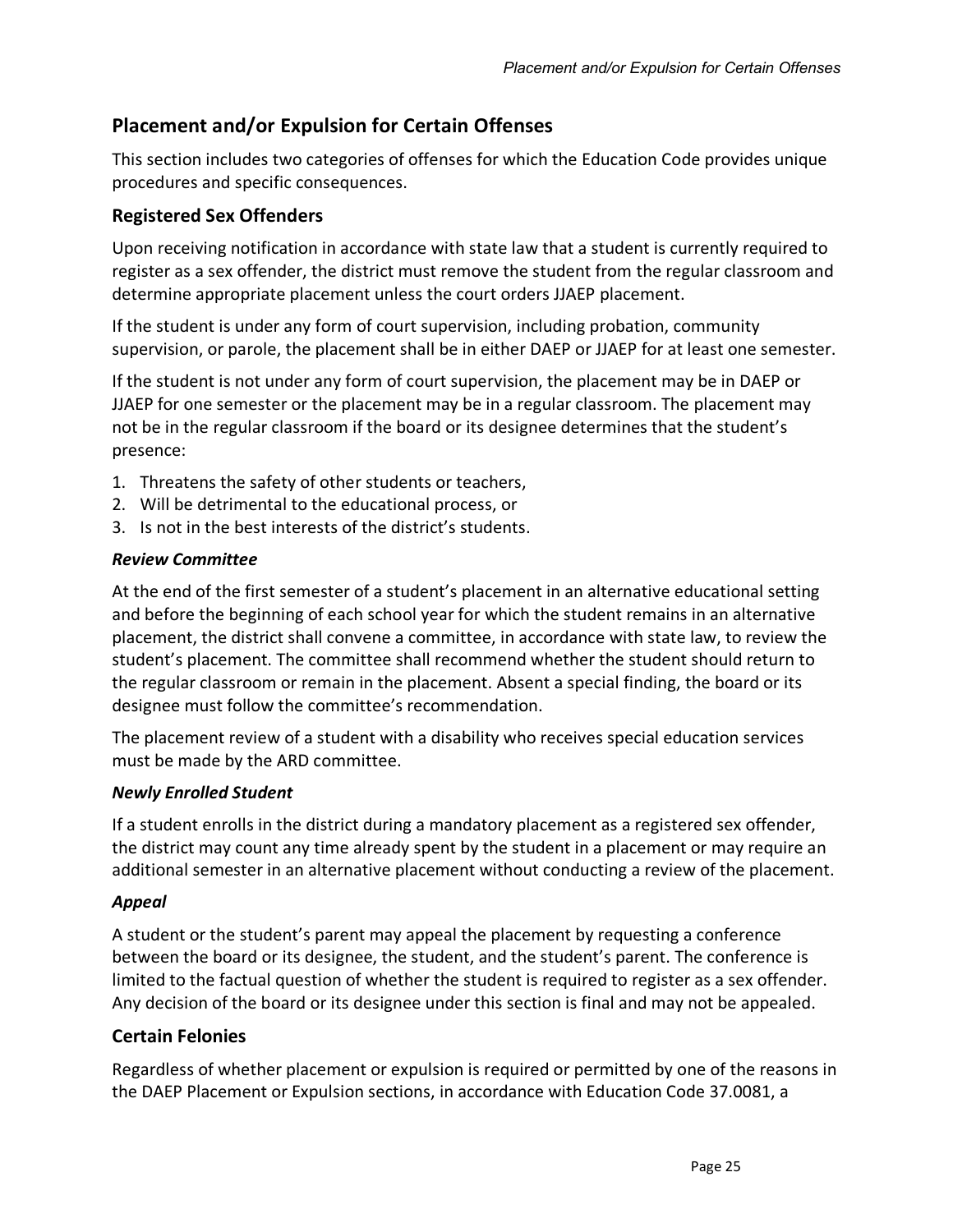student may be expelled and placed in either DAEP or JJAEP if the board or campus behavior coordinator makes certain findings and the following circumstances exist in relation to aggravated robbery or a felony offense under Title 5 (see **glossary**) of the Penal Code. The student must:

- Have received deferred prosecution for conduct defined as aggravated robbery or a Title 5 felony offense;
- Have been found by a court or jury to have engaged in delinquent conduct for conduct defined as aggravated robbery or a Title 5 felony offense;
- Have been charged with engaging in conduct defined as aggravated robbery or a Title 5 felony offense;
- Have been referred to a juvenile court for allegedly engaging in delinquent conduct for conduct defined as aggravated robbery or a Title 5 felony offense; or
- Have received probation or deferred adjudication or have been arrested for, charged with, or convicted of aggravated robbery or a Title 5 felony offense.

The district may expel the student and order placement under these circumstances regardless of:

- 1. The date on which the student's conduct occurred,
- 2. The location at which the conduct occurred,
- 3. Whether the conduct occurred while the student was enrolled in the district, or
- 4. Whether the student has successfully completed any court disposition requirements imposed in connection with the conduct.

## *Hearing and Required Findings*

The student must first have a hearing before the board or its designee, who must determine that in addition to the circumstances above that allow for the expulsion, the student's presence in the regular classroom:

- 1. Threatens the safety of other students or teachers,
- 2. Will be detrimental to the educational process, or
- 3. Is not in the best interest of the district's students.

Any decision of the board or the board's designee under this section is final and may not be appealed.

## *Length of Placement*

The student is subject to the placement until:

- 1. The student graduates from high school,
- 2. The charges are dismissed or reduced to a misdemeanor offense, or
- 3. The student completes the term of the placement or is assigned to another program.

## *Placement Review*

A student placed in a DAEP or JJAEP under these circumstances is entitled to a review of his or her status, including academic status, by the campus behavior coordinator or board's designee at intervals not to exceed 120 days. In the case of a high school student, the student's progress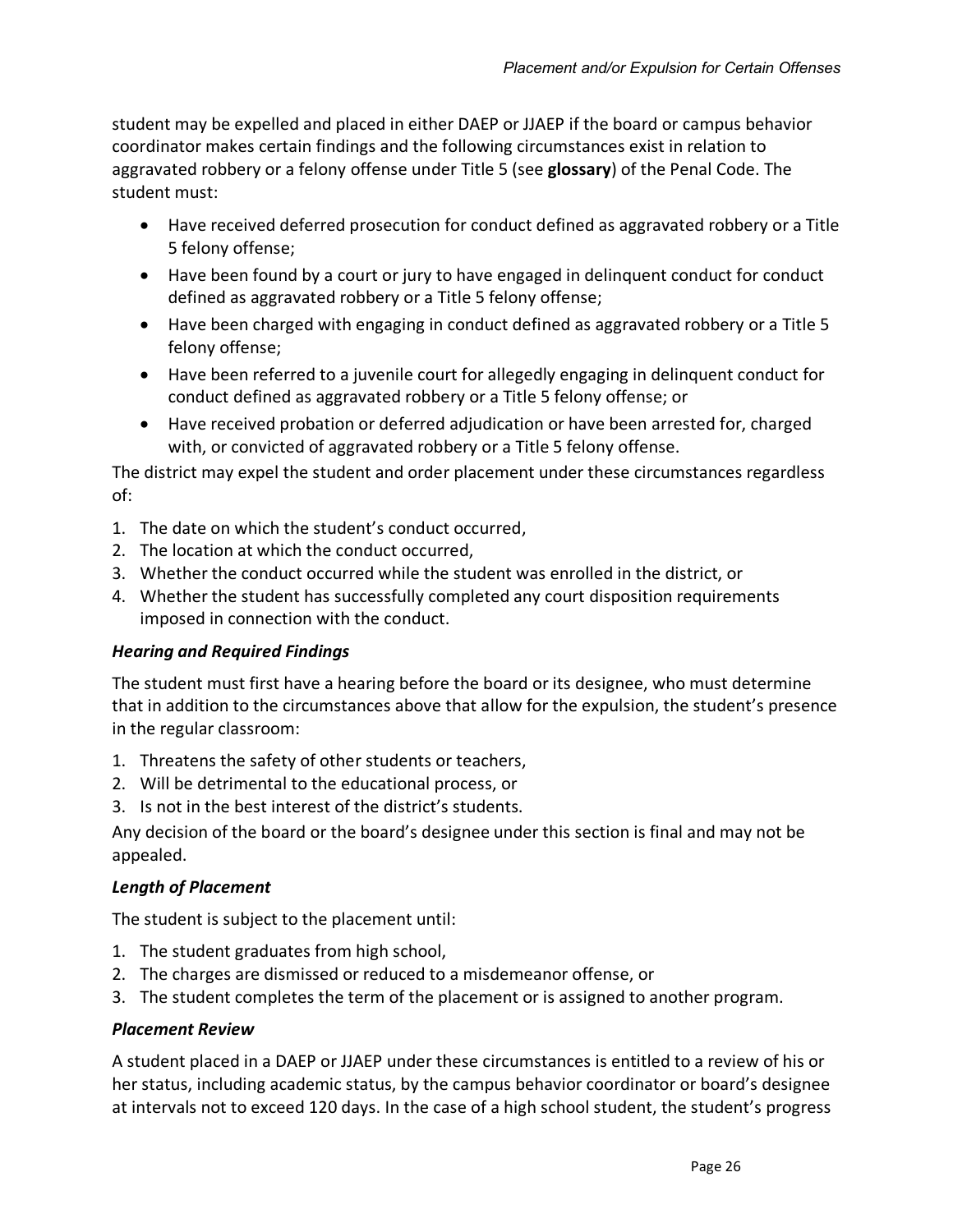toward graduation and the student's graduation plan shall also be reviewed. At the review, the student or the student's parent shall have the opportunity to present arguments for the student's return to the regular classroom or campus.

#### *Newly Enrolled Students*

A student who enrolls in the district before completing a placement under this section from another school district must complete the term of the placement.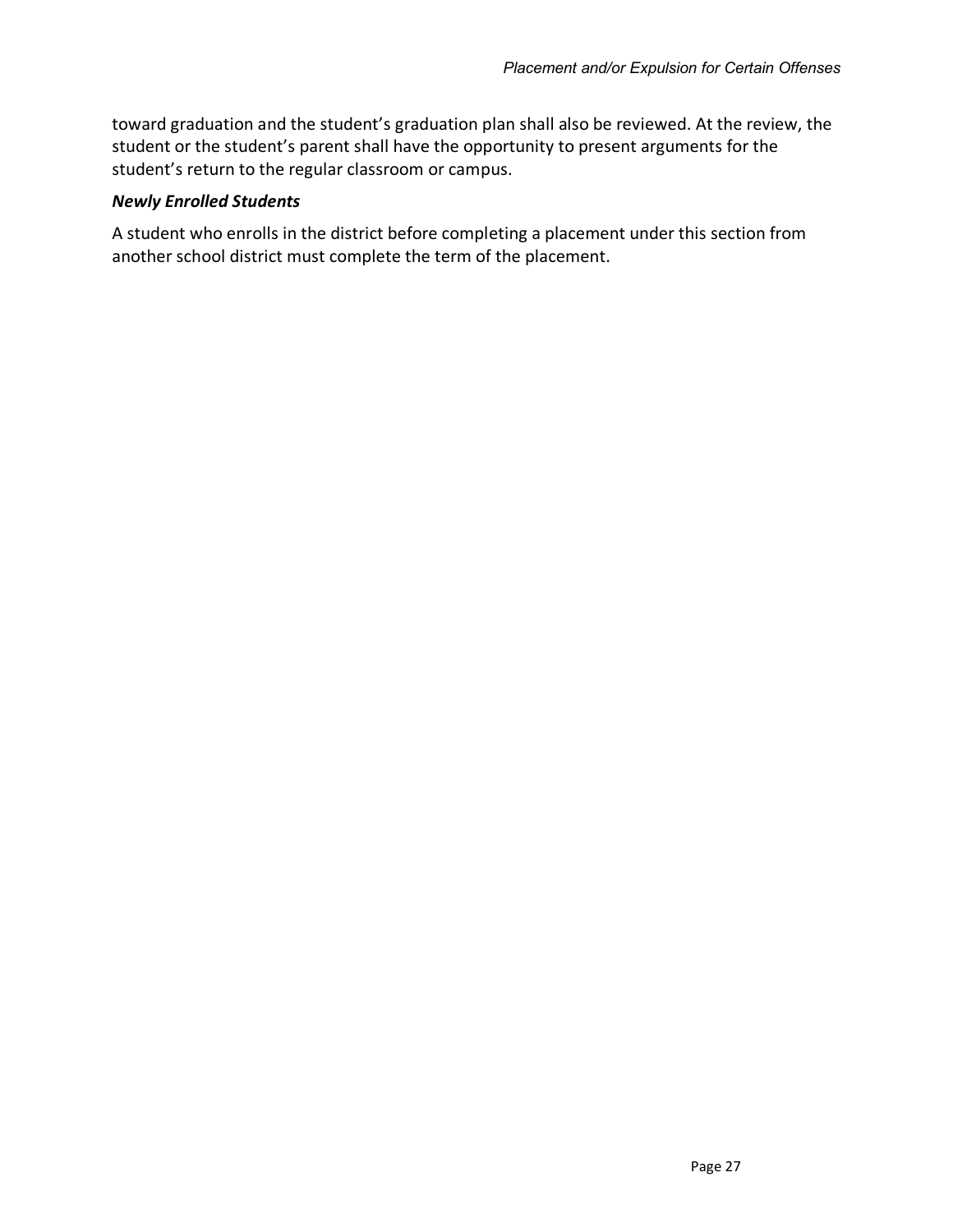# **Expulsion**

In deciding whether to order expulsion, regardless of whether the action is mandatory or discretionary, the campus behavior coordinator shall take into consideration:

- 1. Self-defense (see **glossary**),
- 2. Intent or lack of intent at the time the student engaged in the conduct,
- 3. The student's disciplinary history,
- 4. A disability that substantially impairs the student's capacity to appreciate the wrongfulness of the student's conduct,
- 5. A student's status in the conservatorship of the Department of Family and Protective Services (foster care), or
- 6. A student's status as homeless.

## **Discretionary Expulsion: Misconduct That May Result in Expulsion**

Some of the following types of misconduct may result in mandatory placement in a DAEP, whether or not a student is expelled. (See **DAEP Placement** on page 18)

#### *Any Location*

A student **may** be expelled for:

- Engaging in bullying that encourages a student to commit or attempt to commit suicide.
- Inciting violence against a student through group bullying.
- Releasing or threatening to release intimate visual material of a minor or of a student who is 18 years of age or older without the student's consent.
- Conduct that contains the elements of assault under Penal Code 22.01(a)(1) in retaliation against a school employee or volunteer.
- Criminal mischief, if punishable as a felony.
- Engaging in conduct that contains the elements of one of the following offenses against another student:
- Aggravated assault.
- Sexual assault.
- Aggravated sexual assault.
- Murder.
- Capital murder.
- Criminal attempt to commit murder or capital murder.
- Aggravated robbery.
- Breach of computer security. (See **glossary**)
- Engaging in conduct relating to a false alarm or report (including a bomb threat) or a terroristic threat involving a public school.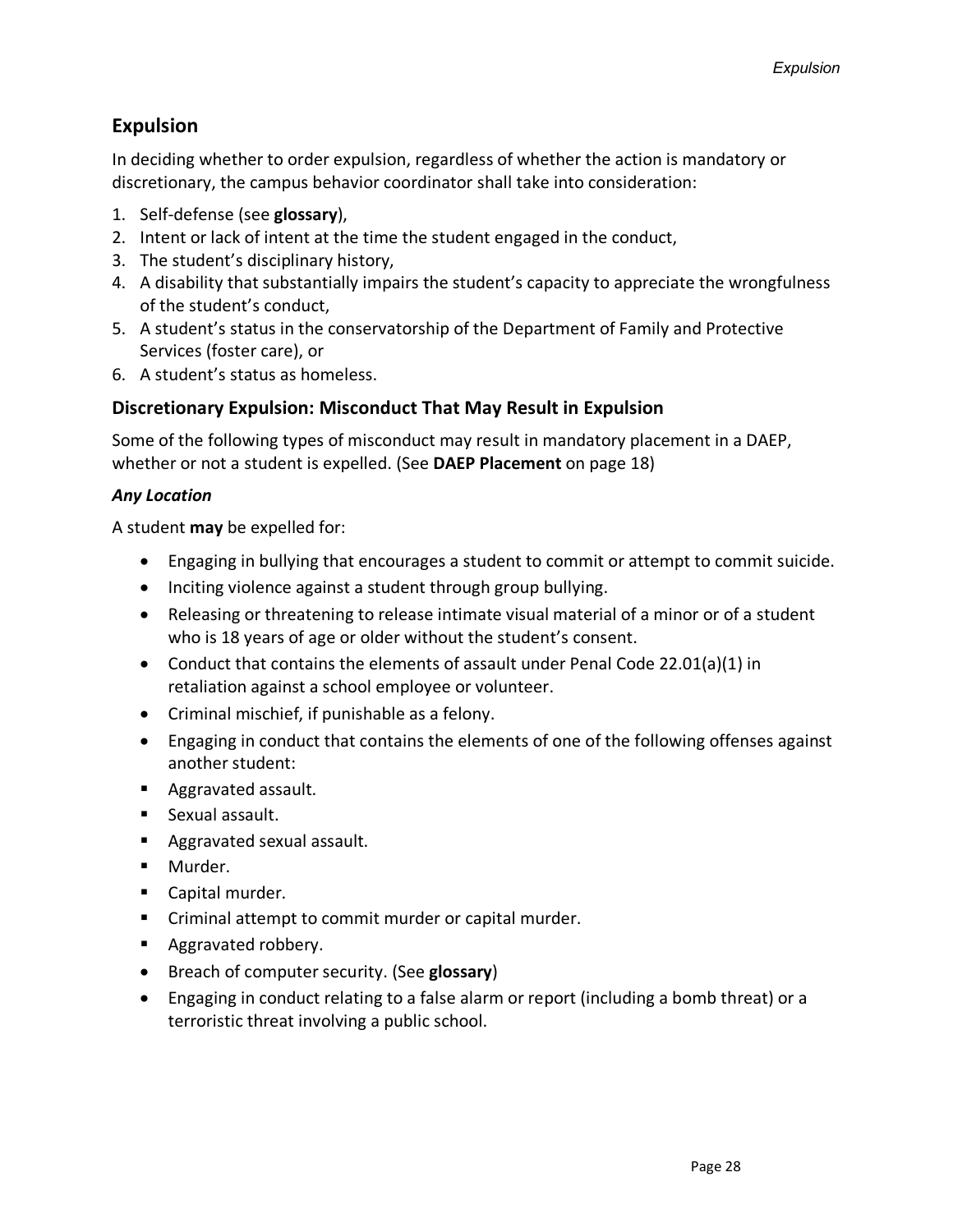## *At School, Within 300 Feet, or at a School Event*

A student **may** be expelled for committing any of the following offenses on or within 300 feet of school property, as measured from any point on the school's real property boundary line, or while attending a school-sponsored or school-related activity on or off school property:

- Selling, giving, or delivering to another person, or possessing, using, or being under the influence of marijuana, a controlled substance, or a dangerous drug, if the conduct is not punishable as a felony. A student with a valid prescription for low-THC cannabis as authorized by Chapter 487 of the Health and Safety Code does not violate this provision. (See **glossary** for "under the influence.")
- Selling, giving, or delivering to another person, or possessing, using, or being under the influence of alcohol; or committing a serious act or offense while under the influence of alcohol, if the conduct is not punishable as a felony.
- Engaging in conduct that contains the elements of an offense relating to abusable volatile chemicals.
- Engaging in conduct that contains the elements of assault under Section 22.01(a)(1) against an employee or a volunteer.
- Engaging in deadly conduct. (See **glossary**.)

## *Within 300 Feet of School*

A student **may** be expelled for engaging in the following conduct while within 300 feet of school property, as measured from any point on the school's real property boundary line:

- Aggravated assault, sexual assault, or aggravated sexual assault.
- Arson. (See **glossary**.)
- Murder, capital murder, or criminal attempt to commit murder or capital murder.
- Indecency with a child, aggravated kidnapping, manslaughter, criminally negligent homicide, or aggravated robbery.
- Continuous sexual abuse of a young child or children.
- Felony drug- or alcohol-related offense.
- Unlawfully carrying on or about the student's person a handgun or a location-restricted knife, as these terms are defined by state law. (See **glossary**.)
- Possessing, manufacturing, transporting, repairing, or selling a prohibited weapon, as defined by state law. (See **glossary**.)
- Possession of a firearm, as defined by federal law. (See **glossary**.)

## *Property of Another District*

A student **may** be expelled for committing any offense that is a state-mandated expellable offense if the offense is committed on the property of another district in Texas or while the student is attending a school-sponsored or school-related activity of a school in another district in Texas.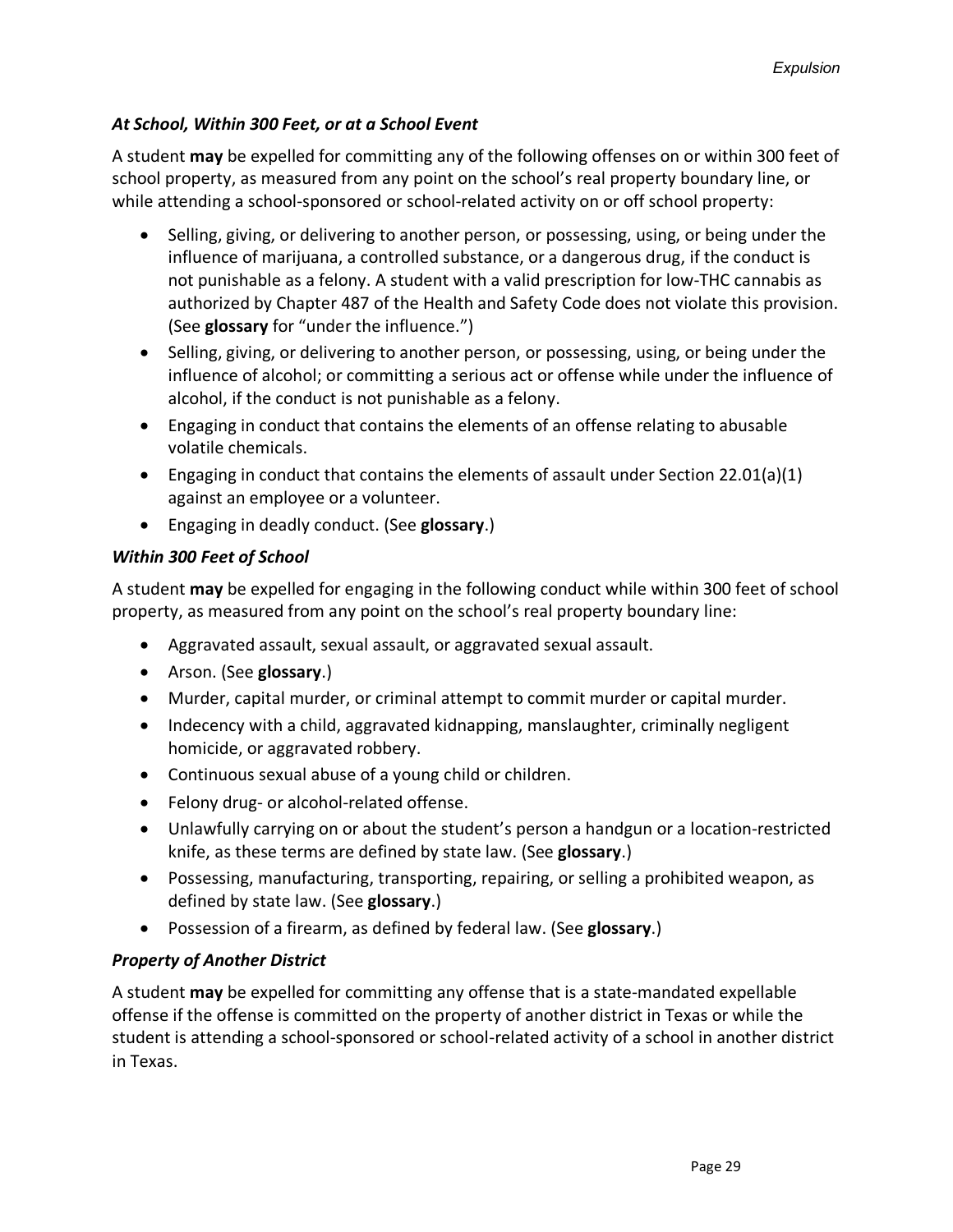#### *While in DAEP*

A student may be expelled for engaging in documented serious misbehavior that violates the district's Code, despite documented behavioral interventions while placed in a DAEP. For purposes of discretionary expulsion from a DAEP, serious misbehavior means:

- 1. Deliberate violent behavior that poses a direct threat to the health or safety of others;
- 2. Extortion, meaning the gaining of money or other property by force or threat;
- 3. Conduct that constitutes coercion, as defined by Section 1.07, Penal Code; or
- 4. Conduct that constitutes the offense of:
	- a) Public lewdness under Penal Code 21.07;
	- b) Indecent exposure under Penal Code 21.08;
	- c) Criminal mischief under Penal Code 28.03;
	- d) Hazing under Education Code 37.152; or
	- e) Harassment under Penal Code 42.07(a)(1) of a student or district employee.

#### **Mandatory Expulsion: Misconduct That Requires Expulsion**

A student **must** be expelled under federal or state law for any of the following offenses that occur on school property or while attending a school-sponsored or school-related activity on or off school property:

#### *Under Federal Law*

• Bringing to school or possessing at school, including any setting that is under the district's control or supervision for the purpose of a school activity, a firearm, as defined by federal law. (See **glossary**.)

**Note:** Mandatory expulsion under the federal Gun Free Schools Act does not apply to a firearm that is lawfully stored inside a locked vehicle, or to firearms used in activities approved and authorized by the district when the district has adopted appropriate safeguards to ensure student safety.

#### *Under the Penal Code*

- Unlawfully carrying on or about the student's person the following, in the manner prohibited by Penal Code 46.02:
- A handgun, defined by state law as any firearm designed, made, or adapted to be used with one hand. (See **glossary**.) **Note**: A student may not be expelled solely on the basis of the student's use, exhibition, or possession of a firearm that occurs at an approved target range facility that is not located on a school campus, while participating in or preparing for a school-sponsored, shooting sports competition or a shooting sports educational activity that is sponsored or supported by the Parks and Wildlife Department, or a shooting sports sanctioning organization working with the department. [See policy FNCG(LEGAL).]
- A location-restricted knife, as defined by state law. (See glossary.)
- Possessing, manufacturing, transporting, repairing, or selling a prohibited weapon, as defined in state law. (See **glossary**.)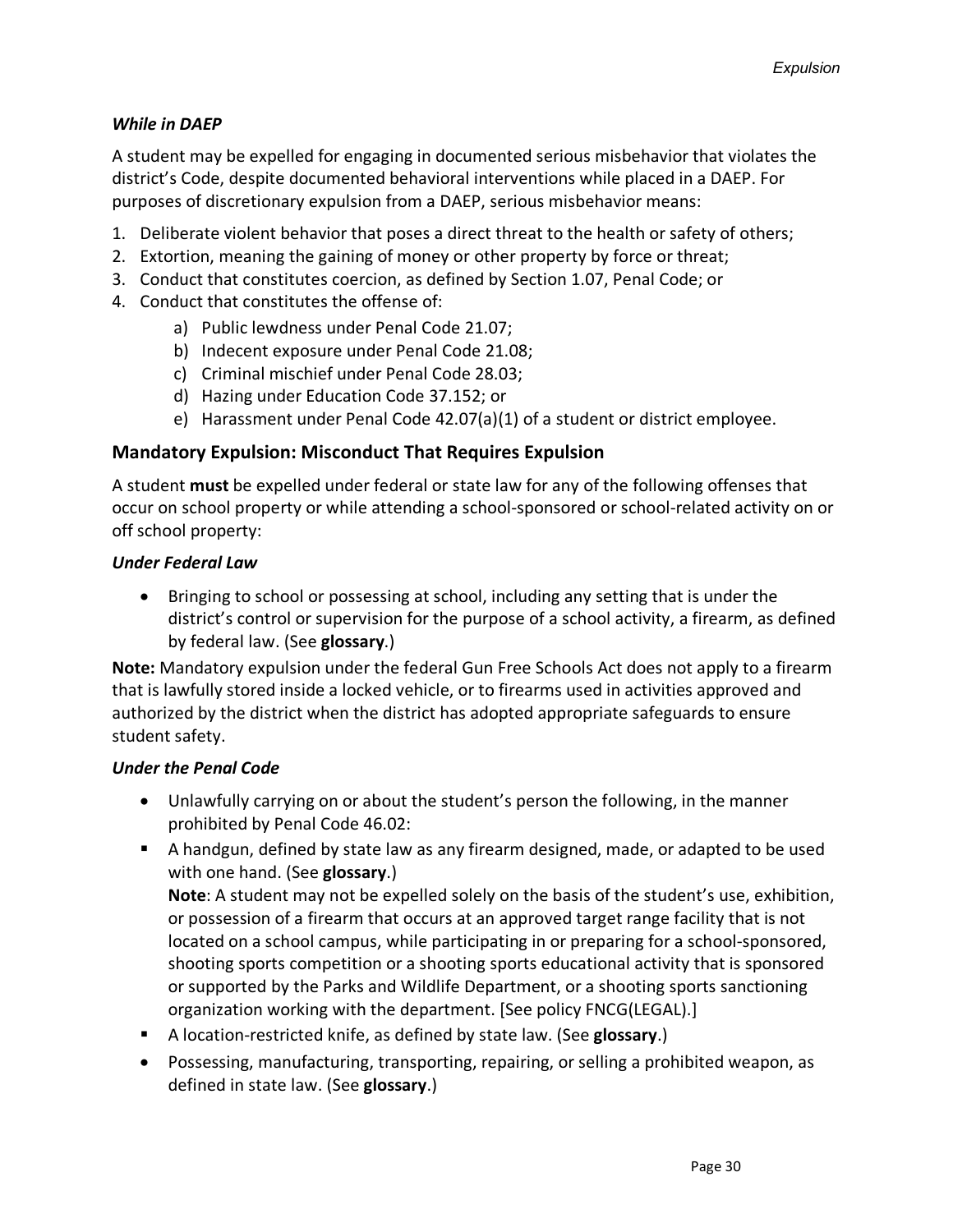- Behaving in a manner that contains elements of the following offenses under the Penal Code:
- Aggravated assault, sexual assault, or aggravated sexual assault.
- **E** Arson. (See glossary.)
- Murder, capital murder, or criminal attempt to commit murder or capital murder.
- Indecency with a child.
- Aggravated kidnapping.
- Aggravated robbery.
- **■** Manslaughter.
- Criminally negligent homicide.
- Continuous sexual abuse of a young child or children.
- Behavior punishable as a felony that involves selling, giving, or delivering to another person, or possessing, using, or being under the influence of marijuana, a controlled substance, a dangerous drug, or alcohol; or committing a serious act or offense while under the influence of alcohol.
- Engaging in retaliation against a school employee or volunteer combined with one of the above-listed mandatory expulsion offenses.

## **Under Age Ten**

When a student under the age of ten engages in behavior that is expellable behavior, the student shall not be expelled, but shall be placed in a DAEP. A student under age six shall not be placed in a DAEP unless the student commits a federal firearm offense.

#### **Process**

If a student is believed to have committed an expellable offense, the campus behavior coordinator or other appropriate administrator shall schedule a hearing within a reasonable time. The student's parent shall be invited in writing to attend the hearing.

Until a hearing can be held, the campus behavior coordinator or other administrator may place the student in:

- Another appropriate classroom.
- In-school suspension.
- Out-of-school suspension.
- DAEP.

#### *Hearing*

A student facing expulsion shall be given a hearing with appropriate due process. The student is entitled to:

- 1. Representation by the student's parent or another adult who can provide guidance to the student and who is not an employee of the district,
- 2. An opportunity to testify and to present evidence and witnesses in the student's defense, and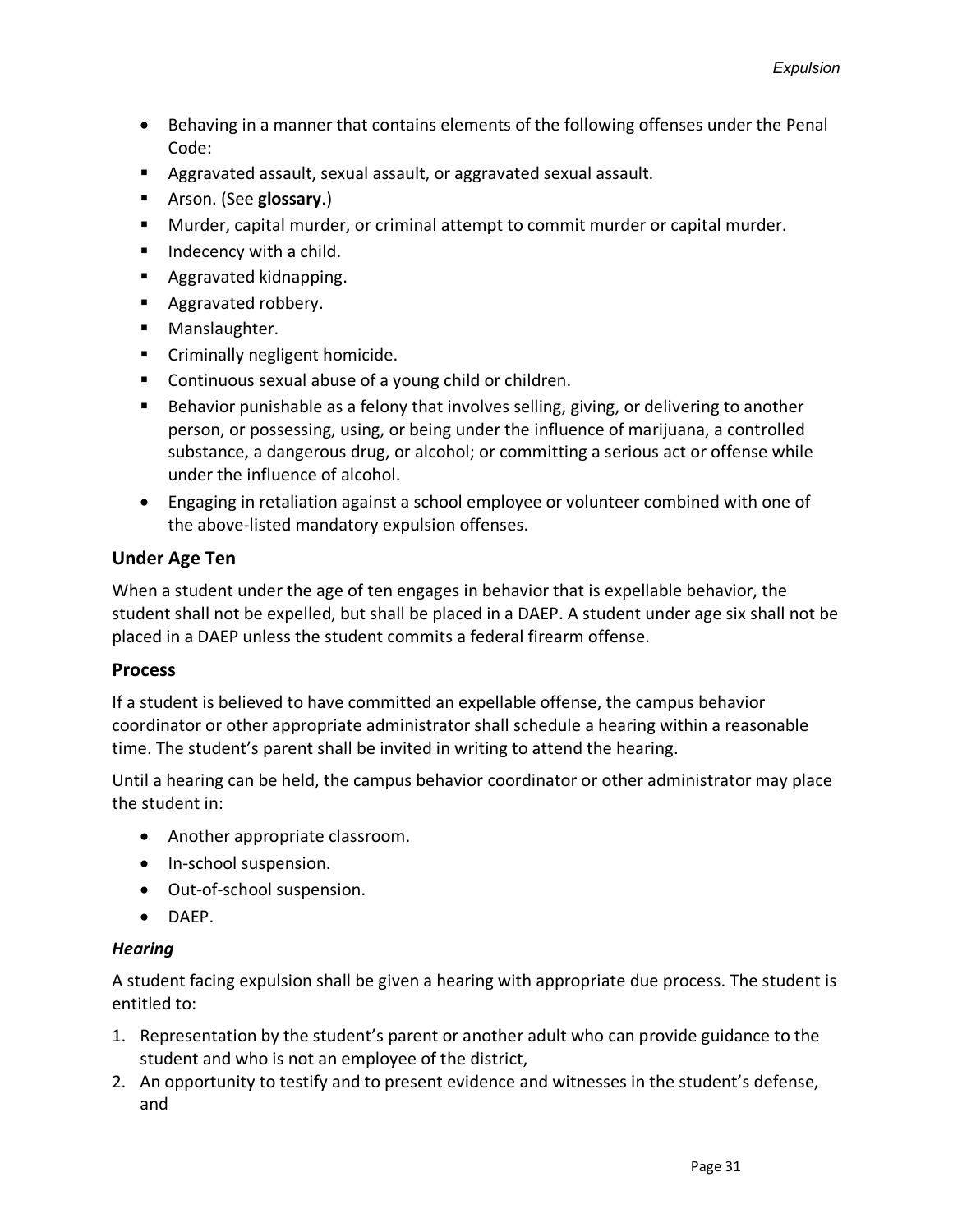- 3. An opportunity to question the witnesses called by the district at the hearing.
- 4. After providing notice to the student and parent of the hearing, the district may hold the hearing regardless of whether the student or the student's parent attends.

The hearing shall be conducted by the board of trustees and the decision to expel shall be made by the board.

#### *Expulsion Order*

Before ordering the expulsion, the board or campus behavior coordinator shall take into consideration:

- 1. Self-defense (see **glossary**),
- 2. Intent or lack of intent at the time the student engaged in the conduct,
- 3. The student's disciplinary history,
- 4. A disability that substantially impairs the student's capacity to appreciate the wrongfulness of the student's conduct,
- 5. A student's status in the conservatorship of the Department of Family and Protective Services (foster care), or
- 6. A student's status as homeless.

If the student is expelled, the board or its designee shall deliver to the student and the student's parent a copy of the order expelling the student.

Not later than the second business day after the hearing, the superintendent and/or the principal shall deliver to the juvenile court a copy of the expulsion order and the information required by Section 52.04 of the Family Code.

If the length of the expulsion is inconsistent with the guidelines included in the Student Code of Conduct, the expulsion order shall give notice of the inconsistency.

#### **Length of Expulsion**

The length of an expulsion shall be based on the seriousness of the offense, the student's age and grade level, the frequency of misbehavior, the student's attitude, and statutory requirements.

The duration of a student's expulsion shall be determined on a case-by-case basis. The maximum period of expulsion is one calendar year, except as provided below.

An expulsion may not exceed one year unless, after review, the district determines that:

- 1. The student is a threat to the safety of other students or to district employees, or
- 2. Extended expulsion is in the best interest of the student.

State and federal law require a student to be expelled from the regular classroom for a period of at least one calendar year for bringing a firearm, as defined by federal law, to school. However, the superintendent may modify the length of the expulsion on a case-by-case basis.

Students who commit offenses that require expulsion at the end of one school year may be expelled into the next school year to complete the term of expulsion.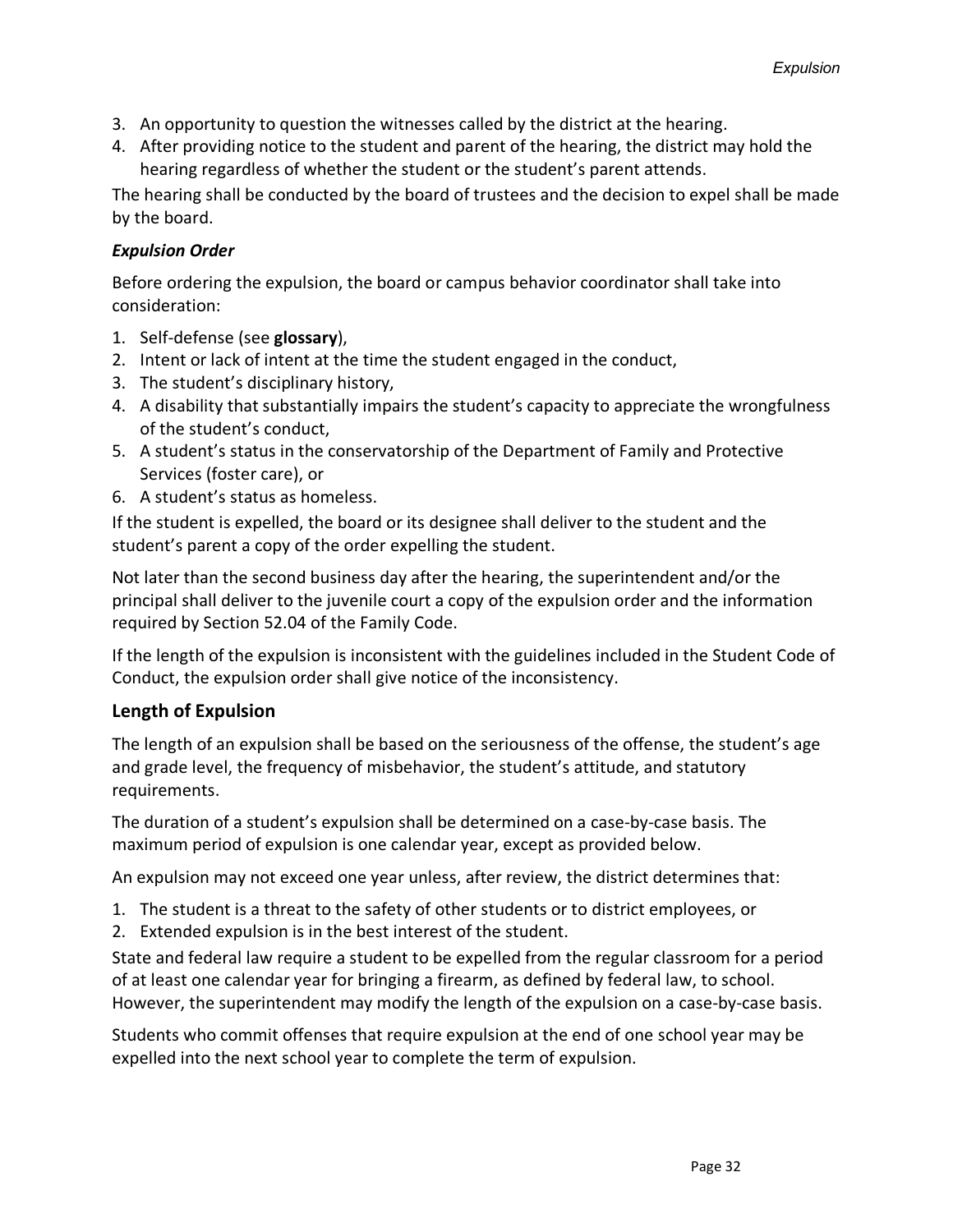## **Withdrawal During Process**

When a student has violated the district's Code in a way that requires or permits expulsion from the district and the student withdraws from the district before the expulsion hearing takes place, the district may conduct the hearing after sending written notice to the parent and student.

If the student then re-enrolls in the district during the same or subsequent school year, the district may enforce the expulsion order at that time, less any expulsion period that has been served by the student during enrollment in another district.

If the campus behavior coordinator or the board fails to issue an expulsion order after the student withdraws, the next district in which the student enrolls may complete the proceedings.

#### **Additional Misconduct**

If during the expulsion, the student engages in additional conduct for which placement in a DAEP or expulsion is required or permitted, additional proceedings may be conducted, and the campus behavior coordinator or the board may issue an additional disciplinary order as a result of those proceedings.

## **Restrictions During Expulsion**

Expelled students are prohibited from being on school grounds or attending school-sponsored or school-related activities during the period of expulsion.

No district academic credit shall be earned for work missed during the period of expulsion unless the student is enrolled in a JJAEP or another district-approved program.

#### **Newly Enrolled Students**

The district shall decide on a case-by-case basis the placement of a student who is subject to an expulsion order from another district or an open-enrollment charter school upon enrollment in the district.

If a student expelled in another state enrolls in the district, the district may continue the expulsion under the terms of the expulsion order, may place the student in a DAEP for the period specified in the order, or may allow the student to attend regular classes if:

- 1. The out-of-state district provides the district with a copy of the expulsion order, and
- 2. The offense resulting in the expulsion is also an expellable offense in the district in which the student is enrolling.

If a student is expelled by a district in another state for a period that exceeds one year and the district continues the expulsion or places the student in a DAEP, the district shall reduce the period of the expulsion or DAEP placement so that the entire period does not exceed one year, unless after a review it is determined that:

- 1. The student is a threat to the safety of other students or district employees, or
- 2. Extended placement is in the best interest of the student.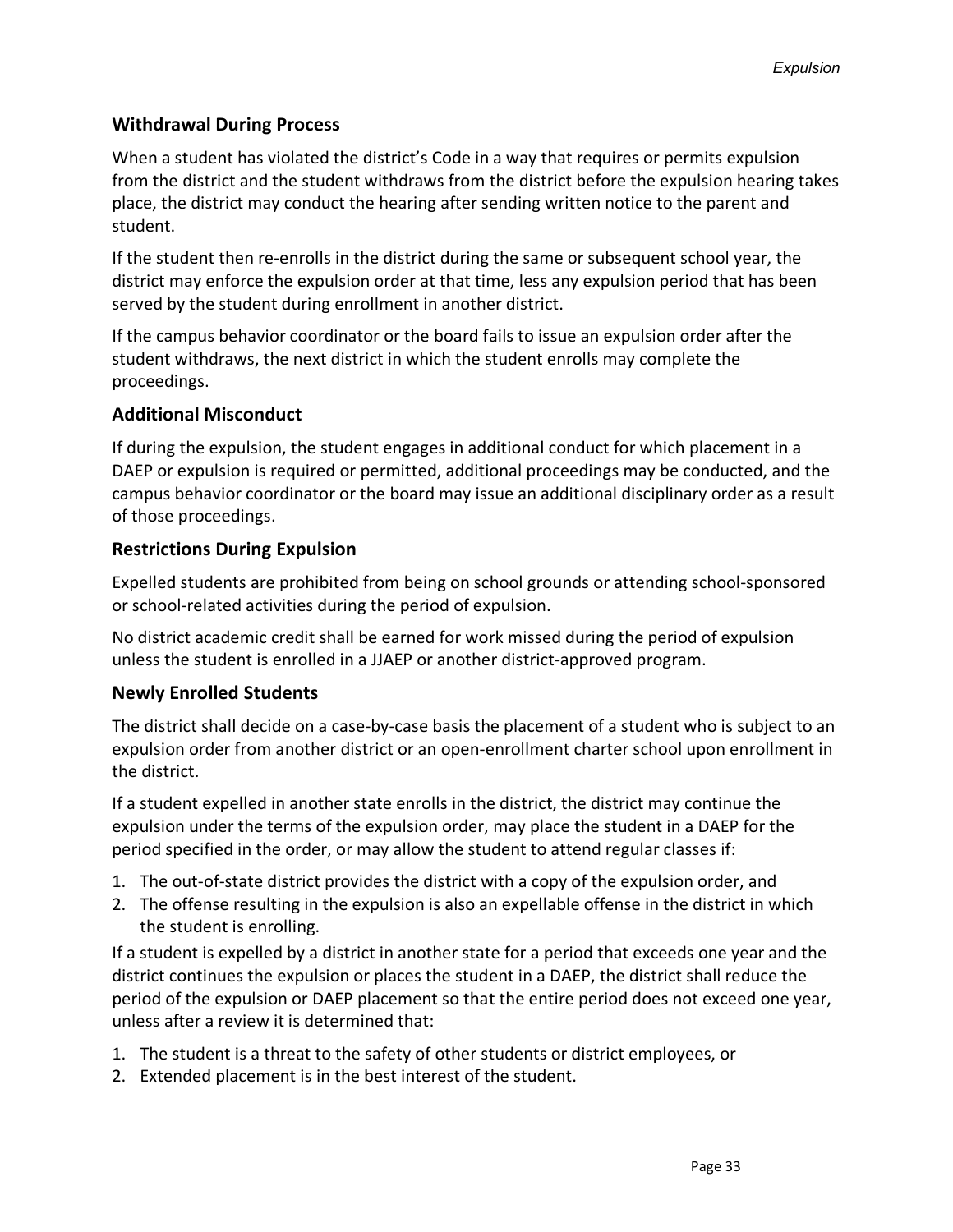## **Emergency Expulsion Procedures**

When an emergency expulsion is necessary to protect persons or property from imminent harm, the student shall be given verbal notice of the reason for the action. Within ten days after the date of the emergency expulsion, the student shall be given appropriate due process required for a student facing expulsion.

#### **DAEP Placement of Expelled Students**

The district may provide educational services to any expelled student in a DAEP; however, educational services in the DAEP must be provided if the student is less than ten years of age.

#### **Transition Services**

In accordance with law and district procedures, campus staff shall provide transition services for a student returning to the regular classroom from placement in an alternative education program, including a DAEP or JJAEP. See policies FOCA(LEGAL) and FODA(LEGAL) for more information.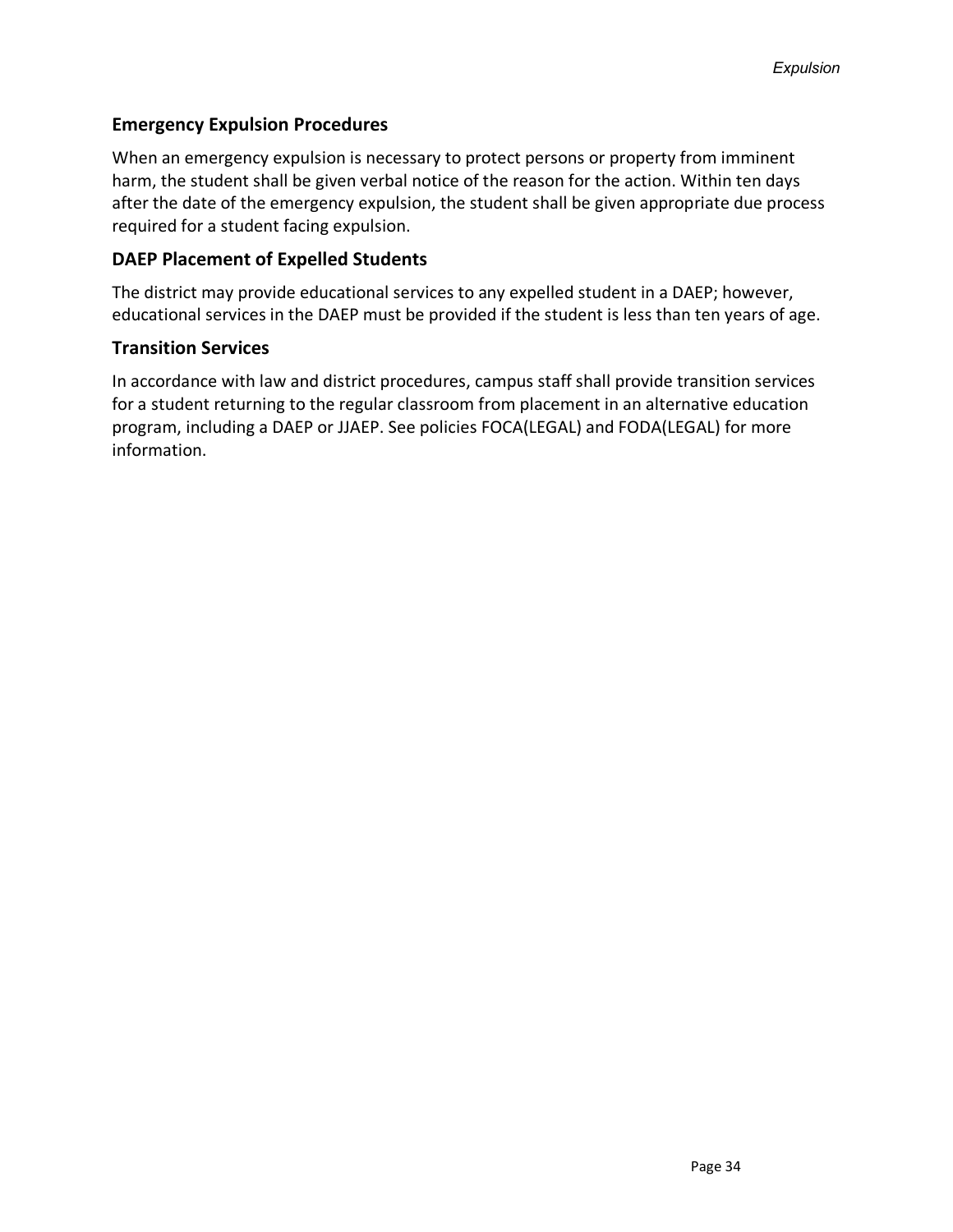## **Glossary**

**Abuse** is improper or excessive use.

**Aggravated robbery** is defined in part by Penal Code 29.03(a) as when a person commits robbery and:

- 1. Causes serious bodily injury to another;
- 2. Uses or exhibits a deadly weapon; or
- 3. Causes bodily injury to another person or threatens or places another person in fear of imminent bodily injury or death, if the other person is:
	- a) 65 years of age or older, or
	- b) A disabled person.

**Armor-piercing ammunition** is defined by Penal Code 46.01 as handgun ammunition used in pistols and revolvers and designed primarily for the purpose of penetrating metal or body armor.

**Arson** is defined in part by Penal Code 28.02 as:

- 1. A crime that involves starting a fire or causing an explosion with intent to destroy or damage:
	- a) Any vegetation, fence, or structure on open-space land; or
	- b) Any building, habitation, or vehicle:
		- 1)Knowing that it is within the limits of an incorporated city or town,
		- 2)Knowing that it is insured against damage or destruction,
		- 3)Knowing that it is subject to a mortgage or other security interest,
		- 4)Knowing that it is located on property belonging to another,
		- 5)Knowing that it has located within it property belonging to another, or
		- 6)When the person starting the fire is reckless about whether the burning or explosion will endanger the life of some individual or the safety of the property of another.
- 2. A crime that involves recklessly starting a fire or causing an explosion while manufacturing or attempting to manufacture a controlled substance and the fire or explosion damages any building, habitation, or vehicle; or
- 3. A crime that involves intentionally starting a fire or causing an explosion and in so doing:
	- a) Recklessly damages or destroys a building belonging to another, or
	- b) Recklessly causes another person to suffer bodily injury or death.

**Assault** is defined in part by Penal Code §22.01(a)(1) as intentionally, knowingly, or recklessly causing bodily injury to another; §22.01(a)(2) as intentionally or knowingly threatening another with imminent bodily injury; and §22.01(a)(3) as intentionally or knowingly causing physical contact with another that can reasonably be regarded as offensive or provocative.

**Breach of computer security** includes knowingly accessing a computer, computer network, or computer system without the effective consent of the owner as defined in Penal Code 33.02, if the conduct involves accessing a computer, computer network, or computer system owned by or operated on behalf of a school district; and the student knowingly alters, damages, or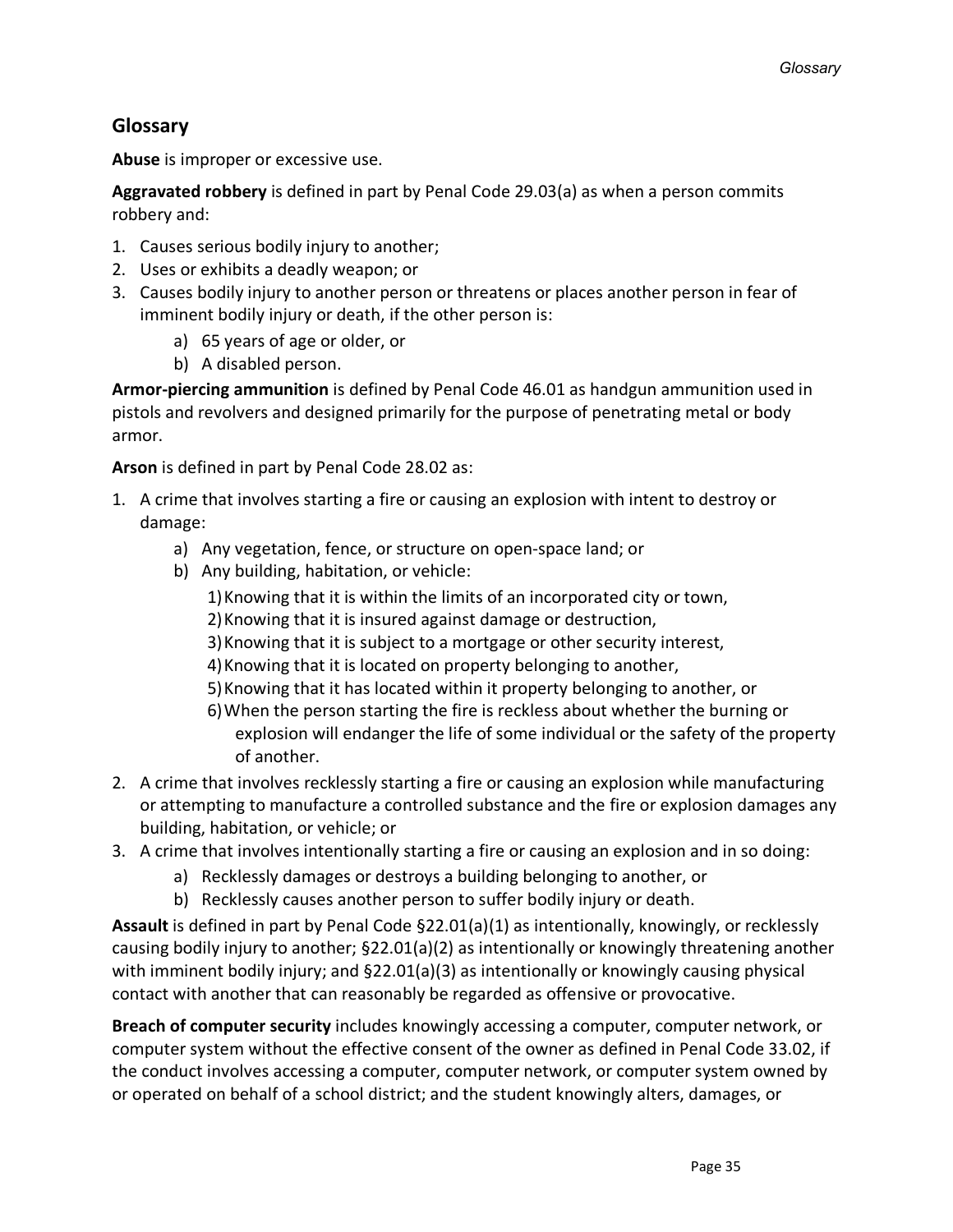deletes school district property or information; or commits a breach of any other computer, computer network, or computer system.

**Bullying** is defined in Section 37.0832 of the Education Code as a single significant act or a pattern of acts by one or more students directed at another student that exploits an imbalance of power and involves engaging in written or verbal expression, expression through electronic means, or physical conduct that:

- 1. Has the effect or will have the effect of physically harming a student, damaging a student's property, or placing a student in reasonable fear of harm to the student's person or of damage to the student's property;
- 2. Is sufficiently severe, persistent, or pervasive enough that the action or threat creates an intimidating, threatening, or abusive educational environment for a student;
- 3. Materially and substantially disrupts the educational process or the orderly operation of a classroom or school; or
- 4. Infringes on the rights of the victim at school.

Bullying includes cyberbullying. (See below) This state law on bullying prevention applies to:

- 1. Bullying that occurs on or is delivered to school property or to the site of a schoolsponsored or school-related activity on or off school property;
- 2. Bullying that occurs on a publicly or privately owned school bus or vehicle being used for transportation of students to or from school or a school-sponsored or school-related activity; and
- 3. Cyberbullying that occurs off school property or outside of a school-sponsored or schoolrelated activity if the cyberbullying interferes with a student's educational opportunities or substantially disrupts the orderly operation of a classroom, school, or school-sponsored or school-related activity.

**Chemical dispensing device** is defined by Penal Code 46.01 as a device designed, made, or adapted for the purpose of dispensing a substance capable of causing an adverse psychological or physiological effect on a human being. A small chemical dispenser sold commercially for personal protection is not in this category.

**Club** is defined by Penal Code 46.01 as an instrument specially designed, made, or adapted for the purpose of inflicting serious bodily injury or death. A blackjack, nightstick, mace, and tomahawk are in the same category.

**Controlled substance** means a substance, including a drug, an adulterant, and a dilutant, listed in Schedules I through V or Penalty Group 1, 1-A, 2, 2-A, 3, or 4 of the Texas Controlled Substances Act. The term includes the aggregate weight of any mixture, solution, or other substance containing a controlled substance. The term does not include hemp, as defined by Agriculture Code 121.001, or the tetrahydrocannabinols (THC) in hemp.

**Criminal street gang** is defined by Penal Code 71.01 as three or more persons having a common identifying sign or symbol or an identifiable leadership who continuously or regularly associate in the commission of criminal activities.

**Cyberbullying** is defined by Section 37.0832 of the Education Code as bullying that is done through the use of any electronic communication device, including through the use of a cellular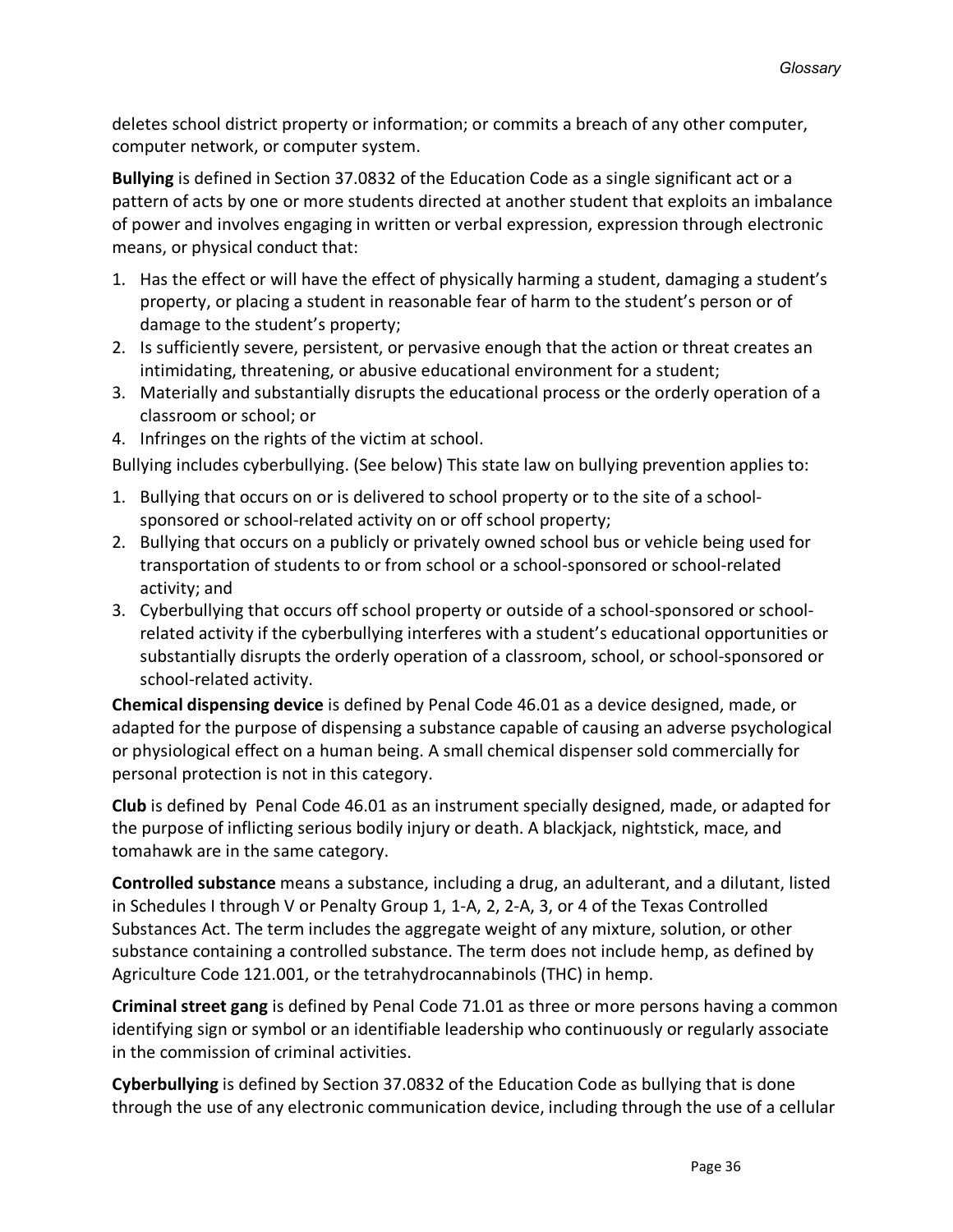or other type of telephone, a computer, a camera, electronic mail, instant messaging, text messaging, a social media application, an internet website, or any other internet-based communication tool.

**Dangerous drug** is defined by Health and Safety Code 483.001 as a device or a drug that is unsafe for self-medication and that is not included in Schedules I through V or Penalty Groups 1 through 4 of the Texas Controlled Substances Act. The term includes a device or drug that federal law prohibits dispensing without prescription or restricts to use by or on the order of a licensed veterinarian.

**Dating violence** occurs when a person in a current or past dating relationship uses physical, sexual, verbal, or emotional abuse to harm, threaten, intimidate, or control another person in the relationship. Dating violence also occurs when a person commits these acts against a person in a marriage or dating relationship with the individual who is or was once in a marriage or dating relationship with the person committing the offense, as defined by Section 71.0021 of the Family Code.

**Deadly conduct** under Penal Code 22.05 occurs when a person recklessly engages in conduct that places another in imminent danger of serious bodily injury, such as knowingly discharging a firearm in the direction of an individual, habitation, building, or vehicle.

**Deferred adjudication** is an alternative to seeking a conviction in court that may be offered to a juvenile for delinquent conduct or conduct indicating a need for supervision.

**Deferred prosecution** may be offered to a juvenile as an alternative to seeking a conviction in court for delinquent conduct or conduct indicating a need for supervision.

**Delinquent conduct** is conduct that violates either state or federal law and is punishable by imprisonment or confinement in jail. It includes conduct that violates certain juvenile court orders, including probation orders, but does not include violations of traffic laws.

**Discretionary** means that something is left to or regulated by a local decision maker.

**E-cigarette** means an electronic cigarette or any other device that simulates smoking by using a mechanical heating element, battery, or electronic circuit to deliver nicotine or other substances to the individual inhaling from the device. The term includes any device that is manufactured, distributed, or sold as an e-cigarette, e-cigar, or e-pipe or under another product name or description and a component, part, or accessory for the device, regardless of whether the component, part, or accessory is sold separately from the device.

**Explosive weapon** is defined by Penal Code 46.01 as any explosive or incendiary bomb, grenade, rocket, or mine and its delivery mechanism that is designed, made, or adapted for the purpose of inflicting serious bodily injury, death, or substantial property damage, or for the principal purpose of causing such a loud report as to cause undue public alarm or terror.

**False alarm or report** under Penal Code 42.06 occurs when a person knowingly initiates, communicates, or circulates a report of a present, past, or future bombing, fire, offense, or other emergency that he or she knows is false or baseless and that would ordinarily:

1. Cause action by an official or volunteer agency organized to deal with emergencies;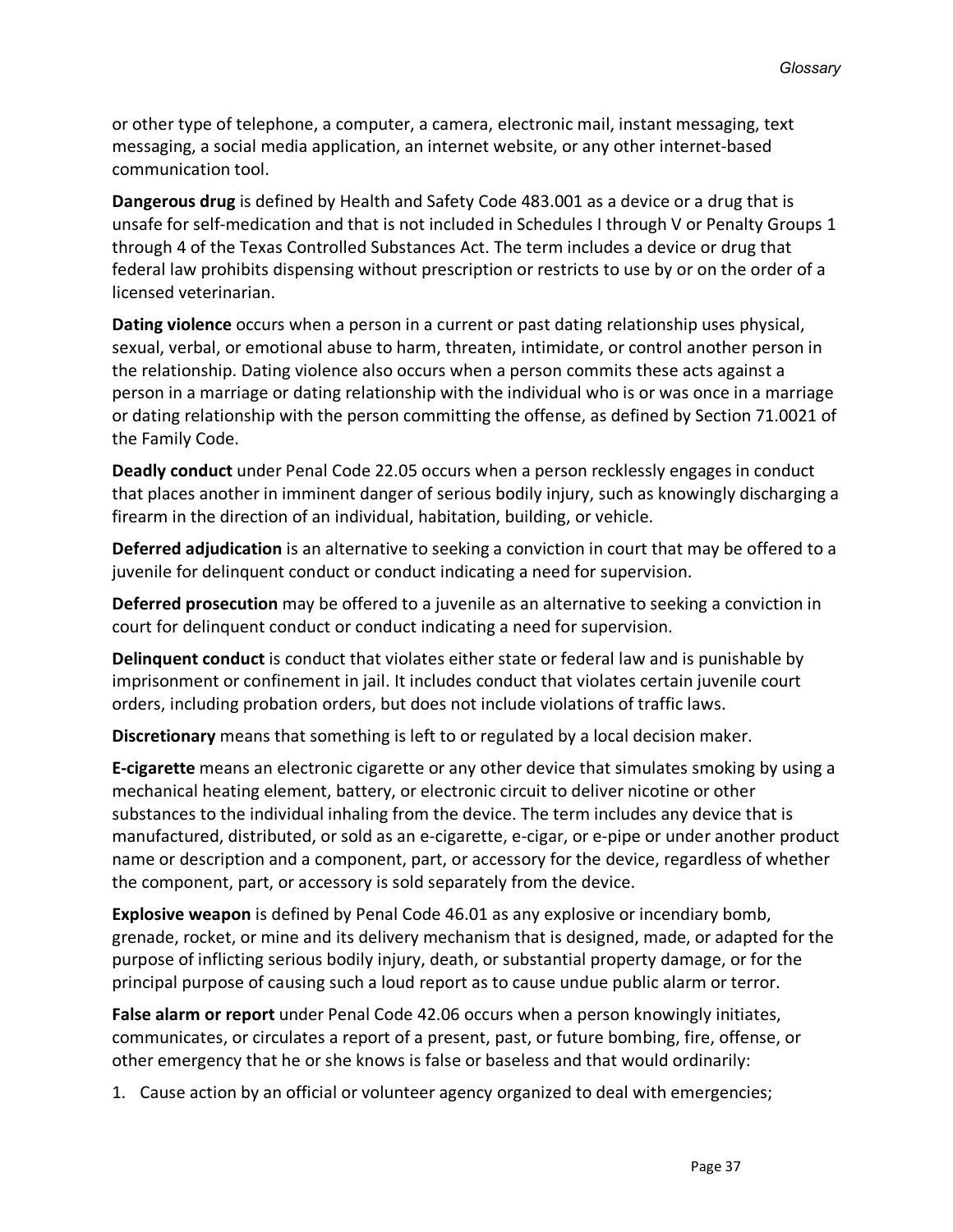- 2. Place a person in fear of imminent serious bodily injury; or
- 3. Prevent or interrupt the occupation of a building, room, or place of assembly.

**Firearm** is defined by federal law (18 U.S.C. 921(a)) as:

- 1. Any weapon (including a starter gun) that will, is designed to, or may readily be converted to expel a projectile by the action of an explosive;
- 2. The frame or receiver of any such weapon;
- 3. Any firearm muffler or firearm weapon; or
- 4. Any destructive device, such as any explosive, incendiary or poison gas bomb, or grenade. Such term does not include an antique firearm.

**Firearm silencer** is defined by Penal Code 46.01 as any device designed, made, or adapted to muffle the report of a firearm.

**Graffiti** includes markings with paint, an indelible pen or marker, or an etching or engraving device on tangible property without the effective consent of the owner. The markings may include inscriptions, slogans, drawings, or paintings.

**Handgun** is defined by Penal Code 46.01 as any firearm that is designed, made, or adapted to be fired with one hand.

#### **Harassment** includes:

- 1. Conduct that meets the definition established in district policies DIA(LOCAL) and FFH(LOCAL);
- 2. Conduct that threatens to cause harm or bodily injury to another person, including a district student, employee, board member, or volunteer; is sexually intimidating; causes physical damage to the property of another student; subjects another student to physical confinement or restraint; or maliciously and substantially harms another student's physical or emotional health or safety, as defined in Section 37.001(b)(2) of the Education Code; or
- 3. Conduct that is punishable as a crime under Penal Code 42.07, including the following types of conduct if carried out with the intent to harass, annoy, alarm, abuse, torment, or embarrass another:
	- a) Initiating communication and, in the course of the communication, making a comment, request, suggestion, or proposal that is obscene, as defined by law;
	- b) Threatening, in a manner reasonably likely to alarm the person receiving the threat, to inflict bodily injury on the person or to commit a felony against the person, a member of the person's family or household, or the person's property;
	- c) Conveying, in a manner reasonably likely to alarm the person receiving the report, a false report, which is known by the conveyor to be false, that another person has suffered death or serious bodily injury; and
	- d) Sending repeated electronic communications in a manner reasonably likely to harass, annoy, alarm, abuse, torment, embarrass, or offend another.

**Hazing** is defined by Section 37.151 of the Education Code as an intentional, knowing, or reckless act, on or off campus, by one person alone or acting with others, directed against a student for the purpose of pledging, initiation into, affiliation with, holding office in, or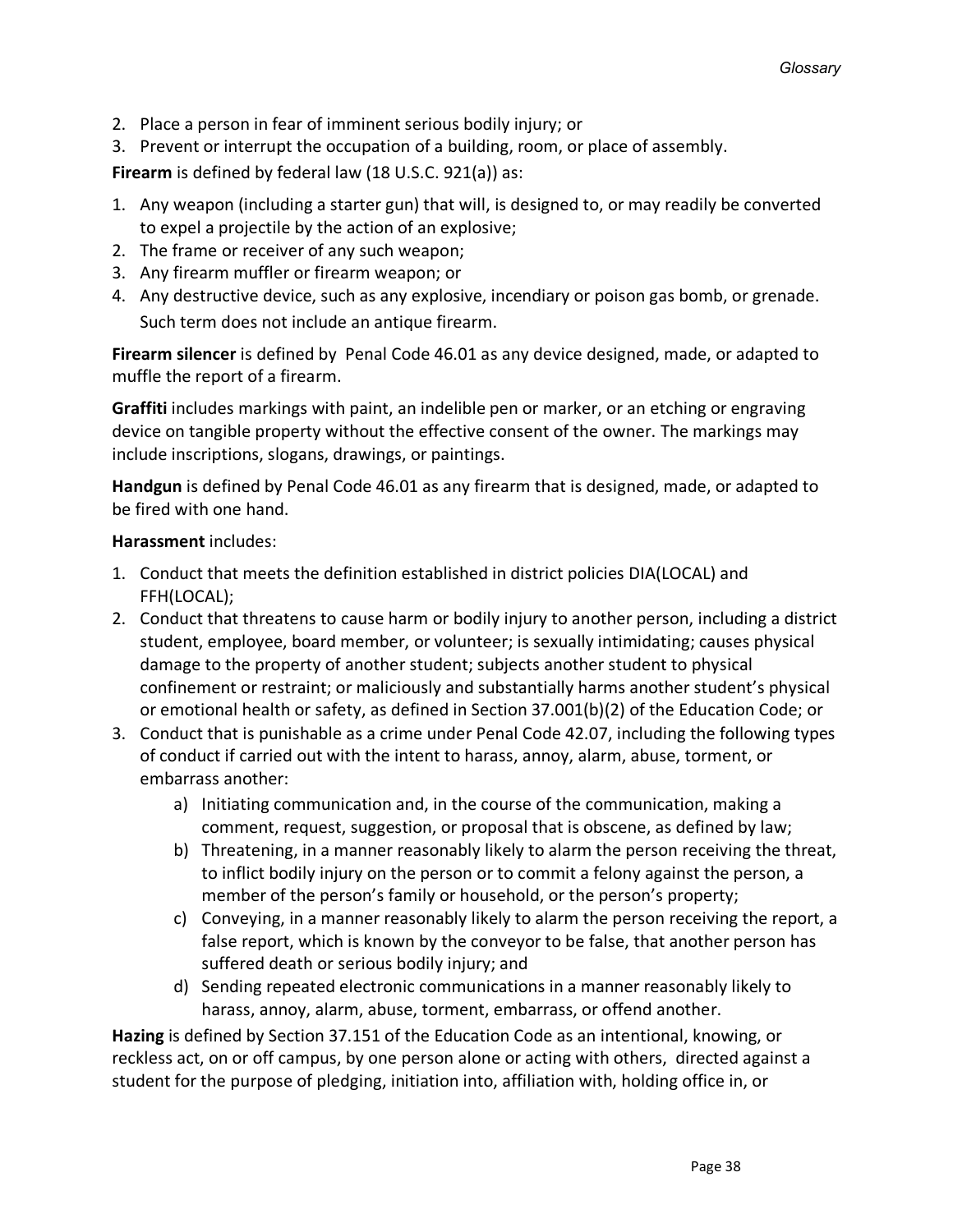maintaining membership in a student organization if the act meets the elements in Education Code 37.151, including:

- 1. Any type of physical brutality;
- 2. An activity that subjects the student to an unreasonable risk of harm or that adversely affects the student's mental or physical health, such as sleep deprivation, exposure to the elements, confinement to small spaces, calisthenics, or consumption of food, liquids, drugs, or other substances;
- 3. An activity that induces, causes, or requires the student to perform a duty or task that violates the Penal Code; and
- 4. Coercing a student to consume a drug or alcoholic beverage in an amount that would lead a reasonable person to believe the student is intoxicated.

**Hit list** is defined in Section 37.001(b)(3) of the Education Code as a list of people targeted to be harmed, using a firearm, a knife, or any other object to be used with intent to cause bodily harm.

**Improvised explosive device** is defined by Penal Code 46.01 as a completed and operational bomb designed to cause serious bodily injury, death, or substantial property damage that is fabricated in an improvised manner using nonmilitary components.

**Indecent exposure** is defined by Penal Code 21.08 as an offense that occurs when a person exposes the person's anus or any part of the person's genitals with intent to arouse or gratify the sexual desire of any person, and is reckless about whether another is present who will be offended or alarmed by the act.

**Intimate visual material** is defined by Civil Practices and Remedies Code 98B.001 and Penal Code 21.16 as visual material that depicts a person with the person's intimate parts exposed or engaged in sexual conduct. "Visual material" means any film, photograph, video tape, negative, or slide of any photographic reproduction or any other physical medium that allows an image to be displayed on a computer or other video screen and any image transmitted to a computer or other video screen.

**Location-restricted knife** is defined by Penal Code 46.01 as a knife with a blade over five and one-half inches.

**Knuckles** means any instrument consisting of finger rings or guards made of a hard substance and designed or adapted for inflicting serious bodily injury or death by striking a person with a fist enclosed in the knuckles.

**Look-alike weapon** means an item that resembles a weapon but is not intended to be used to cause serious bodily injury.

**Machine gun** as defined by Penal Code 46.01 is any firearm that is capable of shooting more than two shots automatically, without manual reloading, by a single function of the trigger.

**Mandatory** means that something is obligatory or required because of an authority.

**Paraphernalia** are devices that can be used for inhaling, ingesting, injecting, or otherwise introducing a controlled substance into a human body.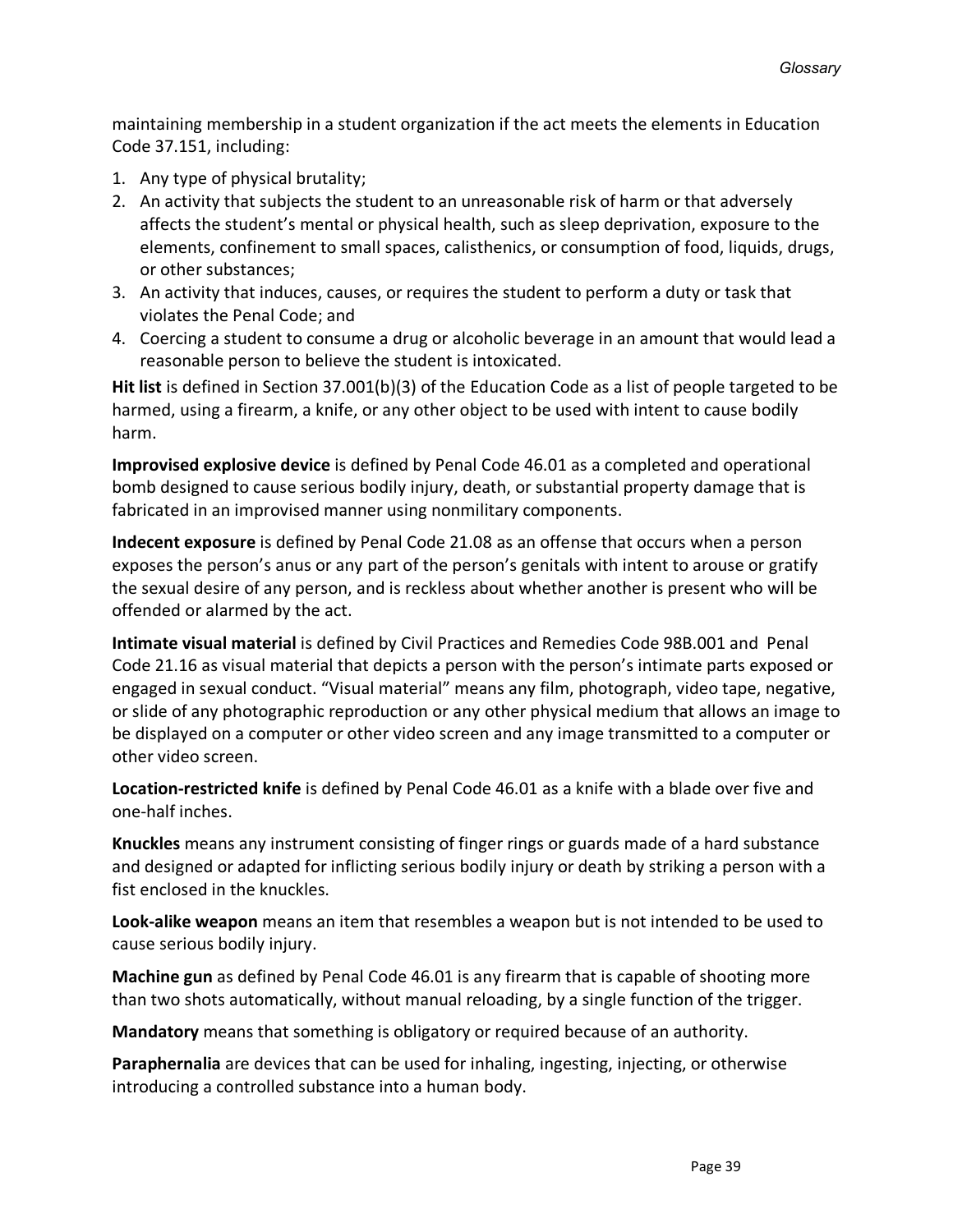**Possession** means to have an item on one's person or in one's personal property, including, but not limited to, clothing, purse, or backpack; a private vehicle used for transportation to or from school or school-related activities, including, but not limited, to an automobile, truck, motorcycle, or bicycle; telecommunications or electronic devices; or any school property used by the student, including, but not limited to, a locker or desk.

#### **Prohibited weapon** under Penal Code 46.05(a) means:

- 1. The following items unless registered with the U.S. Bureau of Alcohol, Tobacco, Firearms, and Explosives or otherwise not subject to that registration requirement or unless the item is classified as a curio or relic by the U.S. Department of Justice:
	- a) An explosive weapon;
	- b) A machine gun;
	- c) A short-barrel firearm;
- 2. Armor-piercing ammunition;
- 3. A chemical dispensing device;
- 4. A zip gun;
- 5. A tire deflation device;
- 6. An improvised explosive device; or
- 7. A firearm silencer, unless classified as a curio or relic by the U.S. Department of Justice or the actor otherwise possesses, manufactures, transports, repairs, or sells the firearm silencer in compliance with federal law.

**Public Lewdness** is defined by Penal Code 21.07 as an offense that occurs when a person knowingly engages in an act of sexual intercourse, deviate sexual intercourse, or sexual contact in a public place or, if not in a public place, is reckless about whether another is present who will be offended or alarmed by the act.

**Public school fraternity, sorority, secret society, or gang** means an organization composed wholly or in part of students that seeks to perpetuate itself by taking additional members from the students enrolled in school based on a decision of its membership rather than on the free choice of a qualified student. Educational organizations listed in Section 37.121(d) of the Education Code are excepted from this definition.

**Reasonable belief** is that which an ordinary person of average intelligence and sound mind would believe. Chapter 37 requires certain disciplinary decisions when the superintendent or designee has a reasonable belief that a student engaged in conduct punishable as a felony offense. In forming such a reasonable belief, the superintendent or designee may use all available information, including the notice of a student's arrest under Article 15.27 of the Code of Criminal Procedure.

**Self-defense** is the use of force against another to the degree a person reasonably believes the force is immediately necessary to protect himself or herself.

#### **Serious misbehavior means**:

- 1. Deliberate violent behavior that poses a direct threat to the health or safety of others;
- 2. Extortion, meaning the gaining of money or other property by force or threat;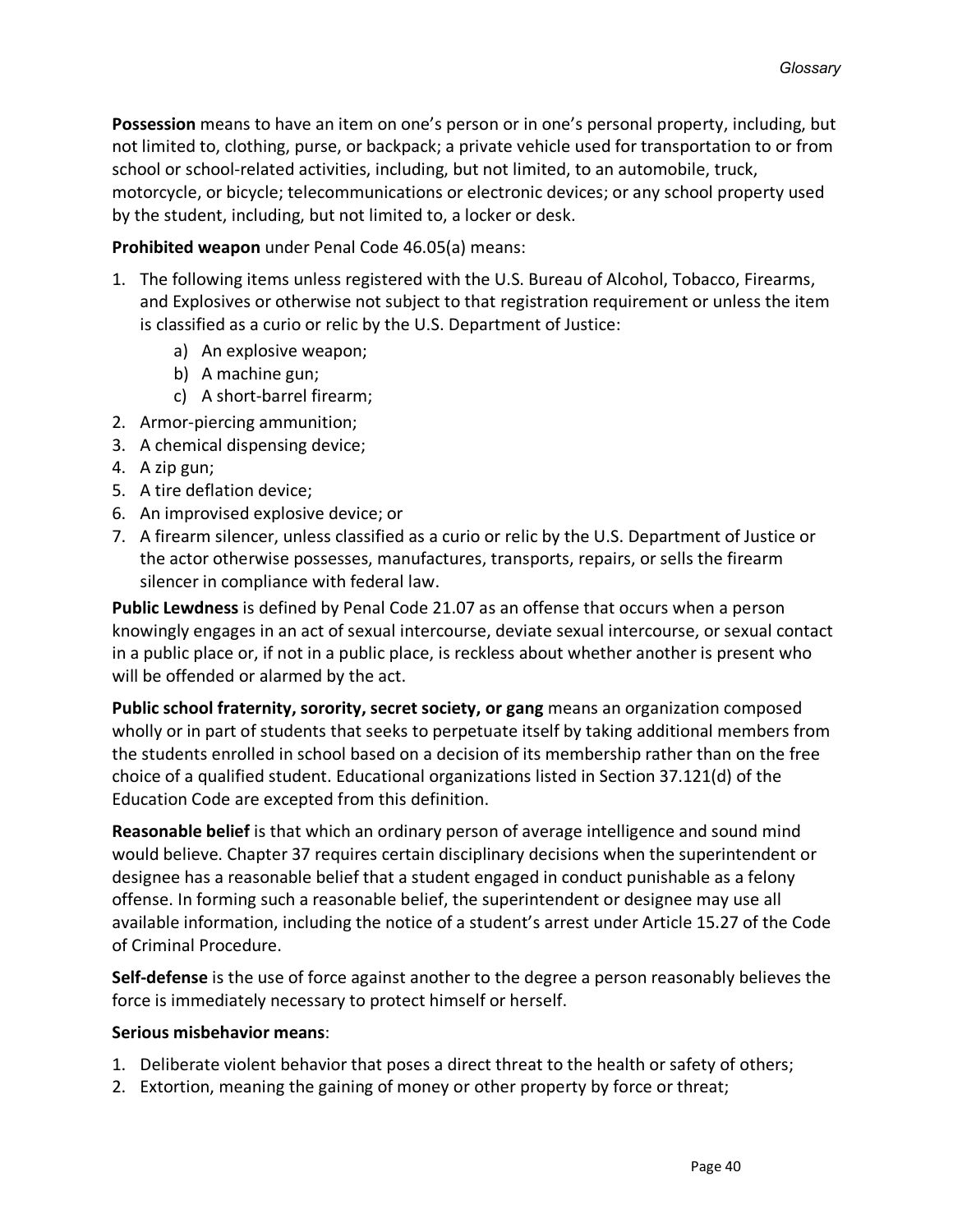- 3. Conduct that constitutes coercion, as defined by Section 1.07, Penal Code; or
- 4. Conduct that constitutes the offense of:
	- a) Public lewdness under Penal Code 21.07;
	- b) Indecent exposure under Penal Code 21.08;
	- c) Criminal mischief under Penal Code 28.03;
	- d) Hazing under Education Code 37.152; or
	- e) Harassment under Penal Code 42.07(a)(1) of a student or district employee.

**Serious or persistent misbehavior** includes, but is not limited to:

- Behavior that is grounds for permissible expulsion or mandatory DAEP placement.
- Behavior identified by the district as grounds for discretionary DAEP placement.
- Actions or demonstrations that substantially disrupt or materially interfere with school activities.
- Refusal to attempt or complete school work as assigned.
- Insubordination.
- Profanity, vulgar language, or obscene gestures.
- Leaving school grounds without permission.
- Falsification of records, passes, or other school-related documents.
- Refusal to accept discipline assigned by the teacher or principal.

**Short-barrel firearm** is defined by Penal Code 46.01 as a rifle with a barrel length of less than 16 inches or a shotgun with a barrel length of less than 18 inches, or any weapon made from a rifle or shotgun that, as altered, has an overall length of less than 26 inches.

**Terroristic threat** is defined by Penal Code 22.07 as a threat of violence to any person or property with intent to:

- 1. Cause a reaction of any type by an official or volunteer agency organized to deal with emergencies;
- 2. Place any person in fear of imminent serious bodily injury;
- 3. Prevent or interrupt the occupation or use of a building; room, place of assembly, or place to which the public has access; place of employment or occupation; aircraft, automobile, or other form of conveyance; or other public place;
- 4. Cause impairment or interruption of public communications; public transportation; public water, gas, or power supply; or other public service;
- 5. Place the public or a substantial group of the public in fear of serious bodily injury; or
- 6. Influence the conduct or activities of a branch or agency of the federal government, the state, or a political subdivision of the state (including the district).

**Tire deflation device** is defined in part by Penal Code 46.01 as a device, including a caltrop or spike strip, that, when driven over, impedes or stops the movement of a wheeled vehicle by puncturing one or more of the vehicle's tires.

**Title 5 felonies** are those crimes listed in Title 5 of the Penal Code that typically involve injury to a person and may include:

• Murder, manslaughter, or homicide under Sections 19.02, – .05;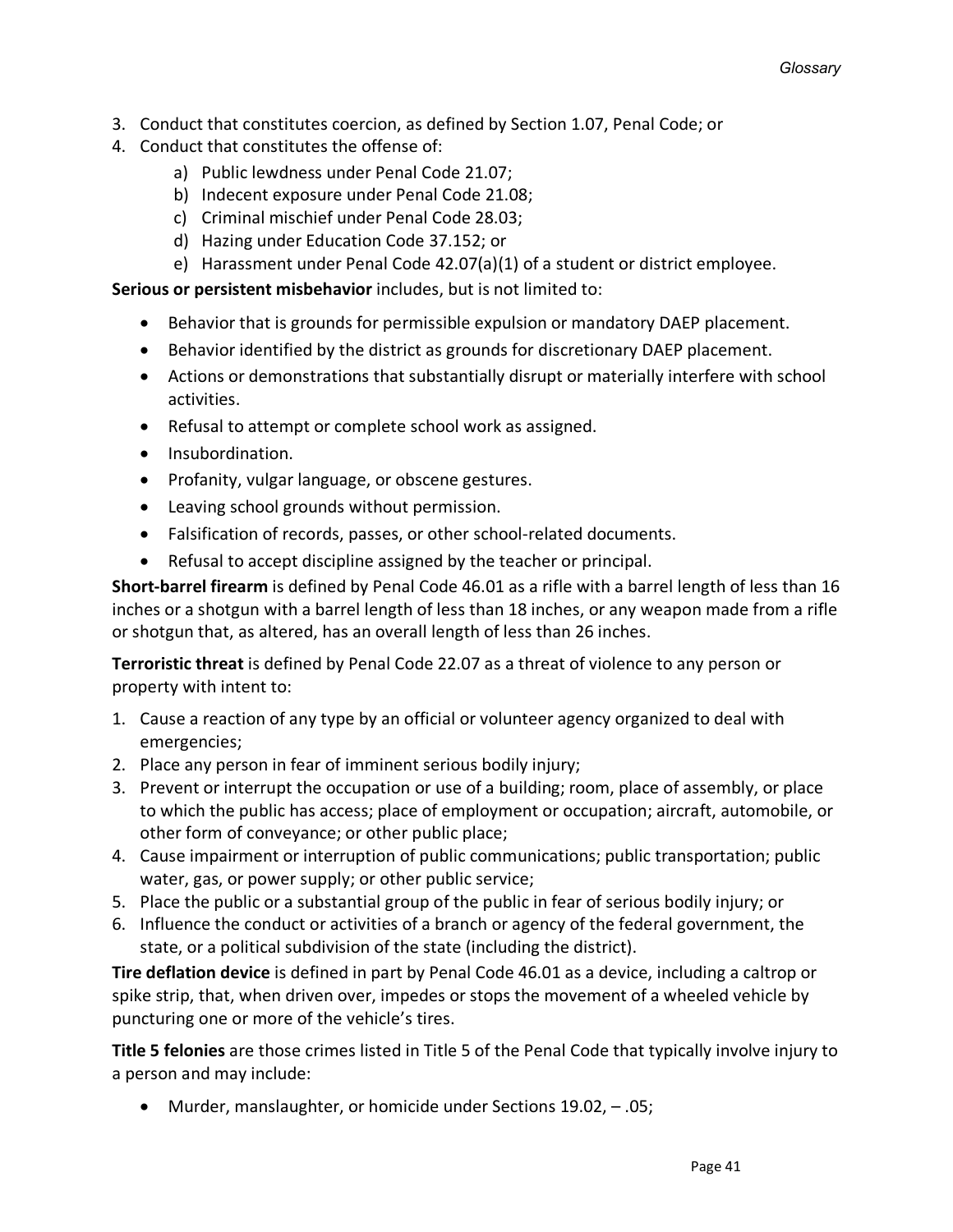- Kidnapping under Section 20.03;
- Trafficking of persons under Section 20A.02;
- Smuggling or continuous smuggling of persons under Sections 20.05 .06;
- Assault under Section 22.01;
- Aggravated assault under Section 22.02;
- Sexual assault under Section 22.011;
- Aggravated sexual assault under Section 22.021;
- Unlawful restraint under Section 20.02;
- Continuous sexual abuse of a young child or children under Section 21.02;
- Bestiality under Section 21.09;
- Improper relationship between educator and student under Section 21.12;
- Voyeurism under Section 21.17;
- Indecency with a child under Section 21.11;
- Invasive visual recording under Section 21.15;
- Disclosure or promotion of intimate visual material under Section 21.16;
- Sexual coercion under Section 21.18;
- Injury to a child, an elderly person, or a disabled person of any age under Section 22.04;
- Abandoning or endangering a child under Section 22.041;
- Deadly conduct under Section 22.05;
- Terroristic threat under Section 22.07;
- Aiding a person to commit suicide under Section 22.08; and
- Tampering with a consumer product under Section 22.09.

#### [See FOC(EXHIBIT).]

**Under the influence** means lacking the normal use of mental or physical faculties. Impairment of a person's physical or mental faculties may be evidenced by a pattern of abnormal or erratic behavior, the presence of physical symptoms of drug or alcohol use, or by admission. A student "under the influence" need not be legally intoxicated to trigger disciplinary action.

**Use** means voluntarily introducing into one's body, by any means, a prohibited substance.

**Zip gun** is defined by Penal Code 46.01 as a device or combination of devices, not originally a firearm, but adapted to expel a projectile through a smooth-bore or rifled-bore barrel by using the energy generated by an explosion or burning substance.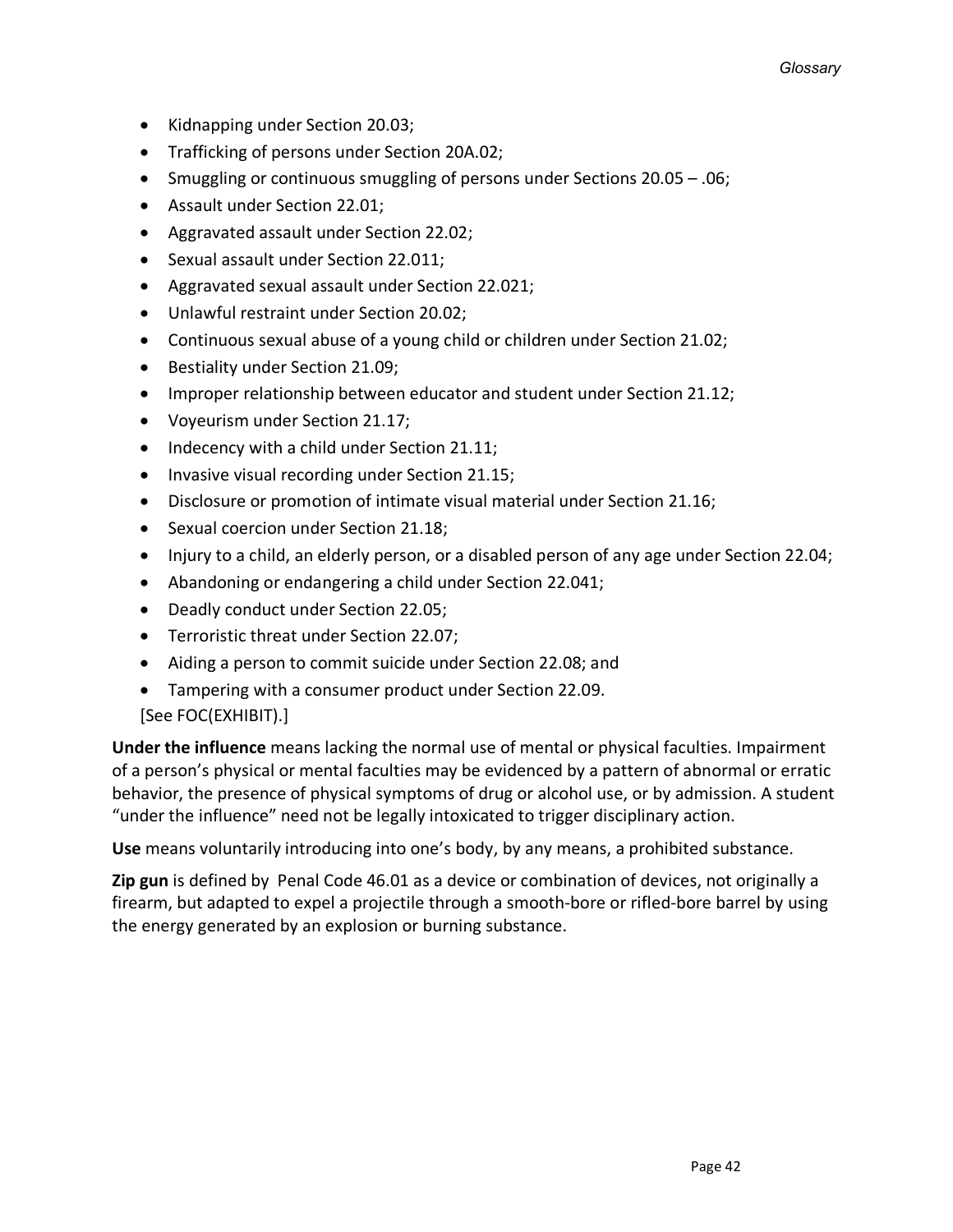#### Index

admission, review, and dismissal (ARD) committee, 10, 25 appeals process DAEP appeals, 22, 23 discipline management techniques, 12 sex offender registry, 25 attendance, 5 aversive techniques, 11 board of trustees, 1 campus behavior coordinator, 2–3 campus rules, 5, 9 cheating. See prohibited behavior. classroom rules, 5, 9 computers, 8–9 breach of security, 8 hacking/cracking, 8 *See also* technology resources. confiscation of student property confiscation of property. See discipline management techniques. consideration of mitigating factors, 20 corporal punishment. See discipline management techniques. counseling, 10 courtesy, 5 crimes aggravated robbery, 7, 18, 19, 26, 28 breach of computer security, 28 breach of security, 8

criminal mischief, 2, 7, 18, 28 criminal proceedings and placement in DAEP, 23 felonies, 2, 7, 18–19, 25, 26, 28–30, **Error! Not a valid bookmark in entry on page** 31, 31 reporting, 3 Title 5 offenses, 18, 19, 26, 41 expulsion and placement, 26 hearing and required findings, 26 length of placement, 26–27 newly enrolled students, 27 placement review, 26 delinquent conduct, 20, 23, 26, 37 demonstrations, 9 detention. See discipline management techniques. disciplinary alternative education program (DAEP), 18–24, 25 additional misconduct, 23 appeals. *See* appeals process. coursework notice, 21 discretionary placement, 18–19 elementary school students, 18 emergency placement, 24 extracurricular activities, 22 grade classification, 18

22 mandatory placement, 19–20 300 foot rule, 19 newly enrolled students, 24 notice of criminal proceedings, 23 placement review, 23 pre- and postassessments, 21 process, 20–21 restrictions during placement, 22 transition services, 24 transportation, 22 under age six, 19 under age ten, 19 withdrawal during process, 24 discipline management techniques, 10–12 alternative educational setting, 11 appeals. *See* appeals process. behavioral contracts, 10 bus privileges, 11, 13 confiscation of property, 10 corporal punishment, 11 counseling, 10 criminal prosecution, 11 DAEP. See disciplinary alternative education program (DAEP). demerits, 10 detention, 11 expulsion. See expulsion.

length of placement, 21–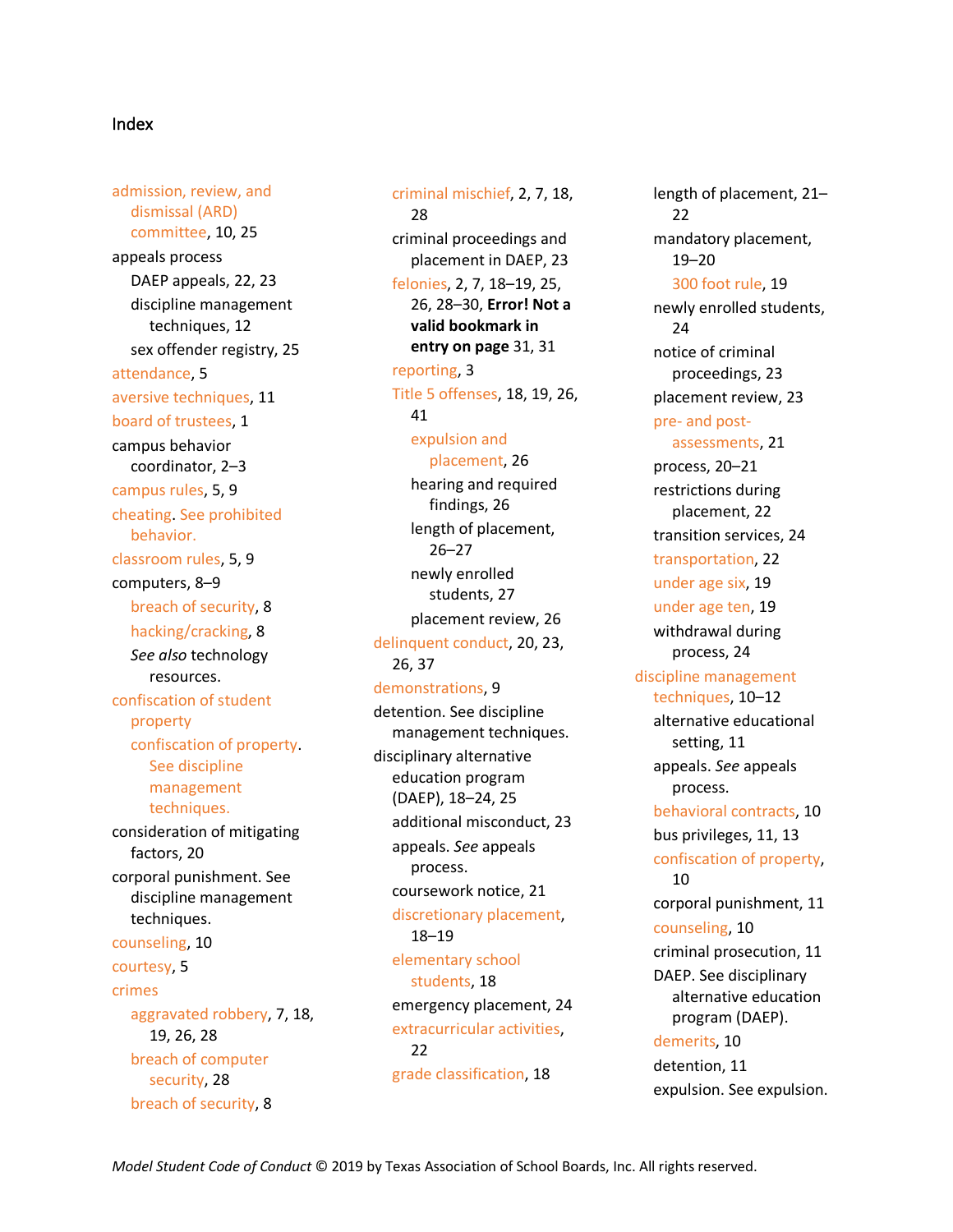extracurricular organizations, 11 grade reductions, 10 in-school suspension, 11 loss of privileges, 11 notification, 12 out-of-school suspension, 11 probation, 11 referral. See routine referral. refusal to accept, 6 rewards, 10 school duties, 11 students with disabilities, 10 time-out, 10 dress code, 5, 9 drugs, 8 marijuana, 8 over-the-counter, 8 paraphernalia, 8 prescription, 8 under the influence, 8 electronic cigarette definition, 37 See also prohibited items e-cigarettes. expulsion, 28 300 foot rule, 29 additional misconduct, 33 and DAEP placement, 34 discretionary, 28–30 emergency, 34 for serious misbehavior committed while in DAEP, 30 length, 32 mandatory, 30–31 newly enrolled students, 33 process, 31–32 restrictions, 33

under age six, 31 under age ten, 31 withdrawal during process, 33 falsification of records, 9, 41 firearms exception, 30 formal removal from class, 14 returning student to the classroom, 14–15 foster care, 16, 18, 20, 28, 32 fraternity, 18, 40 gangs, 18, 36, 40 gender-based harassment, 6, See also prohibited behavior. graduation participation, 3 **Gun Free Schools Act**, 30 homelessness, 16, 17, 18, 20, 28, 32 improvised explosive device, 39, 40 inspections. *See* searches jurisdiction of the district 300 foot rule, 2 juvenile justice alternative education program (JJAEP), 25, 26, 33 laser pointers, 7 location-restricted knife, 7, 29, 30, 39 lunch period, 2 parent, 3 parent-teacher conferences, 10 peace officer. *See* security personnel placement review committee, 15, 25 plagiarism. See prohibited behavior: cheating. police officer. *See* security personnel

posting of the Student Code of Conduct, 1 preparation for class, 5 progressive interventions, 10 prohibited behavior, 6–9 300 foot rule, 19, 29 aggravated sexual assault, 20 alcohol, 19, 29 assault, 6, 14, 19, 28, 29, 42 at another district, 29 blackmail, 6 bullying, 6 cheating, 9 coercion, 6 dating violence, 6 deadly conduct, 29 disclosure or promotion of intimate visual material, 42 drugs, 19, 29 false accusations, 9 false alarm, 19, 28 fighting, 6 fire extinguishers discharged without cause, 9 forgery. See falsification of records. gambling, 9 gender-based harassment, 6 graffiti, 7 harassment, 6 hazing, 6 hit lists, 6 hoaxes, 9 inappropriate conduct, 6 inciting violence, 9 indecent exposure, 6, 19 insubordination, 6